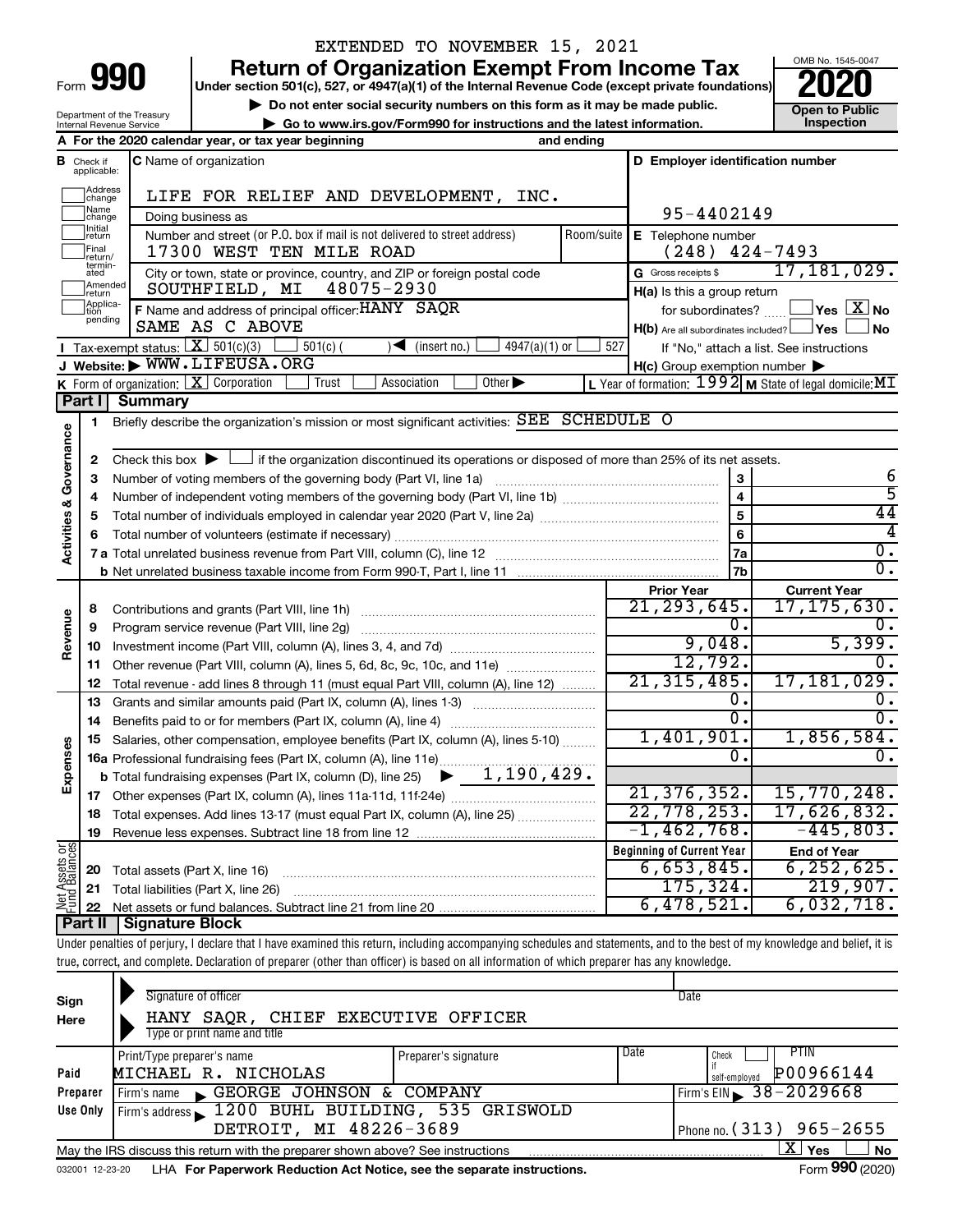|              | LIFE FOR RELIEF AND DEVELOPMENT, INC.<br>Form 990 (2020)                                                                                     | 95-4402149  | Page 2                                            |
|--------------|----------------------------------------------------------------------------------------------------------------------------------------------|-------------|---------------------------------------------------|
|              | <b>Statement of Program Service Accomplishments</b><br>Part III                                                                              |             |                                                   |
|              |                                                                                                                                              |             | $\boxed{\text{X}}$                                |
| 1            | Briefly describe the organization's mission:                                                                                                 |             |                                                   |
|              | TO ALLEVIATE HUMAN SUFFERING, REGARDLESS OF RACE, COLOR, RELIGION, OR                                                                        |             |                                                   |
|              | CULTURAL BACKGROUND, TO PROVIDE ASSISTANCE TO PEOPLE ACROSS THE GLOBE                                                                        |             |                                                   |
|              | BY OFFERING HUMANITARIAN SERVICES, SUCH AS HEALTH CARE AND EDUCATION,                                                                        |             |                                                   |
|              | AND TO CATER TO CASUALTIES OF SOCIAL AND ECONOMIC TURMOIL.                                                                                   |             |                                                   |
| $\mathbf{2}$ | Did the organization undertake any significant program services during the year which were not listed on the                                 |             |                                                   |
|              | prior Form 990 or 990-EZ?                                                                                                                    |             | $ {\mathsf Y}\mathsf{es}\ \boxed{{\mathsf X}}$ No |
|              | If "Yes," describe these new services on Schedule O.                                                                                         |             | $\sqrt{}$ Yes $\sqrt{ \ \overline{\text{X}}}$ No  |
| 3            | Did the organization cease conducting, or make significant changes in how it conducts, any program services?                                 |             |                                                   |
|              | If "Yes," describe these changes on Schedule O.                                                                                              |             |                                                   |
| 4            | Describe the organization's program service accomplishments for each of its three largest program services, as measured by expenses.         |             |                                                   |
|              | Section 501(c)(3) and 501(c)(4) organizations are required to report the amount of grants and allocations to others, the total expenses, and |             |                                                   |
| 4a           | revenue, if any, for each program service reported.<br>$\overline{8,362,966}$ . including grants of \$<br>) (Expenses \$<br>) (Revenue \$    |             |                                                   |
|              | (Code:<br>HEALTH AND SAFETY PROGRAM - MEDICINES, MEDICAL SUPPLIES, AND MEDICAL                                                               |             |                                                   |
|              | EQUIPMENT ARE DISTRIBUTED TO UNDERSERVED HOSPITALS AND CLINICS AROUND                                                                        |             |                                                   |
|              | THE WORLD AND TO COMMUNITIES IN AREAS THAT LACK ADEQUATE HEALTH                                                                              |             |                                                   |
|              | SERVICES.<br>THE HEARING IMPAIRED IN MANY COUNTRIES RECEIVE HEARING AIDS                                                                     |             |                                                   |
|              | THROUGH HEARING AID MEDICAL MISSIONS.                                                                                                        |             |                                                   |
|              |                                                                                                                                              |             |                                                   |
|              |                                                                                                                                              |             |                                                   |
|              |                                                                                                                                              |             |                                                   |
|              |                                                                                                                                              |             |                                                   |
|              |                                                                                                                                              |             |                                                   |
|              |                                                                                                                                              |             |                                                   |
|              |                                                                                                                                              |             |                                                   |
| 4b           | 3,406,456.<br>including grants of \$<br>) (Expenses \$<br>) (Revenue \$<br>(Code:                                                            |             |                                                   |
|              | THE ORPHAN<br>ORPHANS PROGRAM -<br>SPONSORSHIP PROGRAM PROVIDES ORPHANS                                                                      |             |                                                   |
|              | THROUGHOUT THE WORLD AND THE VULNERABLE NEEDY FAMILIES OF THE ORPHANS                                                                        |             |                                                   |
|              | HEALTH, NUTRITION, SHELTER, AND OTHER NEEDS.<br>THEIR EDUCATION,                                                                             |             |                                                   |
|              |                                                                                                                                              |             |                                                   |
|              |                                                                                                                                              |             |                                                   |
|              |                                                                                                                                              |             |                                                   |
|              |                                                                                                                                              |             |                                                   |
|              |                                                                                                                                              |             |                                                   |
|              |                                                                                                                                              |             |                                                   |
|              |                                                                                                                                              |             |                                                   |
|              |                                                                                                                                              |             |                                                   |
| 4c           | $\overline{1}$ , 758, 076. including grants of \$<br>) (Revenue \$<br>(Code:<br>(Expenses \$                                                 |             |                                                   |
|              | FOOD BASKET PROGRAMS - THE FOOD BASKET PROGRAMS INCLUDE VARIOUS                                                                              |             |                                                   |
|              | SEASONAL PROJECTS THAT HELP FEED NEEDY FAMILIES IN MANY                                                                                      | COUNTRIES   |                                                   |
|              | THROUGHOUT THE WORLD.<br>DURING RAMADAN, THE ORGANIZATION DISTRIBUTES                                                                        |             |                                                   |
|              | FOOD BASKETS TO POOR AND NEEDY INDIVIDUALS AND ALSO PROVIDES HOT COOKED                                                                      |             |                                                   |
|              | MEALS TO VARIOUS COMMUNITIES.<br>ADDITIONALLY, THE ORGANIZATION PARTNERS                                                                     |             |                                                   |
|              | WITH ISLAMIC CENTERS, GROCERY STORES, AND SUPERMARKETS<br>IN                                                                                 | COMMUNITIES |                                                   |
|              | UNITED STATES TO DISTRIBUTE UDHIYAH AND QURBANI TO INDIVIDUALS<br>IN THE                                                                     |             |                                                   |
|              | MAY OTHERWISE NOT HAVE ACCESS TO MEAT THROUGHOUT THE<br>AND FAMILIES THAT                                                                    |             |                                                   |
|              | THROUGH THE CHRISTMAS AND THANKSGIVING PROGRAMS, THE<br>YEAR.                                                                                |             |                                                   |
|              | ORGANIZATION MAY ALSO SUPPORT A COMMUNITY EVENT BY PROVIDING A MEAL AND                                                                      |             |                                                   |
|              | GIFTS OR MAY DISTRIBUTE FOOD BASKETS FOR THANKSGIVING TO POOR AND                                                                            |             |                                                   |
|              | HOMELESS INDIVIDUALS.                                                                                                                        |             |                                                   |
|              | 4d Other program services (Describe on Schedule O.)                                                                                          |             |                                                   |
|              | 1,789,123. including grants of \$<br>(Expenses \$<br>(Revenue \$                                                                             |             |                                                   |
|              | 15, 316, 621.<br>4e Total program service expenses                                                                                           |             |                                                   |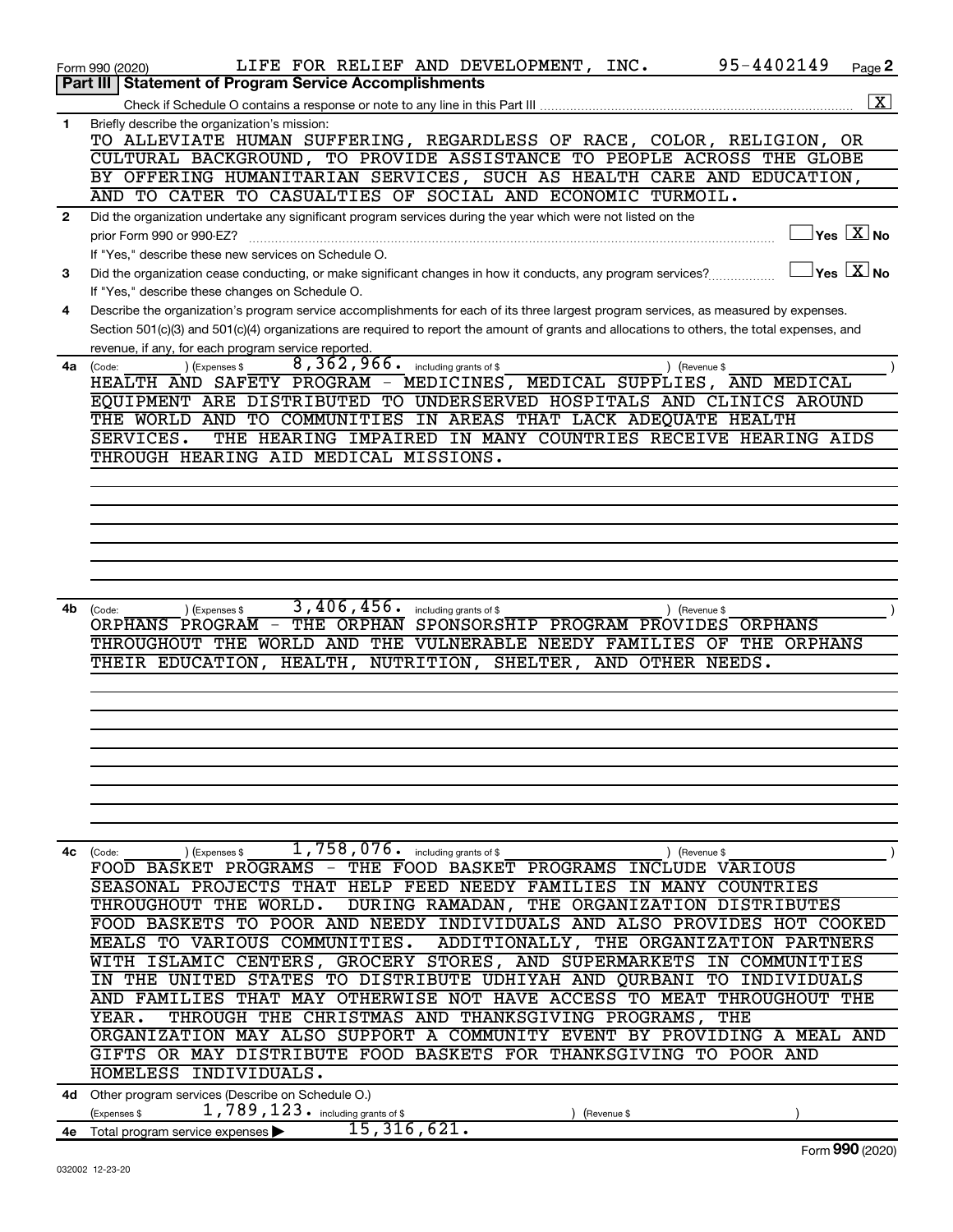| Form 990 (2020) | LIFE FOR REL                                     |  |
|-----------------|--------------------------------------------------|--|
|                 | <b>Part IV   Checklist of Required Schedules</b> |  |

Form 990 (2020)  ${\rm LIFE}$  FOR RELIEF AND DEVELOPMENT, INC.  $95-4402149$   $_{\rm Page}$ 

|     |                                                                                                                                                                                                                                                   |                 | Yes                     | No                           |
|-----|---------------------------------------------------------------------------------------------------------------------------------------------------------------------------------------------------------------------------------------------------|-----------------|-------------------------|------------------------------|
| 1.  | Is the organization described in section $501(c)(3)$ or $4947(a)(1)$ (other than a private foundation)?                                                                                                                                           |                 |                         |                              |
|     | If "Yes," complete Schedule A                                                                                                                                                                                                                     | 1               | х                       |                              |
| 2   |                                                                                                                                                                                                                                                   | $\mathbf{2}$    | $\overline{\textbf{x}}$ |                              |
| 3   | Did the organization engage in direct or indirect political campaign activities on behalf of or in opposition to candidates for                                                                                                                   |                 |                         |                              |
|     | public office? If "Yes," complete Schedule C, Part I                                                                                                                                                                                              | 3               |                         | x                            |
| 4   | Section 501(c)(3) organizations. Did the organization engage in lobbying activities, or have a section 501(h) election in effect                                                                                                                  | 4               |                         | x                            |
| 5   | Is the organization a section 501(c)(4), 501(c)(5), or 501(c)(6) organization that receives membership dues, assessments, or                                                                                                                      |                 |                         |                              |
|     |                                                                                                                                                                                                                                                   | 5               |                         | x                            |
| 6   | Did the organization maintain any donor advised funds or any similar funds or accounts for which donors have the right to                                                                                                                         |                 |                         |                              |
|     | provide advice on the distribution or investment of amounts in such funds or accounts? If "Yes," complete Schedule D, Part I                                                                                                                      | 6               |                         | х                            |
| 7   | Did the organization receive or hold a conservation easement, including easements to preserve open space,                                                                                                                                         |                 |                         |                              |
|     | the environment, historic land areas, or historic structures? If "Yes," complete Schedule D, Part II                                                                                                                                              | $\overline{7}$  |                         | x                            |
| 8   | Did the organization maintain collections of works of art, historical treasures, or other similar assets? If "Yes," complete                                                                                                                      | 8               |                         | x                            |
| 9   | Did the organization report an amount in Part X, line 21, for escrow or custodial account liability, serve as a custodian for                                                                                                                     |                 |                         |                              |
|     | amounts not listed in Part X; or provide credit counseling, debt management, credit repair, or debt negotiation services?                                                                                                                         |                 |                         |                              |
|     |                                                                                                                                                                                                                                                   | 9               |                         | x                            |
| 10  | Did the organization, directly or through a related organization, hold assets in donor-restricted endowments                                                                                                                                      |                 |                         |                              |
|     |                                                                                                                                                                                                                                                   | 10              |                         | х                            |
| 11  | If the organization's answer to any of the following questions is "Yes," then complete Schedule D, Parts VI, VIII, VIII, IX, or X<br>as applicable.                                                                                               |                 |                         |                              |
|     | a Did the organization report an amount for land, buildings, and equipment in Part X, line 10? If "Yes," complete Schedule D,                                                                                                                     |                 |                         |                              |
|     | Part VI                                                                                                                                                                                                                                           | 11a             | х                       |                              |
|     | <b>b</b> Did the organization report an amount for investments - other securities in Part X, line 12, that is 5% or more of its total                                                                                                             |                 |                         |                              |
|     |                                                                                                                                                                                                                                                   | 11 <sub>b</sub> |                         | x                            |
|     | c Did the organization report an amount for investments - program related in Part X, line 13, that is 5% or more of its total                                                                                                                     |                 |                         |                              |
|     |                                                                                                                                                                                                                                                   | 11c             |                         | x                            |
|     | d Did the organization report an amount for other assets in Part X, line 15, that is 5% or more of its total assets reported in                                                                                                                   |                 |                         |                              |
|     |                                                                                                                                                                                                                                                   | 11d             |                         | x<br>$\overline{\mathtt{x}}$ |
|     | e Did the organization report an amount for other liabilities in Part X, line 25?If "Yes," complete Schedule D, Part X                                                                                                                            | <b>11e</b>      |                         |                              |
| f.  | Did the organization's separate or consolidated financial statements for the tax year include a footnote that addresses<br>the organization's liability for uncertain tax positions under FIN 48 (ASC 740)? If "Yes," complete Schedule D, Part X | 11f             | x                       |                              |
|     | 12a Did the organization obtain separate, independent audited financial statements for the tax year? If "Yes," complete                                                                                                                           |                 |                         |                              |
|     |                                                                                                                                                                                                                                                   | 12a             |                         | x                            |
|     | <b>b</b> Was the organization included in consolidated, independent audited financial statements for the tax year?                                                                                                                                |                 |                         |                              |
|     | If "Yes," and if the organization answered "No" to line 12a, then completing Schedule D, Parts XI and XII is optional www.                                                                                                                        | 12 <sub>b</sub> | х                       |                              |
| 13  |                                                                                                                                                                                                                                                   | 13              |                         | $\overline{\text{X}}$        |
| 14a | Did the organization maintain an office, employees, or agents outside of the United States?                                                                                                                                                       | 14a             | х                       |                              |
|     | <b>b</b> Did the organization have aggregate revenues or expenses of more than \$10,000 from grantmaking, fundraising, business,                                                                                                                  |                 |                         |                              |
|     | investment, and program service activities outside the United States, or aggregate foreign investments valued at \$100,000                                                                                                                        |                 | x                       |                              |
|     | Did the organization report on Part IX, column (A), line 3, more than \$5,000 of grants or other assistance to or for any                                                                                                                         | 14b             |                         |                              |
| 15  |                                                                                                                                                                                                                                                   | 15              |                         | x                            |
| 16  | Did the organization report on Part IX, column (A), line 3, more than \$5,000 of aggregate grants or other assistance to                                                                                                                          |                 |                         |                              |
|     |                                                                                                                                                                                                                                                   | 16              |                         | X.                           |
| 17  | Did the organization report a total of more than \$15,000 of expenses for professional fundraising services on Part IX,                                                                                                                           |                 |                         |                              |
|     |                                                                                                                                                                                                                                                   | 17              |                         | x                            |
| 18  | Did the organization report more than \$15,000 total of fundraising event gross income and contributions on Part VIII, lines                                                                                                                      |                 |                         |                              |
|     |                                                                                                                                                                                                                                                   | 18              |                         | x                            |
| 19  | Did the organization report more than \$15,000 of gross income from gaming activities on Part VIII, line 9a?/f "Yes,"                                                                                                                             |                 |                         |                              |
|     |                                                                                                                                                                                                                                                   | 19              |                         | х                            |
| 20a |                                                                                                                                                                                                                                                   | 20a             |                         | $\overline{\mathtt{x}}$      |
|     |                                                                                                                                                                                                                                                   | 20b             |                         |                              |
| 21  | Did the organization report more than \$5,000 of grants or other assistance to any domestic organization or                                                                                                                                       |                 |                         |                              |
|     |                                                                                                                                                                                                                                                   | 21              |                         | X.                           |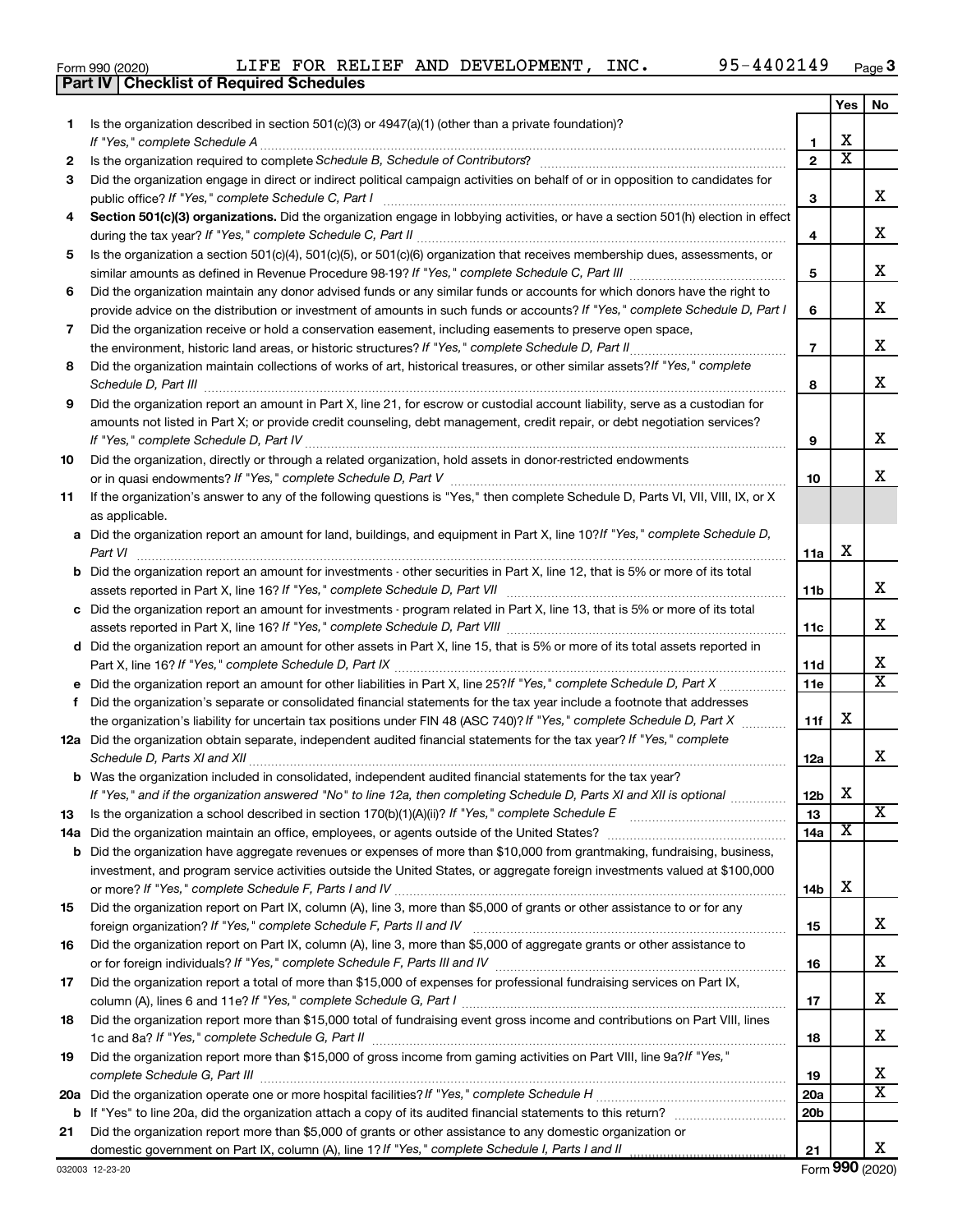|  | Form 990 (2020) |
|--|-----------------|
|  |                 |

*(continued)* **Part IV Checklist of Required Schedules**

|          |                                                                                                                                                                                                                                              |                 | Yes | No                      |
|----------|----------------------------------------------------------------------------------------------------------------------------------------------------------------------------------------------------------------------------------------------|-----------------|-----|-------------------------|
| 22       | Did the organization report more than \$5,000 of grants or other assistance to or for domestic individuals on                                                                                                                                |                 |     |                         |
|          |                                                                                                                                                                                                                                              | 22              |     | x                       |
| 23       | Did the organization answer "Yes" to Part VII, Section A, line 3, 4, or 5 about compensation of the organization's current<br>and former officers, directors, trustees, key employees, and highest compensated employees? If "Yes," complete |                 |     |                         |
|          | Schedule J                                                                                                                                                                                                                                   | 23              |     | x                       |
|          | 24a Did the organization have a tax-exempt bond issue with an outstanding principal amount of more than \$100,000 as of the                                                                                                                  |                 |     |                         |
|          | last day of the year, that was issued after December 31, 2002? If "Yes," answer lines 24b through 24d and complete                                                                                                                           |                 |     |                         |
|          | Schedule K. If "No," go to line 25a                                                                                                                                                                                                          | 24a             |     | х                       |
|          |                                                                                                                                                                                                                                              | 24 <sub>b</sub> |     |                         |
|          | c Did the organization maintain an escrow account other than a refunding escrow at any time during the year to defease                                                                                                                       |                 |     |                         |
|          |                                                                                                                                                                                                                                              | 24c             |     |                         |
|          | d Did the organization act as an "on behalf of" issuer for bonds outstanding at any time during the year?                                                                                                                                    | 24d             |     |                         |
|          | 25a Section 501(c)(3), 501(c)(4), and 501(c)(29) organizations. Did the organization engage in an excess benefit                                                                                                                             |                 |     |                         |
|          | transaction with a disqualified person during the year? If "Yes," complete Schedule L, Part I                                                                                                                                                | 25a             |     | x                       |
|          | <b>b</b> Is the organization aware that it engaged in an excess benefit transaction with a disqualified person in a prior year, and                                                                                                          |                 |     |                         |
|          | that the transaction has not been reported on any of the organization's prior Forms 990 or 990-EZ? If "Yes," complete                                                                                                                        |                 |     | х                       |
|          | Schedule L, Part I                                                                                                                                                                                                                           | 25b             |     |                         |
| 26       | Did the organization report any amount on Part X, line 5 or 22, for receivables from or payables to any current<br>or former officer, director, trustee, key employee, creator or founder, substantial contributor, or 35%                   |                 |     |                         |
|          | controlled entity or family member of any of these persons? If "Yes," complete Schedule L, Part II                                                                                                                                           | 26              |     | x                       |
| 27       | Did the organization provide a grant or other assistance to any current or former officer, director, trustee, key employee,                                                                                                                  |                 |     |                         |
|          | creator or founder, substantial contributor or employee thereof, a grant selection committee member, or to a 35% controlled                                                                                                                  |                 |     |                         |
|          | entity (including an employee thereof) or family member of any of these persons? If "Yes," complete Schedule L, Part III                                                                                                                     | 27              |     | х                       |
| 28       | Was the organization a party to a business transaction with one of the following parties (see Schedule L, Part IV                                                                                                                            |                 |     |                         |
|          | instructions, for applicable filing thresholds, conditions, and exceptions):                                                                                                                                                                 |                 |     |                         |
|          | a A current or former officer, director, trustee, key employee, creator or founder, or substantial contributor? If                                                                                                                           |                 |     |                         |
|          |                                                                                                                                                                                                                                              | 28a             |     | х                       |
|          |                                                                                                                                                                                                                                              | 28 <sub>b</sub> |     | $\overline{\texttt{x}}$ |
|          | c A 35% controlled entity of one or more individuals and/or organizations described in lines 28a or 28b?If                                                                                                                                   |                 |     | х                       |
|          |                                                                                                                                                                                                                                              | 28c<br>29       | X   |                         |
| 29<br>30 | Did the organization receive contributions of art, historical treasures, or other similar assets, or qualified conservation                                                                                                                  |                 |     |                         |
|          |                                                                                                                                                                                                                                              | 30              |     | х                       |
| 31       | Did the organization liquidate, terminate, or dissolve and cease operations? If "Yes," complete Schedule N, Part I                                                                                                                           | 31              |     | $\overline{\texttt{x}}$ |
| 32       | Did the organization sell, exchange, dispose of, or transfer more than 25% of its net assets? If "Yes," complete                                                                                                                             |                 |     |                         |
|          | Schedule N, Part II                                                                                                                                                                                                                          | 32              |     | х                       |
| 33       | Did the organization own 100% of an entity disregarded as separate from the organization under Regulations                                                                                                                                   |                 |     |                         |
|          |                                                                                                                                                                                                                                              | 33              | X   |                         |
| 34       | Was the organization related to any tax-exempt or taxable entity? If "Yes," complete Schedule R, Part II, III, or IV, and                                                                                                                    |                 |     |                         |
|          | Part V, line 1                                                                                                                                                                                                                               | 34              |     | х                       |
|          |                                                                                                                                                                                                                                              | 35a             |     | $\overline{\mathbf{X}}$ |
|          | b If "Yes" to line 35a, did the organization receive any payment from or engage in any transaction with a controlled entity                                                                                                                  |                 |     |                         |
|          |                                                                                                                                                                                                                                              | 35 <sub>b</sub> |     |                         |
| 36       | Section 501(c)(3) organizations. Did the organization make any transfers to an exempt non-charitable related organization?                                                                                                                   | 36              |     | x                       |
| 37       | Did the organization conduct more than 5% of its activities through an entity that is not a related organization                                                                                                                             |                 |     |                         |
|          | and that is treated as a partnership for federal income tax purposes? If "Yes," complete Schedule R, Part VI                                                                                                                                 | 37              |     | x                       |
| 38       | Did the organization complete Schedule O and provide explanations in Schedule O for Part VI, lines 11b and 19?                                                                                                                               |                 |     |                         |
|          |                                                                                                                                                                                                                                              | 38              | х   |                         |
| Part V   | Statements Regarding Other IRS Filings and Tax Compliance                                                                                                                                                                                    |                 |     |                         |
|          | Check if Schedule O contains a response or note to any line in this Part V [111] [12] contains according to contains a response or note to any line in this Part V                                                                           |                 |     |                         |
|          |                                                                                                                                                                                                                                              |                 | Yes | No                      |
|          | 1a                                                                                                                                                                                                                                           |                 |     |                         |
|          | ΩI<br>1b                                                                                                                                                                                                                                     |                 |     |                         |
|          | c Did the organization comply with backup withholding rules for reportable payments to vendors and reportable gaming                                                                                                                         |                 |     |                         |
|          |                                                                                                                                                                                                                                              | 1c              | х   |                         |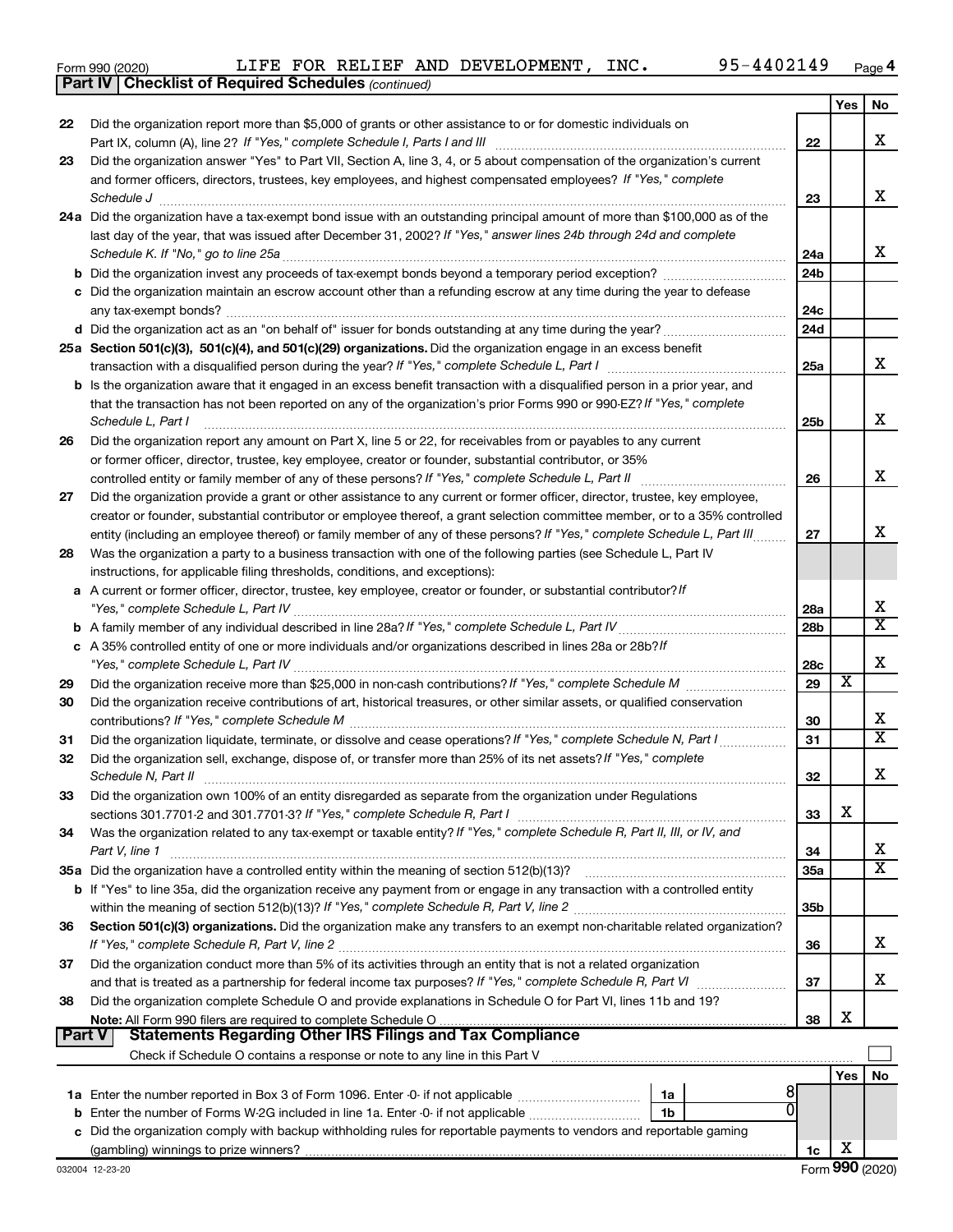| Form 990 (2020) |  |  | LIFE FOR RELIEF AND DEVELOPMENT, INC.                                               | 95-4402149 | Page |
|-----------------|--|--|-------------------------------------------------------------------------------------|------------|------|
|                 |  |  | <b>Part V</b> Statements Regarding Other IRS Filings and Tax Compliance (continued) |            |      |

|         |                                                                                                                                                                                                      |                      | Yes        | No                      |  |  |  |
|---------|------------------------------------------------------------------------------------------------------------------------------------------------------------------------------------------------------|----------------------|------------|-------------------------|--|--|--|
|         | 2a Enter the number of employees reported on Form W-3, Transmittal of Wage and Tax Statements,                                                                                                       |                      |            |                         |  |  |  |
|         | 44<br>filed for the calendar year ending with or within the year covered by this return<br>2a                                                                                                        |                      |            |                         |  |  |  |
|         |                                                                                                                                                                                                      | 2 <sub>b</sub>       | X          |                         |  |  |  |
|         |                                                                                                                                                                                                      |                      |            |                         |  |  |  |
|         | 3a Did the organization have unrelated business gross income of \$1,000 or more during the year?                                                                                                     | 3a                   |            | x                       |  |  |  |
|         |                                                                                                                                                                                                      |                      |            |                         |  |  |  |
|         | 4a At any time during the calendar year, did the organization have an interest in, or a signature or other authority over, a                                                                         |                      |            |                         |  |  |  |
|         | financial account in a foreign country (such as a bank account, securities account, or other financial account)?                                                                                     | 4a                   |            | x                       |  |  |  |
|         | <b>b</b> If "Yes," enter the name of the foreign country $\blacktriangleright$                                                                                                                       |                      |            |                         |  |  |  |
|         | See instructions for filing requirements for FinCEN Form 114, Report of Foreign Bank and Financial Accounts (FBAR).                                                                                  |                      |            | х                       |  |  |  |
|         |                                                                                                                                                                                                      | 5a<br>5 <sub>b</sub> |            | $\overline{\text{X}}$   |  |  |  |
| b       |                                                                                                                                                                                                      | 5c                   |            |                         |  |  |  |
|         | 6a Does the organization have annual gross receipts that are normally greater than \$100,000, and did the organization solicit                                                                       |                      |            |                         |  |  |  |
|         | any contributions that were not tax deductible as charitable contributions?                                                                                                                          | 6a                   |            | x                       |  |  |  |
|         | b If "Yes," did the organization include with every solicitation an express statement that such contributions or gifts                                                                               |                      |            |                         |  |  |  |
|         | were not tax deductible?                                                                                                                                                                             | 6b                   |            |                         |  |  |  |
| 7       | Organizations that may receive deductible contributions under section 170(c).                                                                                                                        |                      |            |                         |  |  |  |
|         | Did the organization receive a payment in excess of \$75 made partly as a contribution and partly for goods and services provided to the payor?                                                      | 7a                   |            | x                       |  |  |  |
|         |                                                                                                                                                                                                      | 7b                   |            |                         |  |  |  |
|         | c Did the organization sell, exchange, or otherwise dispose of tangible personal property for which it was required                                                                                  |                      |            |                         |  |  |  |
|         |                                                                                                                                                                                                      | 7c                   |            | х                       |  |  |  |
| d       | 7d<br>If "Yes," indicate the number of Forms 8282 filed during the year <i>manual content of the</i> system of the way.                                                                              |                      |            |                         |  |  |  |
|         |                                                                                                                                                                                                      | 7е                   |            | х                       |  |  |  |
|         | Did the organization, during the year, pay premiums, directly or indirectly, on a personal benefit contract?                                                                                         | 7f                   |            | $\overline{\textbf{x}}$ |  |  |  |
|         | If the organization received a contribution of qualified intellectual property, did the organization file Form 8899 as required?                                                                     | 7g                   | N/R<br>N/R |                         |  |  |  |
| h       | If the organization received a contribution of cars, boats, airplanes, or other vehicles, did the organization file a Form 1098-C?                                                                   |                      |            |                         |  |  |  |
| 8       | Sponsoring organizations maintaining donor advised funds. Did a donor advised fund maintained by the                                                                                                 |                      |            |                         |  |  |  |
|         | sponsoring organization have excess business holdings at any time during the year?<br>and a complete the contract of the complete of the complete of the complete of the complete of the complete of | 8                    |            | x                       |  |  |  |
| 9       | Sponsoring organizations maintaining donor advised funds.                                                                                                                                            |                      |            | x                       |  |  |  |
| а       | Did the sponsoring organization make any taxable distributions under section 4966?                                                                                                                   | 9а<br>9b             |            | $\overline{\text{x}}$   |  |  |  |
| b<br>10 | Section 501(c)(7) organizations. Enter:                                                                                                                                                              |                      |            |                         |  |  |  |
| а       | 10a                                                                                                                                                                                                  |                      |            |                         |  |  |  |
| b       | 10 <sub>b</sub><br>Gross receipts, included on Form 990, Part VIII, line 12, for public use of club facilities                                                                                       |                      |            |                         |  |  |  |
| 11.     | Section 501(c)(12) organizations. Enter:                                                                                                                                                             |                      |            |                         |  |  |  |
|         |                                                                                                                                                                                                      |                      |            |                         |  |  |  |
|         | b Gross income from other sources (Do not net amounts due or paid to other sources against                                                                                                           |                      |            |                         |  |  |  |
|         | 11b                                                                                                                                                                                                  |                      |            |                         |  |  |  |
|         | 12a Section 4947(a)(1) non-exempt charitable trusts. Is the organization filing Form 990 in lieu of Form 1041?                                                                                       | 12a                  |            |                         |  |  |  |
|         | <b>b</b> If "Yes," enter the amount of tax-exempt interest received or accrued during the year $\ldots \mathbf{N}/\mathbf{A}$ .<br>12 <sub>b</sub>                                                   |                      |            |                         |  |  |  |
| 13      | Section 501(c)(29) qualified nonprofit health insurance issuers.                                                                                                                                     |                      |            |                         |  |  |  |
|         | N/A<br>a Is the organization licensed to issue qualified health plans in more than one state?                                                                                                        | 13a                  |            |                         |  |  |  |
|         | Note: See the instructions for additional information the organization must report on Schedule O.                                                                                                    |                      |            |                         |  |  |  |
|         | <b>b</b> Enter the amount of reserves the organization is required to maintain by the states in which the                                                                                            |                      |            |                         |  |  |  |
|         | 13 <sub>b</sub>                                                                                                                                                                                      |                      |            |                         |  |  |  |
|         | 13 <sub>c</sub>                                                                                                                                                                                      |                      |            | х                       |  |  |  |
|         | 14a Did the organization receive any payments for indoor tanning services during the tax year?                                                                                                       | 14a                  |            |                         |  |  |  |
|         | <b>b</b> If "Yes," has it filed a Form 720 to report these payments? If "No," provide an explanation on Schedule O                                                                                   | 14b                  |            |                         |  |  |  |
| 15      | Is the organization subject to the section 4960 tax on payment(s) of more than \$1,000,000 in remuneration or<br>excess parachute payment(s) during the year?                                        | 15                   |            | x                       |  |  |  |
|         | If "Yes," see instructions and file Form 4720, Schedule N.                                                                                                                                           |                      |            |                         |  |  |  |
| 16      | Is the organization an educational institution subject to the section 4968 excise tax on net investment income?                                                                                      | 16                   |            | х                       |  |  |  |
|         | If "Yes," complete Form 4720, Schedule O.                                                                                                                                                            |                      |            |                         |  |  |  |

Form (2020) **990**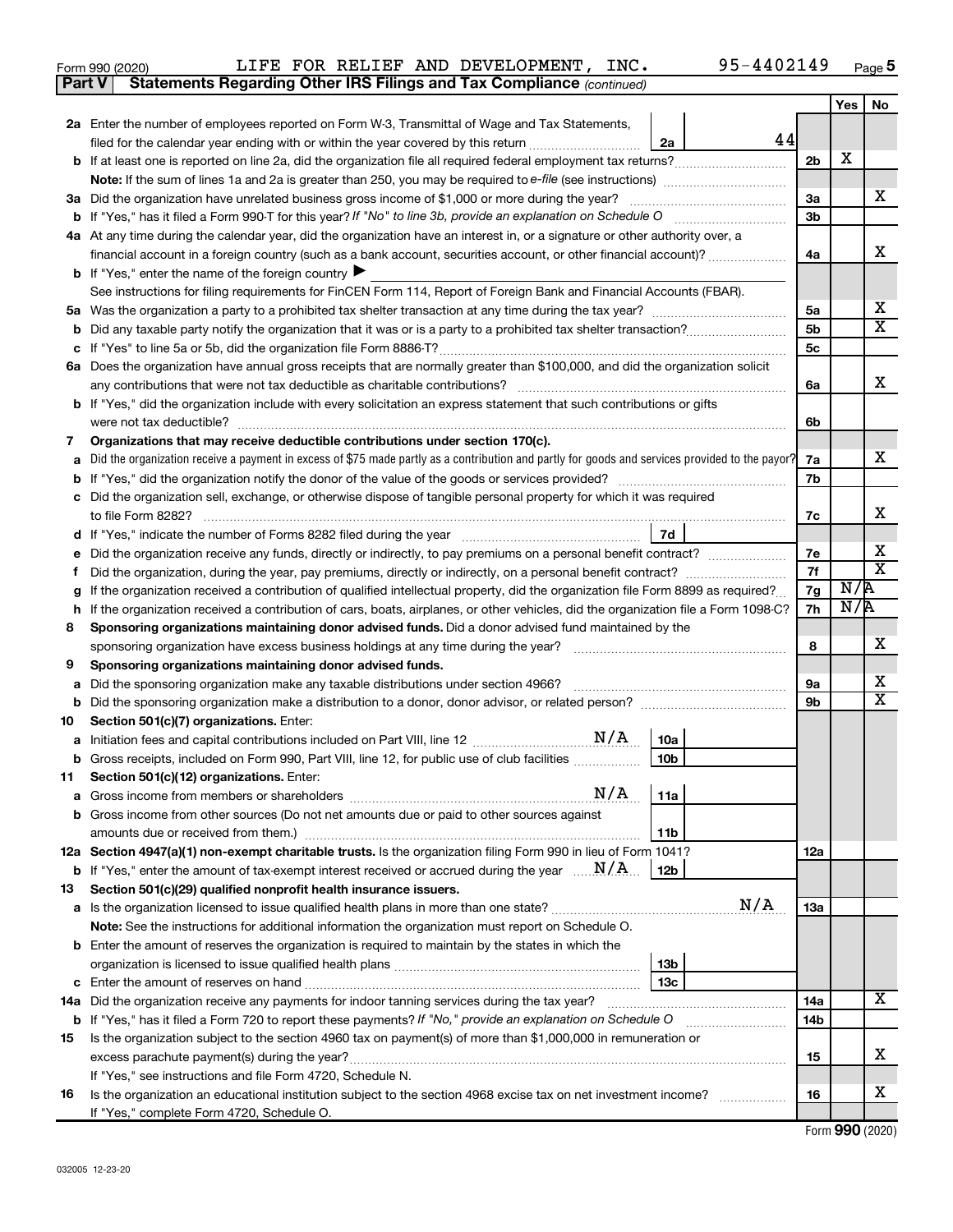|    | <b>b</b> Enter the number of voting members included on line 1a, above, who are independent <i>manumum</i><br>1b                                    |                 |     |                         |
|----|-----------------------------------------------------------------------------------------------------------------------------------------------------|-----------------|-----|-------------------------|
| 2  | Did any officer, director, trustee, or key employee have a family relationship or a business relationship with any other                            |                 |     |                         |
|    |                                                                                                                                                     | $\mathbf{2}$    |     | х                       |
| 3  | Did the organization delegate control over management duties customarily performed by or under the direct supervision                               |                 |     |                         |
|    |                                                                                                                                                     | 3               |     | х                       |
| 4  | Did the organization make any significant changes to its governing documents since the prior Form 990 was filed?                                    | 4               |     | $\overline{\textbf{x}}$ |
| 5  |                                                                                                                                                     | 5               |     | $\overline{\mathbf{x}}$ |
| 6  |                                                                                                                                                     | 6               |     | $\overline{\textbf{x}}$ |
|    | 7a Did the organization have members, stockholders, or other persons who had the power to elect or appoint one or                                   |                 |     |                         |
|    |                                                                                                                                                     | 7a              |     | X                       |
|    | <b>b</b> Are any governance decisions of the organization reserved to (or subject to approval by) members, stockholders, or                         |                 |     |                         |
|    |                                                                                                                                                     | 7b              |     | X                       |
| 8  | Did the organization contemporaneously document the meetings held or written actions undertaken during the year by the following:                   |                 |     |                         |
|    |                                                                                                                                                     | 8a              | х   |                         |
| b  |                                                                                                                                                     | 8b              |     | X                       |
| 9  | Is there any officer, director, trustee, or key employee listed in Part VII, Section A, who cannot be reached at the                                |                 |     |                         |
|    |                                                                                                                                                     | 9               |     | х                       |
|    | <b>Section B. Policies</b> (This Section B requests information about policies not required by the Internal Revenue Code.)                          |                 |     |                         |
|    |                                                                                                                                                     |                 | Yes | No                      |
|    |                                                                                                                                                     | 10a             | х   |                         |
|    | b If "Yes," did the organization have written policies and procedures governing the activities of such chapters, affiliates,                        |                 |     |                         |
|    |                                                                                                                                                     | 10 <sub>b</sub> | х   |                         |
|    | 11a Has the organization provided a complete copy of this Form 990 to all members of its governing body before filing the form?                     | 11a             | X   |                         |
| b  | Describe in Schedule O the process, if any, used by the organization to review this Form 990.                                                       |                 |     |                         |
|    |                                                                                                                                                     | 12a             | х   |                         |
|    |                                                                                                                                                     | 12b             |     | х                       |
|    | c Did the organization regularly and consistently monitor and enforce compliance with the policy? If "Yes," describe                                |                 |     |                         |
|    | in Schedule O how this was done manufactured and an architecture of the state of the state of the state of the                                      | 12c             | X   |                         |
| 13 |                                                                                                                                                     | 13              | х   |                         |
| 14 | Did the organization have a written document retention and destruction policy? [11] manufaction manufaction in                                      | 14              | х   |                         |
| 15 | Did the process for determining compensation of the following persons include a review and approval by independent                                  |                 |     |                         |
|    | persons, comparability data, and contemporaneous substantiation of the deliberation and decision?                                                   |                 |     |                         |
|    |                                                                                                                                                     | 15a             | х   |                         |
|    |                                                                                                                                                     | 15b             | X   |                         |
|    | If "Yes" to line 15a or 15b, describe the process in Schedule O (see instructions).                                                                 |                 |     |                         |
|    | 16a Did the organization invest in, contribute assets to, or participate in a joint venture or similar arrangement with a                           |                 |     |                         |
|    | taxable entity during the year?                                                                                                                     | 16a             |     | х                       |
|    | b If "Yes," did the organization follow a written policy or procedure requiring the organization to evaluate its participation                      |                 |     |                         |
|    | in joint venture arrangements under applicable federal tax law, and take steps to safeguard the organization's                                      |                 |     |                         |
|    | exempt status with respect to such arrangements?                                                                                                    | 16b             |     |                         |
|    | <b>Section C. Disclosure</b>                                                                                                                        |                 |     |                         |
| 17 | List the states with which a copy of this Form 990 is required to be filed▶SEE SCHEDULE O                                                           |                 |     |                         |
| 18 | Section 6104 requires an organization to make its Forms 1023 (1024 or 1024-A, if applicable), 990, and 990-T (Section 501(c)(3)s only) available    |                 |     |                         |
|    | for public inspection. Indicate how you made these available. Check all that apply.                                                                 |                 |     |                         |
|    | $\lfloor x \rfloor$ Another's website<br>$\lfloor x \rfloor$ Upon request<br>$X$ Own website<br>Other (explain on Schedule O)                       |                 |     |                         |
| 19 | Describe on Schedule O whether (and if so, how) the organization made its governing documents, conflict of interest policy, and financial           |                 |     |                         |
|    | statements available to the public during the tax year.                                                                                             |                 |     |                         |
| 20 | State the name, address, and telephone number of the person who possesses the organization's books and records<br>MOHAMAD ZAMZAM - $(248)$ 424-7493 |                 |     |                         |
|    | 48075-2930<br>17300 WEST TEN MILE ROAD, SOUTHFIELD, MI                                                                                              |                 |     |                         |

|  |  | _____ ___ ___ _______ ___ ___ ____ |  |
|--|--|------------------------------------|--|
|  |  |                                    |  |
|  |  |                                    |  |
|  |  |                                    |  |
|  |  |                                    |  |
|  |  |                                    |  |
|  |  |                                    |  |
|  |  |                                    |  |
|  |  |                                    |  |

**1a** Enter the number of voting members of the governing body at the end of the tax year *www.www.* 

Check if Schedule O contains a response or note to any line in this Part VI

**Section A. Governing Body and Management**

If there are material differences in voting rights among members of the governing body, or if the governing body delegated broad authority to an executive committee or similar committee, explain on Schedule O.

| Form 990 (2020) | FE. | <b>FOR</b> | RELIEF | AND | <b>DEVELOPMENT</b> | INC. | .02149 | Page |
|-----------------|-----|------------|--------|-----|--------------------|------|--------|------|
|                 |     |            |        |     |                    |      |        |      |

6

5

**1a**

**1b**

**Part VI** Governance, Management, and Disclosure For each "Yes" response to lines 2 through 7b below, and for a "No" response *to line 8a, 8b, or 10b below, describe the circumstances, processes, or changes on Schedule O. See instructions.*

|  | m 990 (2020) |  |
|--|--------------|--|
|  |              |  |

| റമ<br>o |
|---------|
|---------|

Yes | No

 $\boxed{\text{X}}$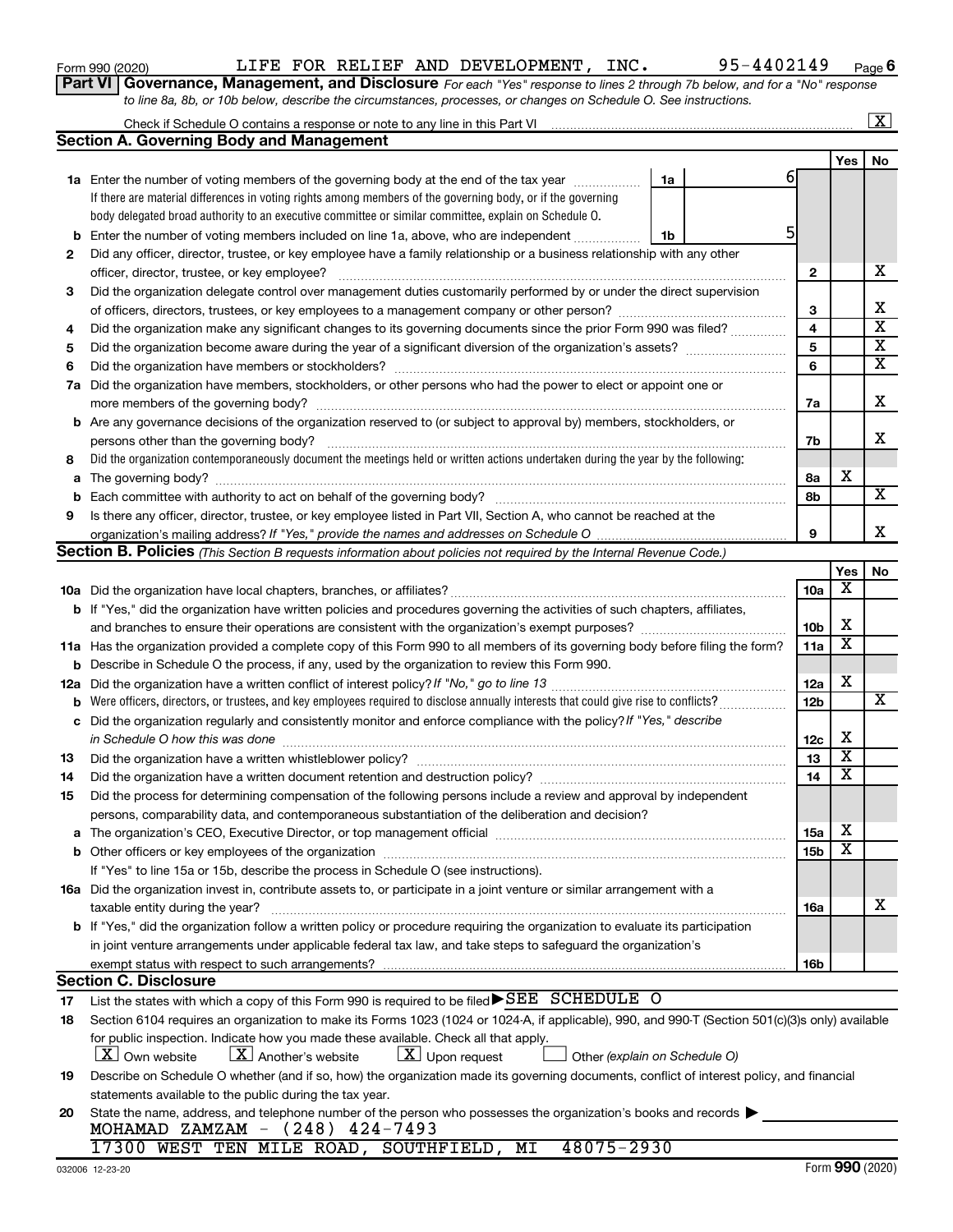#### **Employees, and Independent Contractors**

Check if Schedule O contains a response or note to any line in this Part VII

**Section A. Officers, Directors, Trustees, Key Employees, and Highest Compensated Employees**

**1a**  Complete this table for all persons required to be listed. Report compensation for the calendar year ending with or within the organization's tax year.  $\bullet$  List all of the organization's current officers, directors, trustees (whether individuals or organizations), regardless of amount of compensation.

Enter -0- in columns (D), (E), and (F) if no compensation was paid.

**•** List all of the organization's **current** key employees, if any. See instructions for definition of "key employee."

**Examber 1** List the organization's five *current* highest compensated employees (other than an officer, director, trustee, or key employee) who received reportable compensation (Box 5 of Form W-2 and/or Box 7 of Form 1099-MISC) of more than \$100,000 from the organization and any related organizations.

 $\bullet$  List all of the organization's former officers, key employees, and highest compensated employees who received more than \$100,000 of reportable compensation from the organization and any related organizations.

**•** List all of the organization's former directors or trustees that received, in the capacity as a former director or trustee of the organization, more than \$10,000 of reportable compensation from the organization and any related organizations.

See instructions for the order in which to list the persons above.

Check this box if neither the organization nor any related organization compensated any current officer, director, or trustee.  $\begin{array}{c} \hline \end{array}$ 

| (A)                                | (B)                  |                                |                                                              |          | (C)          |                                 |        | (D)                        | (E)                        | (F)                    |
|------------------------------------|----------------------|--------------------------------|--------------------------------------------------------------|----------|--------------|---------------------------------|--------|----------------------------|----------------------------|------------------------|
| Name and title                     | Average<br>hours per |                                | (do not check more than one<br>box, unless person is both an | Position |              |                                 |        | Reportable<br>compensation | Reportable<br>compensation | Estimated<br>amount of |
|                                    | week                 |                                | officer and a director/trustee)                              |          |              |                                 |        | from                       | from related               | other                  |
|                                    | (list any            |                                |                                                              |          |              |                                 |        | the                        | organizations              | compensation           |
|                                    | hours for            |                                |                                                              |          |              |                                 |        | organization               | (W-2/1099-MISC)            | from the               |
|                                    | related              |                                |                                                              |          |              |                                 |        | (W-2/1099-MISC)            |                            | organization           |
|                                    | organizations        |                                |                                                              |          |              |                                 |        |                            |                            | and related            |
|                                    | below                | Individual trustee or director | Institutional trustee                                        |          | Key employee | Highest compensated<br>employee | Former |                            |                            | organizations          |
| (1) DR. HANY SAQR                  | line)<br>40.00       |                                |                                                              | Officer  |              |                                 |        |                            |                            |                        |
|                                    |                      | $\mathbf X$                    |                                                              | X        |              |                                 |        | 140,550.                   | 0.                         | $\mathbf 0$ .          |
| CHIEF EXECUTIVE OFFICER            |                      |                                |                                                              |          |              |                                 |        |                            |                            |                        |
| (2) DR. ABDULWAHAB ASAMARAI        | 1.00                 |                                |                                                              |          |              |                                 |        |                            |                            |                        |
| CHAIRMAN                           |                      | X                              |                                                              | X        |              |                                 |        | 0.                         | 0.                         | $\mathbf 0$ .          |
| (3) MICHAEL J. SALLOUM             | 1.00                 |                                |                                                              |          |              |                                 |        |                            |                            |                        |
| SECRETARY AND TRESAURER            |                      | $\rm X$                        |                                                              | X        |              |                                 |        | 0.                         | 0.                         | $\mathbf 0$ .          |
| (4) DR. MOHAMMED YAHIA ABDUL-RAHIM | 1.00                 |                                |                                                              |          |              |                                 |        |                            |                            |                        |
| <b>DIRECTOR</b>                    |                      | X                              |                                                              |          |              |                                 |        | 0.                         | 0.                         | $\mathbf 0$ .          |
| (5) SIYAD ABDULLAHI                | 1.00                 |                                |                                                              |          |              |                                 |        |                            |                            |                        |
| <b>DIRECTOR</b>                    |                      | $\mathbf X$                    |                                                              |          |              |                                 |        | 0.                         | 0.                         | $\mathbf 0$ .          |
| (6) DR. MOHAMMED ELSAYED           | 1.00                 |                                |                                                              |          |              |                                 |        |                            |                            |                        |
| <b>DIRECTOR</b>                    |                      | X                              |                                                              |          |              |                                 |        | 0.                         | 0.                         | $\mathbf 0$ .          |
|                                    |                      |                                |                                                              |          |              |                                 |        |                            |                            |                        |
|                                    |                      |                                |                                                              |          |              |                                 |        |                            |                            |                        |
|                                    |                      |                                |                                                              |          |              |                                 |        |                            |                            |                        |
|                                    |                      |                                |                                                              |          |              |                                 |        |                            |                            |                        |
|                                    |                      |                                |                                                              |          |              |                                 |        |                            |                            |                        |
|                                    |                      |                                |                                                              |          |              |                                 |        |                            |                            |                        |
|                                    |                      |                                |                                                              |          |              |                                 |        |                            |                            |                        |
|                                    |                      |                                |                                                              |          |              |                                 |        |                            |                            |                        |
|                                    |                      |                                |                                                              |          |              |                                 |        |                            |                            |                        |
|                                    |                      |                                |                                                              |          |              |                                 |        |                            |                            |                        |
|                                    |                      |                                |                                                              |          |              |                                 |        |                            |                            |                        |
|                                    |                      |                                |                                                              |          |              |                                 |        |                            |                            |                        |
|                                    |                      |                                |                                                              |          |              |                                 |        |                            |                            |                        |
|                                    |                      |                                |                                                              |          |              |                                 |        |                            |                            |                        |
|                                    |                      |                                |                                                              |          |              |                                 |        |                            |                            |                        |
|                                    |                      |                                |                                                              |          |              |                                 |        |                            |                            |                        |
|                                    |                      |                                |                                                              |          |              |                                 |        |                            |                            |                        |
|                                    |                      |                                |                                                              |          |              |                                 |        |                            |                            |                        |
|                                    |                      |                                |                                                              |          |              |                                 |        |                            |                            |                        |
|                                    |                      |                                |                                                              |          |              |                                 |        |                            |                            |                        |
|                                    |                      |                                |                                                              |          |              |                                 |        |                            |                            |                        |
|                                    |                      |                                |                                                              |          |              |                                 |        |                            |                            |                        |
|                                    |                      |                                |                                                              |          |              |                                 |        |                            |                            |                        |

 $\begin{array}{c} \hline \end{array}$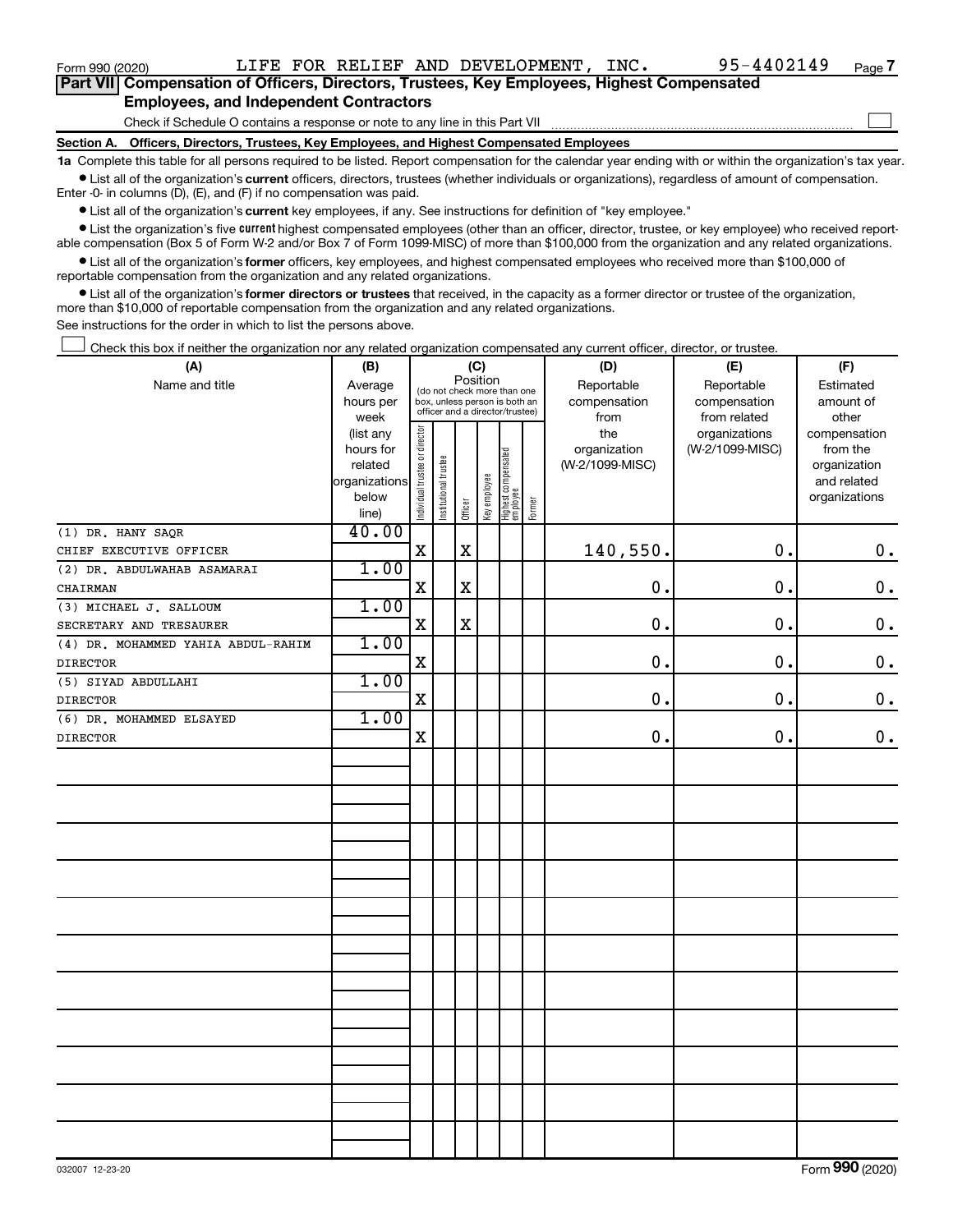|    | Form 990 (2020) |                                                                                                                                                                                                                                                        |                           |     | LIFE FOR RELIEF AND DEVELOPMENT, INC.                                |                               |                       |                 |              |                                                                                                 |        |                                           | 95-4402149                                        |                  |                     |                                                                          | Page 8           |
|----|-----------------|--------------------------------------------------------------------------------------------------------------------------------------------------------------------------------------------------------------------------------------------------------|---------------------------|-----|----------------------------------------------------------------------|-------------------------------|-----------------------|-----------------|--------------|-------------------------------------------------------------------------------------------------|--------|-------------------------------------------|---------------------------------------------------|------------------|---------------------|--------------------------------------------------------------------------|------------------|
|    | <b>Part VII</b> | Section A. Officers, Directors, Trustees, Key Employees, and Highest Compensated Employees(continued)                                                                                                                                                  |                           |     |                                                                      |                               |                       |                 |              |                                                                                                 |        |                                           |                                                   |                  |                     |                                                                          |                  |
|    |                 | (A)<br>Name and title                                                                                                                                                                                                                                  |                           |     | (B)<br>Average<br>hours per<br>week                                  |                               |                       | (C)<br>Position |              | (do not check more than one<br>box, unless person is both an<br>officer and a director/trustee) |        | (D)<br>Reportable<br>compensation<br>from | (E)<br>Reportable<br>compensation<br>from related |                  |                     | (F)<br>Estimated<br>amount of<br>other                                   |                  |
|    |                 |                                                                                                                                                                                                                                                        |                           |     | (list any<br>hours for<br>related<br>organizations<br>below<br>line) | ndividual trustee or director | Institutional trustee | Officer         | Key employee | Highest compensated<br>  employee                                                               | Former | the<br>organization<br>(W-2/1099-MISC)    | organizations<br>(W-2/1099-MISC)                  |                  |                     | compensation<br>from the<br>organization<br>and related<br>organizations |                  |
|    |                 |                                                                                                                                                                                                                                                        |                           |     |                                                                      |                               |                       |                 |              |                                                                                                 |        |                                           |                                                   |                  |                     |                                                                          |                  |
|    |                 |                                                                                                                                                                                                                                                        |                           |     |                                                                      |                               |                       |                 |              |                                                                                                 |        |                                           |                                                   |                  |                     |                                                                          |                  |
|    |                 |                                                                                                                                                                                                                                                        |                           |     |                                                                      |                               |                       |                 |              |                                                                                                 |        |                                           |                                                   |                  |                     |                                                                          |                  |
|    |                 |                                                                                                                                                                                                                                                        |                           |     |                                                                      |                               |                       |                 |              |                                                                                                 |        |                                           |                                                   |                  |                     |                                                                          |                  |
|    |                 |                                                                                                                                                                                                                                                        |                           |     |                                                                      |                               |                       |                 |              |                                                                                                 |        |                                           |                                                   |                  |                     |                                                                          |                  |
|    |                 |                                                                                                                                                                                                                                                        |                           |     |                                                                      |                               |                       |                 |              |                                                                                                 |        |                                           |                                                   |                  |                     |                                                                          |                  |
|    |                 |                                                                                                                                                                                                                                                        |                           |     |                                                                      |                               |                       |                 |              |                                                                                                 |        |                                           |                                                   |                  |                     |                                                                          |                  |
|    |                 |                                                                                                                                                                                                                                                        |                           |     |                                                                      |                               |                       |                 |              |                                                                                                 |        | 140,550.                                  |                                                   | $\overline{0}$ . |                     |                                                                          | $\overline{0}$ . |
|    | 1b Subtotal     |                                                                                                                                                                                                                                                        |                           |     |                                                                      |                               |                       |                 |              |                                                                                                 |        | $\overline{0}$ .                          |                                                   | $\overline{0}$ . |                     |                                                                          | $\overline{0}$ . |
|    |                 |                                                                                                                                                                                                                                                        |                           |     |                                                                      |                               |                       |                 |              |                                                                                                 |        | 140,550.                                  |                                                   | 0.               |                     |                                                                          | $\overline{0}$ . |
| 2  |                 | Total number of individuals (including but not limited to those listed above) who received more than \$100,000 of reportable<br>compensation from the organization $\blacktriangleright$                                                               |                           |     |                                                                      |                               |                       |                 |              |                                                                                                 |        |                                           |                                                   |                  |                     |                                                                          | 1                |
| 3  |                 | Did the organization list any former officer, director, trustee, key employee, or highest compensated employee on                                                                                                                                      |                           |     |                                                                      |                               |                       |                 |              |                                                                                                 |        |                                           |                                                   |                  |                     | Yes                                                                      | No               |
|    |                 | line 1a? If "Yes," complete Schedule J for such individual [11] manufacture manufacture in the set of the set o                                                                                                                                        |                           |     |                                                                      |                               |                       |                 |              |                                                                                                 |        |                                           |                                                   |                  | 3                   |                                                                          | х                |
|    |                 | For any individual listed on line 1a, is the sum of reportable compensation and other compensation from the organization<br>and related organizations greater than \$150,000? If "Yes," complete Schedule J for such individual                        |                           |     |                                                                      |                               |                       |                 |              |                                                                                                 |        |                                           |                                                   |                  | 4                   |                                                                          | x                |
| 5  |                 | Did any person listed on line 1a receive or accrue compensation from any unrelated organization or individual for services                                                                                                                             |                           |     |                                                                      |                               |                       |                 |              |                                                                                                 |        |                                           |                                                   |                  | 5                   |                                                                          | x                |
|    |                 | <b>Section B. Independent Contractors</b>                                                                                                                                                                                                              |                           |     |                                                                      |                               |                       |                 |              |                                                                                                 |        |                                           |                                                   |                  |                     |                                                                          |                  |
| 1. |                 | Complete this table for your five highest compensated independent contractors that received more than \$100,000 of compensation from<br>the organization. Report compensation for the calendar year ending with or within the organization's tax year. |                           |     |                                                                      |                               |                       |                 |              |                                                                                                 |        |                                           |                                                   |                  |                     |                                                                          |                  |
|    |                 |                                                                                                                                                                                                                                                        | Name and business address | (A) |                                                                      |                               | <b>NONE</b>           |                 |              |                                                                                                 |        | (B)<br>Description of services            |                                                   |                  | (C)<br>Compensation |                                                                          |                  |
|    |                 |                                                                                                                                                                                                                                                        |                           |     |                                                                      |                               |                       |                 |              |                                                                                                 |        |                                           |                                                   |                  |                     |                                                                          |                  |
|    |                 |                                                                                                                                                                                                                                                        |                           |     |                                                                      |                               |                       |                 |              |                                                                                                 |        |                                           |                                                   |                  |                     |                                                                          |                  |
|    |                 |                                                                                                                                                                                                                                                        |                           |     |                                                                      |                               |                       |                 |              |                                                                                                 |        |                                           |                                                   |                  |                     |                                                                          |                  |
|    |                 |                                                                                                                                                                                                                                                        |                           |     |                                                                      |                               |                       |                 |              |                                                                                                 |        |                                           |                                                   |                  |                     |                                                                          |                  |
| 2  |                 | Total number of independent contractors (including but not limited to those listed above) who received more than<br>\$100,000 of compensation from the organization                                                                                    |                           |     |                                                                      |                               |                       |                 |              | 0                                                                                               |        |                                           |                                                   |                  |                     |                                                                          |                  |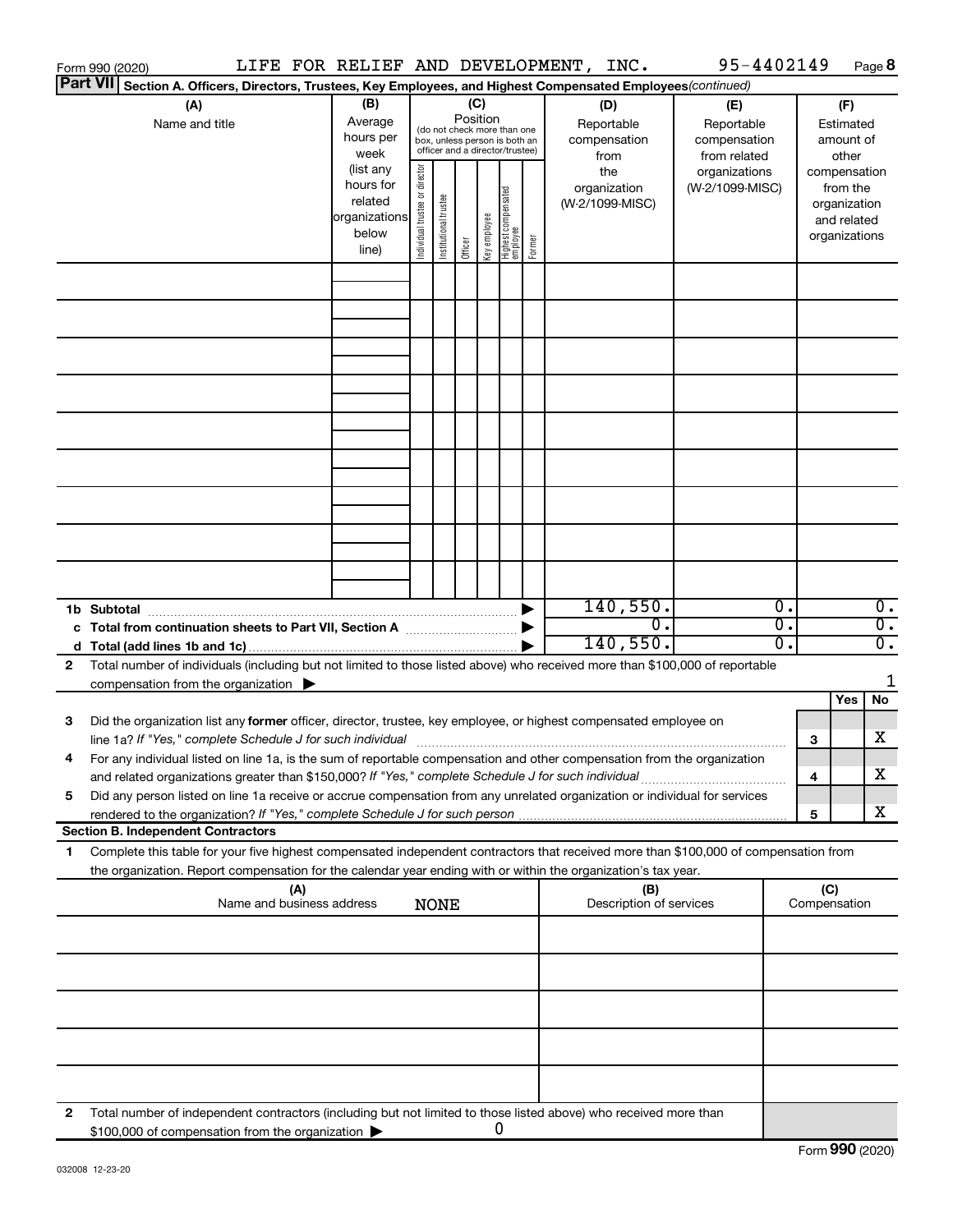|                                                           | Form 990 (2020)  | LIFE FOR RELIEF AND DEVELOPMENT, INC. 95-4402149                                                                      |               |                                   |                | Page 9             |
|-----------------------------------------------------------|------------------|-----------------------------------------------------------------------------------------------------------------------|---------------|-----------------------------------|----------------|--------------------|
|                                                           | <b>Part VIII</b> | <b>Statement of Revenue</b>                                                                                           |               |                                   |                |                    |
|                                                           |                  |                                                                                                                       |               |                                   |                | (D)                |
|                                                           |                  |                                                                                                                       | Total revenue | Related or exempt                 | Unrelated      | Revenue excluded   |
|                                                           |                  |                                                                                                                       |               | function revenue business revenue |                | from tax under     |
|                                                           |                  |                                                                                                                       |               |                                   |                | sections 512 - 514 |
|                                                           |                  | 1a<br>1 a Federated campaigns                                                                                         |               |                                   |                |                    |
|                                                           |                  | 1 <sub>b</sub><br><b>b</b> Membership dues                                                                            |               |                                   |                |                    |
|                                                           |                  | 1c<br>c Fundraising events                                                                                            |               |                                   |                |                    |
| Contributions, Gifts, Grants<br>and Other Similar Amounts |                  | 1 <sub>d</sub><br>d Related organizations                                                                             |               |                                   |                |                    |
|                                                           |                  | e Government grants (contributions)<br>1е                                                                             |               |                                   |                |                    |
|                                                           |                  | f All other contributions, gifts, grants, and                                                                         |               |                                   |                |                    |
|                                                           |                  | similar amounts not included above<br>17, 175, 630.<br>1f                                                             |               |                                   |                |                    |
|                                                           |                  | 9,078,155.<br> 1g <br>g Noncash contributions included in lines 1a-1f                                                 |               |                                   |                |                    |
|                                                           |                  |                                                                                                                       | 17, 175, 630. |                                   |                |                    |
|                                                           |                  | <b>Business Code</b>                                                                                                  |               |                                   |                |                    |
|                                                           | 2a               | <u> 1989 - Johann Stein, marwolaethau a bhann an t-Amhainn an t-Amhainn an t-Amhainn an t-Amhainn an t-Amhainn an</u> |               |                                   |                |                    |
|                                                           | b                | the control of the control of the control of the control of the control of                                            |               |                                   |                |                    |
|                                                           | c                |                                                                                                                       |               |                                   |                |                    |
|                                                           | d                | the control of the control of the control of the control of the control of the control of                             |               |                                   |                |                    |
| Program Service<br>Revenue                                | е                | <u> 1989 - Johann Barbara, martin amerikan basar dan berasal dan berasal dalam basar dalam basar dalam basar dala</u> |               |                                   |                |                    |
|                                                           |                  |                                                                                                                       |               |                                   |                |                    |
|                                                           |                  |                                                                                                                       |               |                                   |                |                    |
|                                                           | З                | Investment income (including dividends, interest, and                                                                 |               |                                   |                |                    |
|                                                           |                  |                                                                                                                       | 5,399.        |                                   |                | 5,399.             |
|                                                           |                  | Income from investment of tax-exempt bond proceeds                                                                    |               |                                   |                |                    |
|                                                           | 4                |                                                                                                                       |               |                                   |                |                    |
|                                                           | 5                | (i) Real<br>(ii) Personal                                                                                             |               |                                   |                |                    |
|                                                           |                  |                                                                                                                       |               |                                   |                |                    |
|                                                           |                  |                                                                                                                       |               |                                   |                |                    |
|                                                           |                  | <b>b</b> Less: rental expenses<br>l 6b                                                                                |               |                                   |                |                    |
|                                                           |                  | c Rental income or (loss)<br>6с                                                                                       |               |                                   |                |                    |
|                                                           |                  | d Net rental income or (loss)                                                                                         |               |                                   |                |                    |
|                                                           |                  | (i) Securities<br>(ii) Other<br>7 a Gross amount from sales of                                                        |               |                                   |                |                    |
|                                                           |                  | assets other than inventory<br>7a                                                                                     |               |                                   |                |                    |
|                                                           |                  | <b>b</b> Less: cost or other basis                                                                                    |               |                                   |                |                    |
| venue                                                     |                  | and sales expenses<br>7b                                                                                              |               |                                   |                |                    |
|                                                           |                  | 7c<br>c Gain or (loss)                                                                                                |               |                                   |                |                    |
|                                                           |                  |                                                                                                                       |               |                                   |                |                    |
| Other Rev                                                 |                  | 8 a Gross income from fundraising events (not                                                                         |               |                                   |                |                    |
|                                                           |                  | including \$                                                                                                          |               |                                   |                |                    |
|                                                           |                  | contributions reported on line 1c). See                                                                               |               |                                   |                |                    |
|                                                           |                  | 8a                                                                                                                    |               |                                   |                |                    |
|                                                           |                  | 8b                                                                                                                    |               |                                   |                |                    |
|                                                           |                  | c Net income or (loss) from fundraising events                                                                        |               |                                   |                |                    |
|                                                           |                  | 9 a Gross income from gaming activities. See                                                                          |               |                                   |                |                    |
|                                                           |                  | 9а                                                                                                                    |               |                                   |                |                    |
|                                                           |                  | 9 <sub>b</sub>                                                                                                        |               |                                   |                |                    |
|                                                           |                  | c Net income or (loss) from gaming activities                                                                         |               |                                   |                |                    |
|                                                           |                  | 10 a Gross sales of inventory, less returns                                                                           |               |                                   |                |                    |
|                                                           |                  | <b>10a</b>                                                                                                            |               |                                   |                |                    |
|                                                           |                  | 10 <sub>b</sub><br><b>b</b> Less: cost of goods sold                                                                  |               |                                   |                |                    |
|                                                           |                  | c Net income or (loss) from sales of inventory                                                                        |               |                                   |                |                    |
|                                                           |                  | <b>Business Code</b>                                                                                                  |               |                                   |                |                    |
| Miscellaneous<br>Revenue                                  | 11 a             |                                                                                                                       |               |                                   |                |                    |
|                                                           | b                |                                                                                                                       |               |                                   |                |                    |
|                                                           | с                |                                                                                                                       |               |                                   |                |                    |
|                                                           |                  |                                                                                                                       |               |                                   |                |                    |
|                                                           |                  |                                                                                                                       |               |                                   |                |                    |
|                                                           | 12               |                                                                                                                       | 17, 181, 029. | 0.                                | $\mathbf{0}$ . | 5,399.             |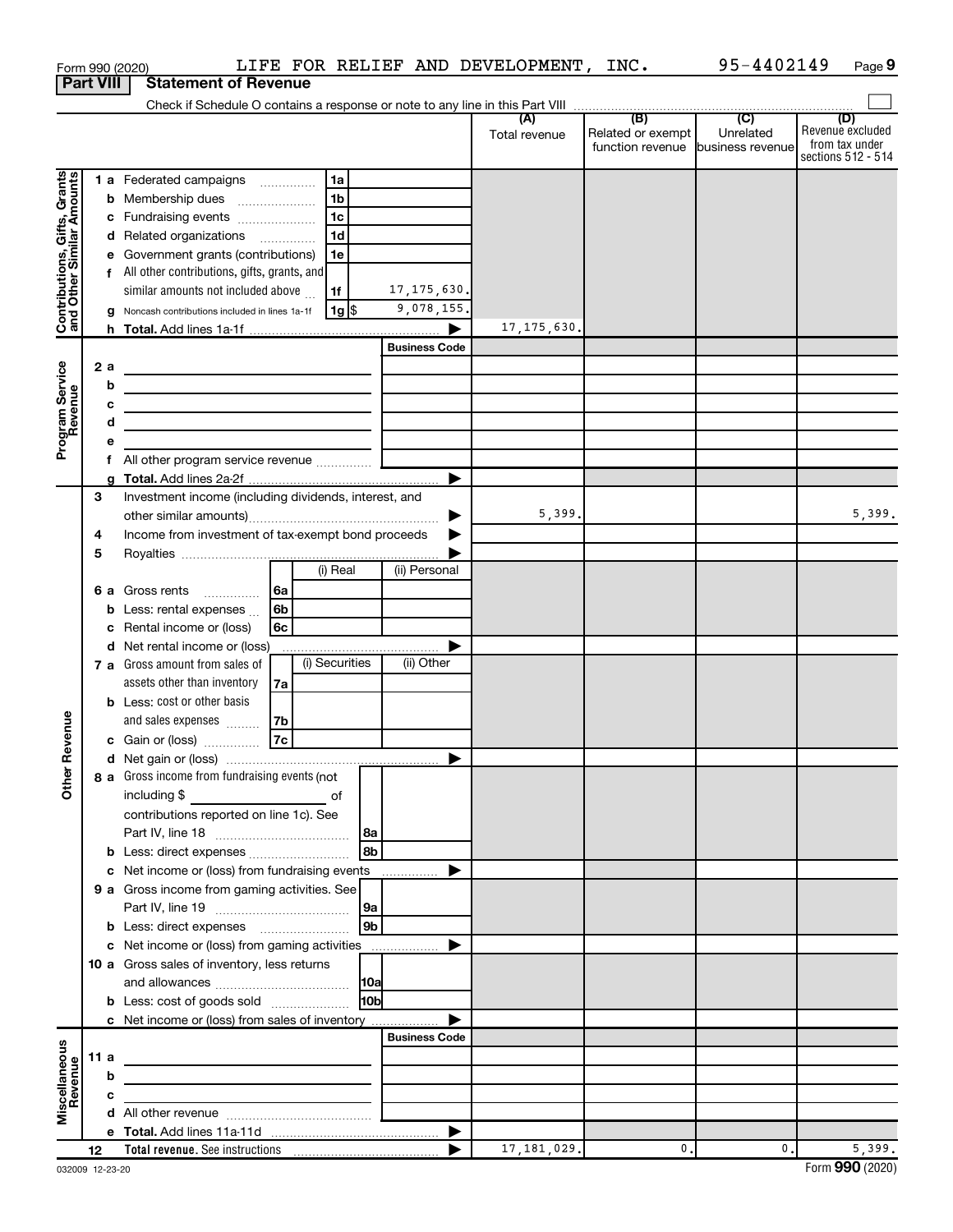Form 990 (2020)  $LIFE$  FOR RELIEF AND DEVELOPMENT, INC.  $95-4402149$   $_{\sf Page}$ Form 990 (2020)<br>**Part IX Statement of Functional Expenses** 

|    | Section 501(c)(3) and 501(c)(4) organizations must complete all columns. All other organizations must complete column (A).                                                                                 |                       |                                    |                                    |                                |
|----|------------------------------------------------------------------------------------------------------------------------------------------------------------------------------------------------------------|-----------------------|------------------------------------|------------------------------------|--------------------------------|
|    | Check if Schedule O contains a response or note to any line in this Part IX                                                                                                                                |                       |                                    |                                    | $\mathbf{X}$                   |
|    | Do not include amounts reported on lines 6b,<br>7b, 8b, 9b, and 10b of Part VIII.                                                                                                                          | (A)<br>Total expenses | (B)<br>Program service<br>expenses | Management and<br>general expenses | (D)<br>Fundraising<br>expenses |
| 1  | Grants and other assistance to domestic organizations                                                                                                                                                      |                       |                                    |                                    |                                |
|    | and domestic governments. See Part IV, line 21                                                                                                                                                             |                       |                                    |                                    |                                |
| 2  | Grants and other assistance to domestic                                                                                                                                                                    |                       |                                    |                                    |                                |
|    | individuals. See Part IV, line 22                                                                                                                                                                          |                       |                                    |                                    |                                |
| 3  | Grants and other assistance to foreign                                                                                                                                                                     |                       |                                    |                                    |                                |
|    | organizations, foreign governments, and foreign                                                                                                                                                            |                       |                                    |                                    |                                |
|    | individuals. See Part IV, lines 15 and 16                                                                                                                                                                  |                       |                                    |                                    |                                |
| 4  | Benefits paid to or for members                                                                                                                                                                            |                       |                                    |                                    |                                |
| 5  | Compensation of current officers, directors,                                                                                                                                                               |                       |                                    |                                    |                                |
|    | trustees, and key employees                                                                                                                                                                                | 140,550.              | 84,330.                            | 35,137.                            | 21,083.                        |
| 6  | Compensation not included above to disqualified                                                                                                                                                            |                       |                                    |                                    |                                |
|    | persons (as defined under section 4958(f)(1)) and                                                                                                                                                          |                       |                                    |                                    |                                |
|    | persons described in section 4958(c)(3)(B)                                                                                                                                                                 |                       |                                    |                                    |                                |
| 7  | Other salaries and wages                                                                                                                                                                                   | 1,350,035.            | 810,021.                           | 337,509.                           | 202,505.                       |
| 8  | Pension plan accruals and contributions (include                                                                                                                                                           |                       |                                    |                                    |                                |
|    | section 401(k) and 403(b) employer contributions)                                                                                                                                                          |                       |                                    |                                    |                                |
| 9  |                                                                                                                                                                                                            | 237, 247.             | 142,348.                           | 59,312.                            | 35,587.                        |
| 10 |                                                                                                                                                                                                            | 128, 752.             | 77,251.                            | 32,188.                            | 19,313.                        |
| 11 | Fees for services (nonemployees):                                                                                                                                                                          |                       |                                    |                                    |                                |
| а  |                                                                                                                                                                                                            |                       |                                    |                                    |                                |
| b  |                                                                                                                                                                                                            | 68,506.               |                                    | 68,506.                            |                                |
|    |                                                                                                                                                                                                            | 53,618.               |                                    | 53,618.                            |                                |
| d  |                                                                                                                                                                                                            |                       |                                    |                                    |                                |
|    | Professional fundraising services. See Part IV, line 17                                                                                                                                                    |                       |                                    |                                    |                                |
|    | Investment management fees                                                                                                                                                                                 |                       |                                    |                                    |                                |
| g  | Other. (If line 11g amount exceeds 10% of line 25,                                                                                                                                                         |                       |                                    |                                    |                                |
|    | column (A) amount, list line 11g expenses on Sch O.)                                                                                                                                                       | 188,774.              |                                    | 188,774.                           |                                |
| 12 |                                                                                                                                                                                                            | 79, 233.              | 55,463.                            |                                    | 23,770.                        |
| 13 |                                                                                                                                                                                                            | 667,239.              | 396,039.                           | 188,065.                           | 83,135.                        |
| 14 |                                                                                                                                                                                                            | 56,302.               | 49,170.                            | 7,132.                             |                                |
| 15 |                                                                                                                                                                                                            |                       |                                    |                                    |                                |
| 16 |                                                                                                                                                                                                            | 55,628.               | 29,588.                            | 26,040.                            |                                |
| 17 |                                                                                                                                                                                                            | 31,643.               | 22,006.                            | 205.                               | 9,432.                         |
| 18 | Payments of travel or entertainment expenses                                                                                                                                                               |                       |                                    |                                    |                                |
|    | for any federal, state, or local public officials                                                                                                                                                          |                       |                                    |                                    |                                |
| 19 | Conferences, conventions, and meetings                                                                                                                                                                     |                       |                                    |                                    |                                |
| 20 | Interest                                                                                                                                                                                                   |                       |                                    |                                    |                                |
| 21 |                                                                                                                                                                                                            | 20,908.               |                                    | 20,908.                            |                                |
| 22 | Depreciation, depletion, and amortization                                                                                                                                                                  | 22,916.               |                                    | 22,916                             |                                |
| 23 | Insurance                                                                                                                                                                                                  |                       |                                    |                                    |                                |
| 24 | Other expenses. Itemize expenses not covered<br>above (List miscellaneous expenses on line 24e. If<br>line 24e amount exceeds 10% of line 25, column (A)<br>amount, list line 24e expenses on Schedule O.) |                       |                                    |                                    |                                |
| a  | MEDICINE/MEDICAL SUPP.                                                                                                                                                                                     | 7,995,552.            | 7,995,552.                         |                                    |                                |
|    | ORPHANS SPONSORSHIPS                                                                                                                                                                                       | 1,985,705.            | 1,985,705.                         |                                    |                                |
|    | <b>FOOD BASKETS</b>                                                                                                                                                                                        | 1,076,229.            | 1,076,229.                         |                                    |                                |
| d  | <b>FUND RAISING</b>                                                                                                                                                                                        | 795,604.              |                                    |                                    | 795,604.                       |
| е  | SEE SCH O<br>All other expenses                                                                                                                                                                            | 2,672,391.            | 2,592,919.                         | 79,472.                            |                                |
| 25 | Total functional expenses. Add lines 1 through 24e                                                                                                                                                         | 17,626,832.           | 15, 316, 621.                      | 1,119,782.                         | 1,190,429.                     |
| 26 | <b>Joint costs.</b> Complete this line only if the organization                                                                                                                                            |                       |                                    |                                    |                                |
|    | reported in column (B) joint costs from a combined                                                                                                                                                         |                       |                                    |                                    |                                |
|    | educational campaign and fundraising solicitation.                                                                                                                                                         |                       |                                    |                                    |                                |
|    | Check here $\blacktriangleright$<br>if following SOP 98-2 (ASC 958-720)                                                                                                                                    |                       |                                    |                                    |                                |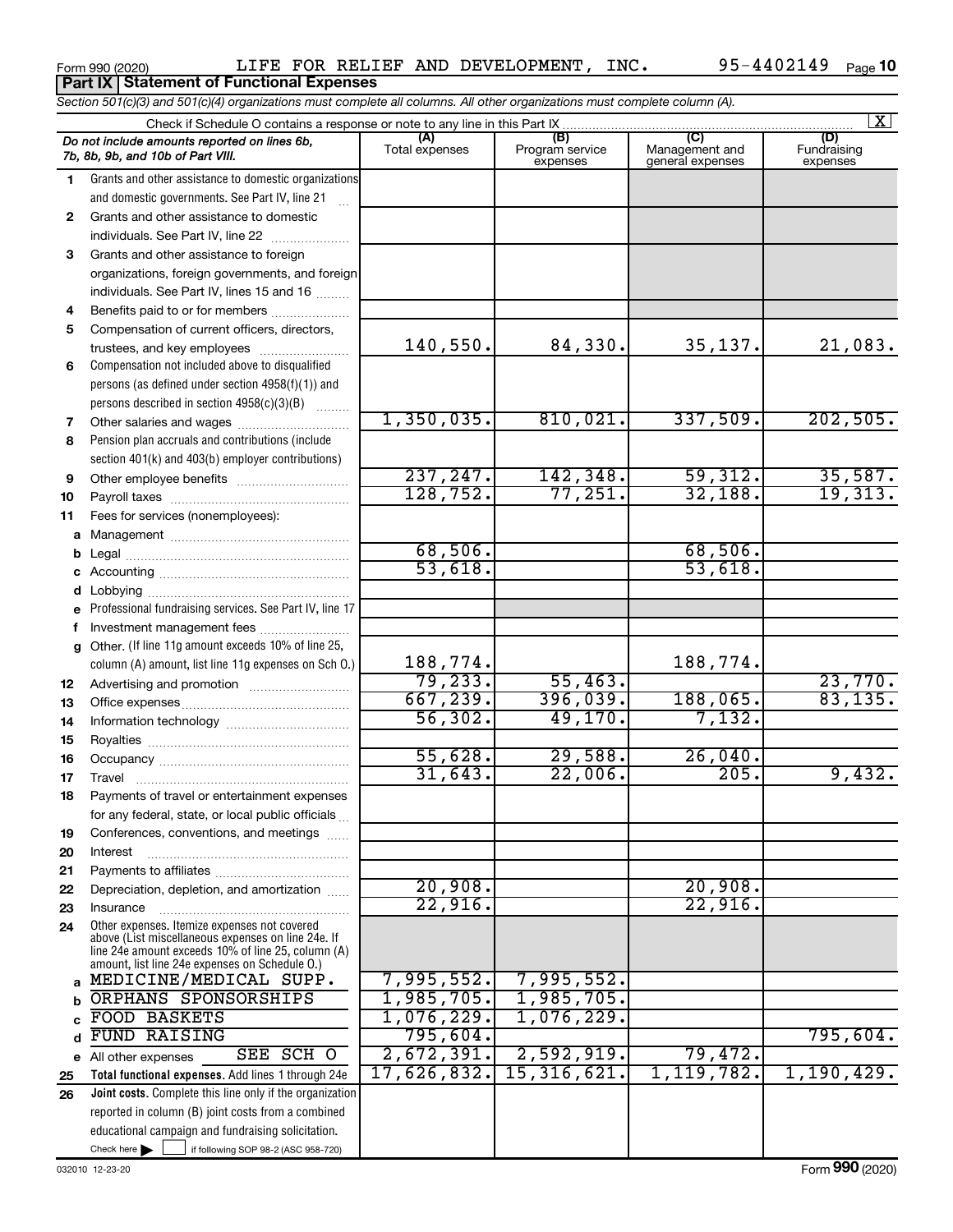**33**

Total liabilities and net assets/fund balances

**Net Assets or Fund Balances**

Net Assets or Fund Balances

|           |  | UIFE FOR REUIEF AND DEVI |  |
|-----------|--|--------------------------|--|
| າce Sheet |  |                          |  |

**(A) (B) 1 2 3 4 5** Loans and other receivables from any current or former officer, director, **6 7 8 9 10 a** Land, buildings, and equipment: cost or other **11 12** Investments - other securities. See Part IV, line 11 ~~~~~~~~~~~~~~ **13** Investments - program-related. See Part IV, line 11 ~~~~~~~~~~~~~ **14 15 16 17 18 19 20 21 22 23 24 25 26 27 28 29 30 31 32 1 2 3 4 5 6 7 8 9 10c 11 12 13 14 15 16 17 18 19 20 21 22 23 24 25 26 b** Less: accumulated depreciation  $\ldots$  [10b basis. Complete Part VI of Schedule D  $\frac{1}{10}$  10a **Total assets.**  Add lines 1 through 15 (must equal line 33) **Total liabilities.**  Add lines 17 through 25 Organizations that follow FASB ASC 958, check here  $\blacktriangleright \; \boxed{\text{X}}$ **and complete lines 27, 28, 32, and 33. 27 28 Organizations that do not follow FASB ASC 958, check here** | **and complete lines 29 through 33. 29 30 31 32** Beginning of year | Find of year Cash - non-interest-bearing ~~~~~~~~~~~~~~~~~~~~~~~~~ Savings and temporary cash investments ~~~~~~~~~~~~~~~~~~ Pledges and grants receivable, net ~~~~~~~~~~~~~~~~~~~~~ Accounts receivable, net ~~~~~~~~~~~~~~~~~~~~~~~~~~ trustee, key employee, creator or founder, substantial contributor, or 35% controlled entity or family member of any of these persons  $\ldots$ ........................ Loans and other receivables from other disqualified persons (as defined under section 4958(f)(1)), and persons described in section  $4958(c)(3)(B)$  ...... Notes and loans receivable, net ~~~~~~~~~~~~~~~~~~~~~~~ Inventories for sale or use ~~~~~~~~~~~~~~~~~~~~~~~~~~ Prepaid expenses and deferred charges ~~~~~~~~~~~~~~~~~~ Investments - publicly traded securities ~~~~~~~~~~~~~~~~~~~ Intangible assets ~~~~~~~~~~~~~~~~~~~~~~~~~~~~~~ Other assets. See Part IV, line 11 ~~~~~~~~~~~~~~~~~~~~~~ Accounts payable and accrued expenses ~~~~~~~~~~~~~~~~~~ Grants payable ~~~~~~~~~~~~~~~~~~~~~~~~~~~~~~~ Deferred revenue ~~~~~~~~~~~~~~~~~~~~~~~~~~~~~~ Tax-exempt bond liabilities ~~~~~~~~~~~~~~~~~~~~~~~~~ Escrow or custodial account liability. Complete Part IV of Schedule D ........... Loans and other payables to any current or former officer, director, trustee, key employee, creator or founder, substantial contributor, or 35% controlled entity or family member of any of these persons ~~~~~~~~~ Secured mortgages and notes payable to unrelated third parties  $\ldots$ ................. Unsecured notes and loans payable to unrelated third parties ~~~~~~~~ Other liabilities (including federal income tax, payables to related third parties, and other liabilities not included on lines 17-24). Complete Part X of Schedule D ~~~~~~~~~~~~~~~~~~~~~~~~~~~~~~~ Net assets without donor restrictions ~~~~~~~~~~~~~~~~~~~~ Net assets with donor restrictions ~~~~~~~~~~~~~~~~~~~~~~ Capital stock or trust principal, or current funds ~~~~~~~~~~~~~~~ Paid-in or capital surplus, or land, building, or equipment fund *.....................*... Retained earnings, endowment, accumulated income, or other funds ............ Total net assets or fund balances ~~~~~~~~~~~~~~~~~~~~~~  $\overline{5,959,793.}$  1 5,388,152.  $162,820.$   $3$  108,128. 14,400. 14,400. 255,413. 497,725. 948,053.  $703,833.$  261,419.  $10c$  244,220.  $6,653,845.$  16 6,252,625.  $175,324.$   $17$  219,907.  $175,324.$  26 219,907.  $2,897,087$ .  $|z_7|$  2,425,829. 3,581,434. 3,606,889.  $6,478,521$ .  $32$  |  $6,032,718$ .

Form (2020) **990**

**33**

 $6,653,845.$   $33$  6, 252, 625.

| Form 990 (2020) |                                                                            | NT F.R. | FOR | RELIEF | AND | DEVELOPMENT | INC. | 95-4402149 | Page |  |
|-----------------|----------------------------------------------------------------------------|---------|-----|--------|-----|-------------|------|------------|------|--|
|                 | <b>Part X   Balance Sheet</b>                                              |         |     |        |     |             |      |            |      |  |
|                 | Check if Schedule O contains a response or note to any line in this Part X |         |     |        |     |             |      |            |      |  |

**Part X** | **Balan** 

**Assets**

**Liabilities**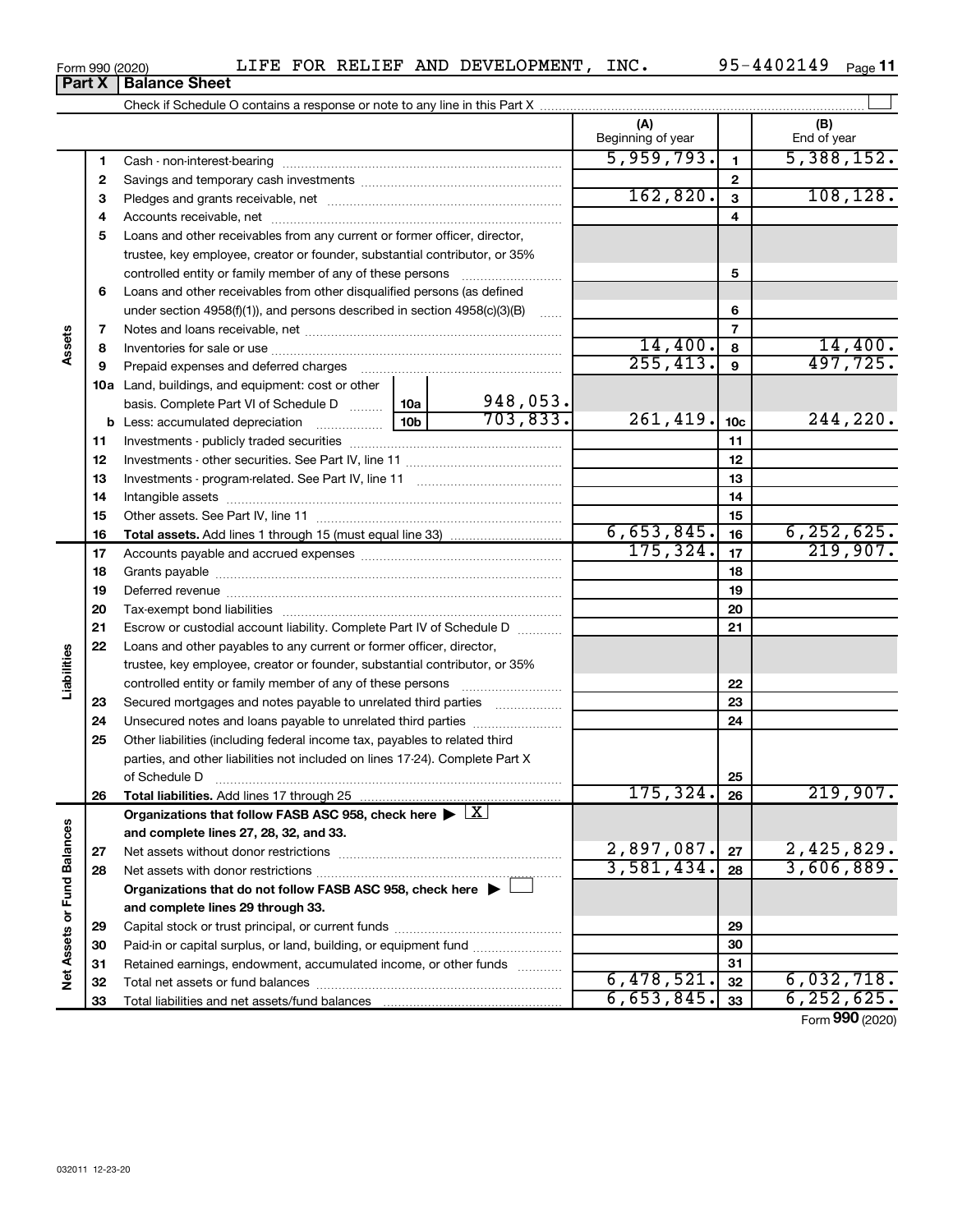|    | LIFE FOR RELIEF AND DEVELOPMENT, INC.<br>Form 990 (2020)                                                                             |                | 95-4402149     |               | Page 12          |
|----|--------------------------------------------------------------------------------------------------------------------------------------|----------------|----------------|---------------|------------------|
|    | <b>Part XI</b><br><b>Reconciliation of Net Assets</b>                                                                                |                |                |               |                  |
|    |                                                                                                                                      |                |                |               |                  |
|    |                                                                                                                                      |                |                |               |                  |
| 1  |                                                                                                                                      | $\mathbf{1}$   | 17,181,029.    |               |                  |
| 2  |                                                                                                                                      | $\mathbf{2}$   | 17,626,832.    |               |                  |
| 3  | Revenue less expenses. Subtract line 2 from line 1                                                                                   | 3              | $-445,803.$    |               |                  |
| 4  |                                                                                                                                      | 4              | 6,478,521.     |               |                  |
| 5  |                                                                                                                                      | 5              |                |               |                  |
| 6  |                                                                                                                                      | 6              |                |               |                  |
| 7  |                                                                                                                                      | $\overline{7}$ |                |               |                  |
| 8  |                                                                                                                                      | 8              |                |               |                  |
| 9  | Other changes in net assets or fund balances (explain on Schedule O)                                                                 | 9              |                |               | $\overline{0}$ . |
| 10 | Net assets or fund balances at end of year. Combine lines 3 through 9 (must equal Part X, line 32,                                   |                |                |               |                  |
|    |                                                                                                                                      | 10             | 6,032,718.     |               |                  |
|    | <b>Part XII Financial Statements and Reporting</b>                                                                                   |                |                |               |                  |
|    |                                                                                                                                      |                |                |               |                  |
|    |                                                                                                                                      |                |                | Yes           | <b>No</b>        |
| 1  | $\lfloor x \rfloor$ Accrual<br>Accounting method used to prepare the Form 990: [130] Cash<br>□ Other                                 |                |                |               |                  |
|    | If the organization changed its method of accounting from a prior year or checked "Other," explain in Schedule O.                    |                |                |               |                  |
|    |                                                                                                                                      |                | 2a             |               | х                |
|    | If "Yes," check a box below to indicate whether the financial statements for the year were compiled or reviewed on a                 |                |                |               |                  |
|    | separate basis, consolidated basis, or both:                                                                                         |                |                |               |                  |
|    | Both consolidated and separate basis<br>Separate basis<br>Consolidated basis                                                         |                |                |               |                  |
|    | b Were the organization's financial statements audited by an independent accountant?                                                 |                | 2 <sub>b</sub> | х             |                  |
|    | If "Yes," check a box below to indicate whether the financial statements for the year were audited on a separate basis,              |                |                |               |                  |
|    | consolidated basis, or both:                                                                                                         |                |                |               |                  |
|    | $X$ Consolidated basis<br>Both consolidated and separate basis<br>Separate basis                                                     |                |                |               |                  |
|    | c If "Yes" to line 2a or 2b, does the organization have a committee that assumes responsibility for oversight of the audit,          |                |                |               |                  |
|    |                                                                                                                                      |                | 2c             | х             |                  |
|    | If the organization changed either its oversight process or selection process during the tax year, explain on Schedule O.            |                |                |               |                  |
|    | 3a As a result of a federal award, was the organization required to undergo an audit or audits as set forth in the Single Audit      |                |                |               |                  |
|    | Act and OMB Circular A-133?                                                                                                          |                | За             |               | x                |
|    | <b>b</b> If "Yes," did the organization undergo the required audit or audits? If the organization did not undergo the required audit |                |                |               |                  |
|    |                                                                                                                                      |                | 3b             | $000 \approx$ |                  |

Form (2020) **990**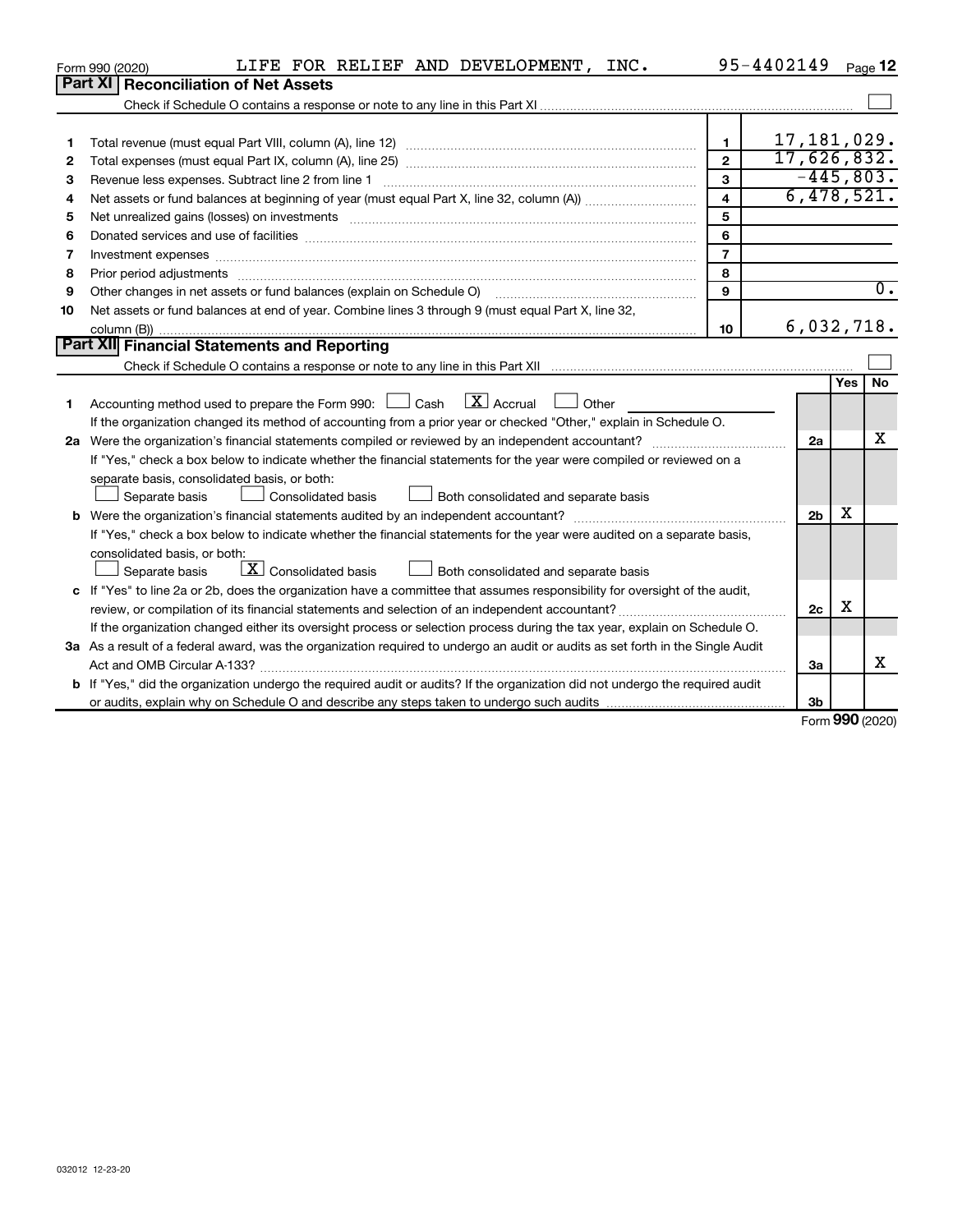| <b>SCHEDULE A</b> |  |
|-------------------|--|
|-------------------|--|

Department of the Treasury

# Form 990 or 990-EZ)<br>
Complete if the organization is a section 501(c)(3) organization or a section<br> **Public Charity Status and Public Support**

**4947(a)(1) nonexempt charitable trust. | Attach to Form 990 or Form 990-EZ.** 

| OMB No 1545-0047                    |
|-------------------------------------|
| 020                                 |
| <b>Open to Public</b><br>Inspection |

| Internal Revenue Service<br>Inspection<br>Go to www.irs.gov/Form990 for instructions and the latest information. |                                                                                                                                                                |  |                          |                                               |                                                                                    |                                                                                                                                               |                                    |                                 |                            |  |                                                     |
|------------------------------------------------------------------------------------------------------------------|----------------------------------------------------------------------------------------------------------------------------------------------------------------|--|--------------------------|-----------------------------------------------|------------------------------------------------------------------------------------|-----------------------------------------------------------------------------------------------------------------------------------------------|------------------------------------|---------------------------------|----------------------------|--|-----------------------------------------------------|
|                                                                                                                  |                                                                                                                                                                |  | Name of the organization |                                               |                                                                                    | LIFE FOR RELIEF AND DEVELOPMENT, INC.                                                                                                         |                                    |                                 |                            |  | <b>Employer identification number</b><br>95-4402149 |
| Part I                                                                                                           |                                                                                                                                                                |  |                          |                                               |                                                                                    | Reason for Public Charity Status. (All organizations must complete this part.) See instructions.                                              |                                    |                                 |                            |  |                                                     |
|                                                                                                                  |                                                                                                                                                                |  |                          |                                               |                                                                                    | The organization is not a private foundation because it is: (For lines 1 through 12, check only one box.)                                     |                                    |                                 |                            |  |                                                     |
| 1                                                                                                                |                                                                                                                                                                |  |                          |                                               |                                                                                    | A church, convention of churches, or association of churches described in section 170(b)(1)(A)(i).                                            |                                    |                                 |                            |  |                                                     |
| 2                                                                                                                |                                                                                                                                                                |  |                          |                                               |                                                                                    | A school described in section 170(b)(1)(A)(ii). (Attach Schedule E (Form 990 or 990-EZ).)                                                     |                                    |                                 |                            |  |                                                     |
| 3                                                                                                                |                                                                                                                                                                |  |                          |                                               |                                                                                    | A hospital or a cooperative hospital service organization described in section 170(b)(1)(A)(iii).                                             |                                    |                                 |                            |  |                                                     |
| 4                                                                                                                |                                                                                                                                                                |  |                          |                                               |                                                                                    |                                                                                                                                               |                                    |                                 |                            |  |                                                     |
|                                                                                                                  | A medical research organization operated in conjunction with a hospital described in section 170(b)(1)(A)(iii). Enter the hospital's name,<br>city, and state: |  |                          |                                               |                                                                                    |                                                                                                                                               |                                    |                                 |                            |  |                                                     |
|                                                                                                                  | An organization operated for the benefit of a college or university owned or operated by a governmental unit described in<br>5                                 |  |                          |                                               |                                                                                    |                                                                                                                                               |                                    |                                 |                            |  |                                                     |
|                                                                                                                  | section 170(b)(1)(A)(iv). (Complete Part II.)                                                                                                                  |  |                          |                                               |                                                                                    |                                                                                                                                               |                                    |                                 |                            |  |                                                     |
| 6                                                                                                                |                                                                                                                                                                |  |                          |                                               |                                                                                    | A federal, state, or local government or governmental unit described in section 170(b)(1)(A)(v).                                              |                                    |                                 |                            |  |                                                     |
| 7                                                                                                                |                                                                                                                                                                |  |                          |                                               |                                                                                    | $X$ An organization that normally receives a substantial part of its support from a governmental unit or from the general public described in |                                    |                                 |                            |  |                                                     |
|                                                                                                                  |                                                                                                                                                                |  |                          |                                               | section 170(b)(1)(A)(vi). (Complete Part II.)                                      |                                                                                                                                               |                                    |                                 |                            |  |                                                     |
| 8                                                                                                                |                                                                                                                                                                |  |                          |                                               |                                                                                    | A community trust described in section 170(b)(1)(A)(vi). (Complete Part II.)                                                                  |                                    |                                 |                            |  |                                                     |
| 9                                                                                                                |                                                                                                                                                                |  |                          |                                               |                                                                                    | An agricultural research organization described in section 170(b)(1)(A)(ix) operated in conjunction with a land-grant college                 |                                    |                                 |                            |  |                                                     |
|                                                                                                                  |                                                                                                                                                                |  |                          |                                               |                                                                                    | or university or a non-land-grant college of agriculture (see instructions). Enter the name, city, and state of the college or                |                                    |                                 |                            |  |                                                     |
|                                                                                                                  |                                                                                                                                                                |  | university:              |                                               |                                                                                    |                                                                                                                                               |                                    |                                 |                            |  |                                                     |
| 10                                                                                                               |                                                                                                                                                                |  |                          |                                               |                                                                                    | An organization that normally receives (1) more than 33 1/3% of its support from contributions, membership fees, and gross receipts from      |                                    |                                 |                            |  |                                                     |
|                                                                                                                  |                                                                                                                                                                |  |                          |                                               |                                                                                    | activities related to its exempt functions, subject to certain exceptions; and (2) no more than 33 1/3% of its support from gross investment  |                                    |                                 |                            |  |                                                     |
|                                                                                                                  |                                                                                                                                                                |  |                          |                                               |                                                                                    | income and unrelated business taxable income (less section 511 tax) from businesses acquired by the organization after June 30, 1975.         |                                    |                                 |                            |  |                                                     |
|                                                                                                                  |                                                                                                                                                                |  |                          |                                               | See section 509(a)(2). (Complete Part III.)                                        |                                                                                                                                               |                                    |                                 |                            |  |                                                     |
| 11                                                                                                               |                                                                                                                                                                |  |                          |                                               |                                                                                    | An organization organized and operated exclusively to test for public safety. See section 509(a)(4).                                          |                                    |                                 |                            |  |                                                     |
| 12                                                                                                               |                                                                                                                                                                |  |                          |                                               |                                                                                    | An organization organized and operated exclusively for the benefit of, to perform the functions of, or to carry out the purposes of one or    |                                    |                                 |                            |  |                                                     |
|                                                                                                                  |                                                                                                                                                                |  |                          |                                               |                                                                                    | more publicly supported organizations described in section 509(a)(1) or section 509(a)(2). See section 509(a)(3). Check the box in            |                                    |                                 |                            |  |                                                     |
|                                                                                                                  |                                                                                                                                                                |  |                          |                                               |                                                                                    | lines 12a through 12d that describes the type of supporting organization and complete lines 12e, 12f, and 12g.                                |                                    |                                 |                            |  |                                                     |
| а                                                                                                                |                                                                                                                                                                |  |                          |                                               |                                                                                    | Type I. A supporting organization operated, supervised, or controlled by its supported organization(s), typically by giving                   |                                    |                                 |                            |  |                                                     |
|                                                                                                                  |                                                                                                                                                                |  |                          |                                               |                                                                                    | the supported organization(s) the power to regularly appoint or elect a majority of the directors or trustees of the supporting               |                                    |                                 |                            |  |                                                     |
|                                                                                                                  |                                                                                                                                                                |  |                          |                                               | organization. You must complete Part IV, Sections A and B.                         |                                                                                                                                               |                                    |                                 |                            |  |                                                     |
| b                                                                                                                |                                                                                                                                                                |  |                          |                                               |                                                                                    | Type II. A supporting organization supervised or controlled in connection with its supported organization(s), by having                       |                                    |                                 |                            |  |                                                     |
|                                                                                                                  |                                                                                                                                                                |  |                          |                                               |                                                                                    | control or management of the supporting organization vested in the same persons that control or manage the supported                          |                                    |                                 |                            |  |                                                     |
|                                                                                                                  |                                                                                                                                                                |  |                          |                                               | organization(s). You must complete Part IV, Sections A and C.                      |                                                                                                                                               |                                    |                                 |                            |  |                                                     |
| с                                                                                                                |                                                                                                                                                                |  |                          |                                               |                                                                                    | Type III functionally integrated. A supporting organization operated in connection with, and functionally integrated with,                    |                                    |                                 |                            |  |                                                     |
|                                                                                                                  |                                                                                                                                                                |  |                          |                                               |                                                                                    | its supported organization(s) (see instructions). You must complete Part IV, Sections A, D, and E.                                            |                                    |                                 |                            |  |                                                     |
| d                                                                                                                |                                                                                                                                                                |  |                          |                                               |                                                                                    | Type III non-functionally integrated. A supporting organization operated in connection with its supported organization(s)                     |                                    |                                 |                            |  |                                                     |
|                                                                                                                  |                                                                                                                                                                |  |                          |                                               |                                                                                    | that is not functionally integrated. The organization generally must satisfy a distribution requirement and an attentiveness                  |                                    |                                 |                            |  |                                                     |
|                                                                                                                  |                                                                                                                                                                |  |                          |                                               |                                                                                    | requirement (see instructions). You must complete Part IV, Sections A and D, and Part V.                                                      |                                    |                                 |                            |  |                                                     |
| е                                                                                                                |                                                                                                                                                                |  |                          |                                               |                                                                                    | Check this box if the organization received a written determination from the IRS that it is a Type I, Type II, Type III                       |                                    |                                 |                            |  |                                                     |
|                                                                                                                  |                                                                                                                                                                |  |                          |                                               |                                                                                    | functionally integrated, or Type III non-functionally integrated supporting organization.                                                     |                                    |                                 |                            |  |                                                     |
|                                                                                                                  |                                                                                                                                                                |  |                          | f Enter the number of supported organizations |                                                                                    |                                                                                                                                               |                                    |                                 |                            |  |                                                     |
|                                                                                                                  |                                                                                                                                                                |  | (i) Name of supported    |                                               | Provide the following information about the supported organization(s).<br>(ii) EIN | (iii) Type of organization                                                                                                                    |                                    | (iv) Is the organization listed | (v) Amount of monetary     |  | (vi) Amount of other                                |
|                                                                                                                  |                                                                                                                                                                |  | organization             |                                               |                                                                                    | (described on lines 1-10                                                                                                                      | in your governing document?<br>Yes | No.                             | support (see instructions) |  | support (see instructions)                          |
|                                                                                                                  |                                                                                                                                                                |  |                          |                                               |                                                                                    | above (see instructions))                                                                                                                     |                                    |                                 |                            |  |                                                     |
|                                                                                                                  |                                                                                                                                                                |  |                          |                                               |                                                                                    |                                                                                                                                               |                                    |                                 |                            |  |                                                     |
|                                                                                                                  |                                                                                                                                                                |  |                          |                                               |                                                                                    |                                                                                                                                               |                                    |                                 |                            |  |                                                     |
|                                                                                                                  |                                                                                                                                                                |  |                          |                                               |                                                                                    |                                                                                                                                               |                                    |                                 |                            |  |                                                     |
|                                                                                                                  |                                                                                                                                                                |  |                          |                                               |                                                                                    |                                                                                                                                               |                                    |                                 |                            |  |                                                     |
|                                                                                                                  |                                                                                                                                                                |  |                          |                                               |                                                                                    |                                                                                                                                               |                                    |                                 |                            |  |                                                     |
|                                                                                                                  |                                                                                                                                                                |  |                          |                                               |                                                                                    |                                                                                                                                               |                                    |                                 |                            |  |                                                     |
|                                                                                                                  |                                                                                                                                                                |  |                          |                                               |                                                                                    |                                                                                                                                               |                                    |                                 |                            |  |                                                     |
|                                                                                                                  |                                                                                                                                                                |  |                          |                                               |                                                                                    |                                                                                                                                               |                                    |                                 |                            |  |                                                     |
| Total                                                                                                            |                                                                                                                                                                |  |                          |                                               |                                                                                    |                                                                                                                                               |                                    |                                 |                            |  |                                                     |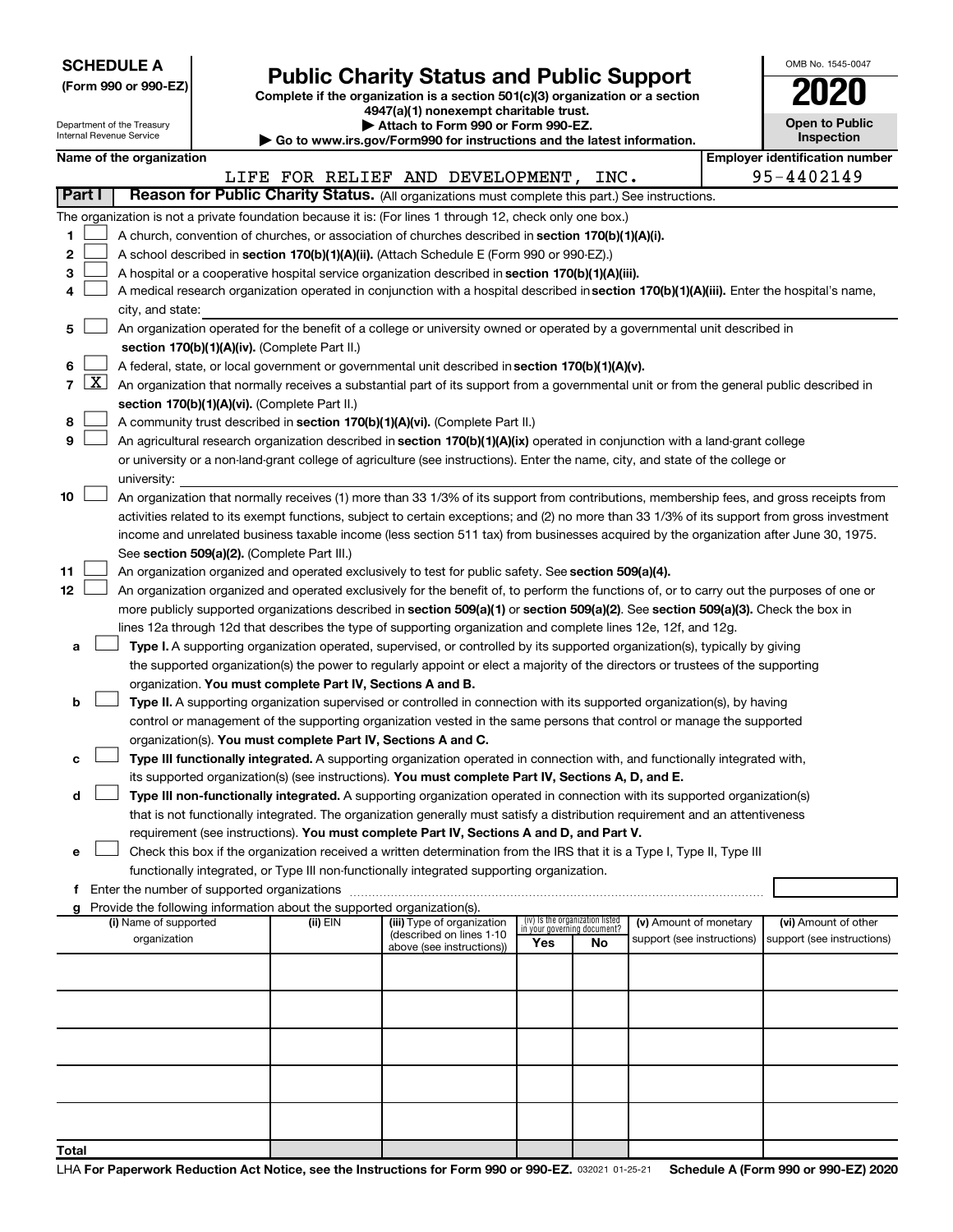#### 95-4402149 Page 2 Schedule A (Form 990 or 990-EZ) 2020 <code>LIFE FOR RELIEF</code> AND <code>DEVELOPMENT</code> , <code>INC. 95-4402149</code> <code>Page</code>

**Part II** | Support Schedule for Organizations Described in Sections 170(b)(1)(A)(iv) and 170(b)(1)(A)(vi)

(Complete only if you checked the box on line 5, 7, or 8 of Part I or if the organization failed to qualify under Part III. If the organization fails to qualify under the tests listed below, please complete Part III.)

| <b>Section A. Public Support</b>                                                                                                                                                                                                                                                    |               |             |               |               |               |                                    |
|-------------------------------------------------------------------------------------------------------------------------------------------------------------------------------------------------------------------------------------------------------------------------------------|---------------|-------------|---------------|---------------|---------------|------------------------------------|
| Calendar year (or fiscal year beginning in)                                                                                                                                                                                                                                         | (a) 2016      | (b) 2017    | $(c)$ 2018    | $(d)$ 2019    | (e) 2020      | (f) Total                          |
| 1 Gifts, grants, contributions, and                                                                                                                                                                                                                                                 |               |             |               |               |               |                                    |
| membership fees received. (Do not                                                                                                                                                                                                                                                   |               |             |               |               |               |                                    |
| include any "unusual grants.")                                                                                                                                                                                                                                                      | 14, 231, 565. | 10,702,940. | 18, 372, 570. | 21, 293, 645. | 17, 175, 630. | 81,776,350.                        |
| 2 Tax revenues levied for the organ-                                                                                                                                                                                                                                                |               |             |               |               |               |                                    |
| ization's benefit and either paid to                                                                                                                                                                                                                                                |               |             |               |               |               |                                    |
| or expended on its behalf                                                                                                                                                                                                                                                           |               |             |               |               |               |                                    |
| 3 The value of services or facilities                                                                                                                                                                                                                                               |               |             |               |               |               |                                    |
| furnished by a governmental unit to                                                                                                                                                                                                                                                 |               |             |               |               |               |                                    |
| the organization without charge                                                                                                                                                                                                                                                     |               |             |               |               |               |                                    |
| 4 Total. Add lines 1 through 3                                                                                                                                                                                                                                                      | 14, 231, 565  | 10,702,940. | 18, 372, 570. | 21, 293, 645. | 17, 175, 630  | 81,776,350.                        |
| 5 The portion of total contributions                                                                                                                                                                                                                                                |               |             |               |               |               |                                    |
| by each person (other than a                                                                                                                                                                                                                                                        |               |             |               |               |               |                                    |
| governmental unit or publicly                                                                                                                                                                                                                                                       |               |             |               |               |               |                                    |
| supported organization) included                                                                                                                                                                                                                                                    |               |             |               |               |               |                                    |
| on line 1 that exceeds 2% of the                                                                                                                                                                                                                                                    |               |             |               |               |               |                                    |
| amount shown on line 11,                                                                                                                                                                                                                                                            |               |             |               |               |               |                                    |
| column (f)                                                                                                                                                                                                                                                                          |               |             |               |               |               |                                    |
| 6 Public support. Subtract line 5 from line 4.                                                                                                                                                                                                                                      |               |             |               |               |               | 81,776,350.                        |
| <b>Section B. Total Support</b>                                                                                                                                                                                                                                                     |               |             |               |               |               |                                    |
| Calendar year (or fiscal year beginning in)                                                                                                                                                                                                                                         | (a) 2016      | (b) 2017    | $(c)$ 2018    | $(d)$ 2019    | (e) 2020      | (f) Total                          |
| <b>7</b> Amounts from line 4                                                                                                                                                                                                                                                        | 14, 231, 565  | 10,702,940  | 18, 372, 570  | 21, 293, 645  | 17, 175, 630  | 81,776,350.                        |
| 8 Gross income from interest,                                                                                                                                                                                                                                                       |               |             |               |               |               |                                    |
| dividends, payments received on                                                                                                                                                                                                                                                     |               |             |               |               |               |                                    |
| securities loans, rents, royalties,                                                                                                                                                                                                                                                 |               |             |               |               |               |                                    |
| and income from similar sources                                                                                                                                                                                                                                                     | 63.           |             | 6,342.        | 9,048.        | 5,399.        | 20,852.                            |
| 9 Net income from unrelated business                                                                                                                                                                                                                                                |               |             |               |               |               |                                    |
| activities, whether or not the                                                                                                                                                                                                                                                      |               |             |               |               |               |                                    |
| business is regularly carried on                                                                                                                                                                                                                                                    |               |             |               |               |               |                                    |
| 10 Other income. Do not include gain                                                                                                                                                                                                                                                |               |             |               |               |               |                                    |
| or loss from the sale of capital                                                                                                                                                                                                                                                    |               |             |               |               |               |                                    |
| assets (Explain in Part VI.)                                                                                                                                                                                                                                                        |               |             |               | 12,792.       |               | 12,792.                            |
| 11 Total support. Add lines 7 through 10                                                                                                                                                                                                                                            |               |             |               |               |               | 81,809,994.                        |
| <b>12</b> Gross receipts from related activities, etc. (see instructions)                                                                                                                                                                                                           |               |             |               |               | 12            |                                    |
| 13 First 5 years. If the Form 990 is for the organization's first, second, third, fourth, or fifth tax year as a section 501(c)(3)                                                                                                                                                  |               |             |               |               |               |                                    |
| organization, check this box and stop here <b>construction and construction</b> or construction of the state of the state of the state of the state of the state of the state of the state of the state of the state of the state o                                                 |               |             |               |               |               |                                    |
| <b>Section C. Computation of Public Support Percentage</b>                                                                                                                                                                                                                          |               |             |               |               |               |                                    |
|                                                                                                                                                                                                                                                                                     |               |             |               |               | 14            | 99.96<br>%                         |
|                                                                                                                                                                                                                                                                                     |               |             |               |               | 15            | 99.98<br>%                         |
| 16a 33 1/3% support test - 2020. If the organization did not check the box on line 13, and line 14 is 33 1/3% or more, check this box and                                                                                                                                           |               |             |               |               |               |                                    |
| stop here. The organization qualifies as a publicly supported organization manufaction manufacture or the organization manufacture or the organization manufacture or the organization manufacture or the state of the state o                                                      |               |             |               |               |               | $\blacktriangleright$ $\mathbf{X}$ |
| b 33 1/3% support test - 2019. If the organization did not check a box on line 13 or 16a, and line 15 is 33 1/3% or more, check this box                                                                                                                                            |               |             |               |               |               |                                    |
|                                                                                                                                                                                                                                                                                     |               |             |               |               |               |                                    |
|                                                                                                                                                                                                                                                                                     |               |             |               |               |               |                                    |
| 17a 10% -facts-and-circumstances test - 2020. If the organization did not check a box on line 13, 16a, or 16b, and line 14 is 10% or more,<br>and if the organization meets the facts-and-circumstances test, check this box and stop here. Explain in Part VI how the organization |               |             |               |               |               |                                    |
| meets the facts-and-circumstances test. The organization qualifies as a publicly supported organization                                                                                                                                                                             |               |             |               |               |               |                                    |
| b 10% -facts-and-circumstances test - 2019. If the organization did not check a box on line 13, 16a, 16b, or 17a, and line 15 is 10% or                                                                                                                                             |               |             |               |               |               |                                    |
| more, and if the organization meets the facts-and-circumstances test, check this box and stop here. Explain in Part VI how the                                                                                                                                                      |               |             |               |               |               |                                    |
| organization meets the facts and circumstances test. The organization qualifies as a publicly supported organization                                                                                                                                                                |               |             |               |               |               |                                    |
| 18 Private foundation. If the organization did not check a box on line 13, 16a, 16b, 17a, or 17b, check this box and see instructions                                                                                                                                               |               |             |               |               |               |                                    |
|                                                                                                                                                                                                                                                                                     |               |             |               |               |               |                                    |

**Schedule A (Form 990 or 990-EZ) 2020**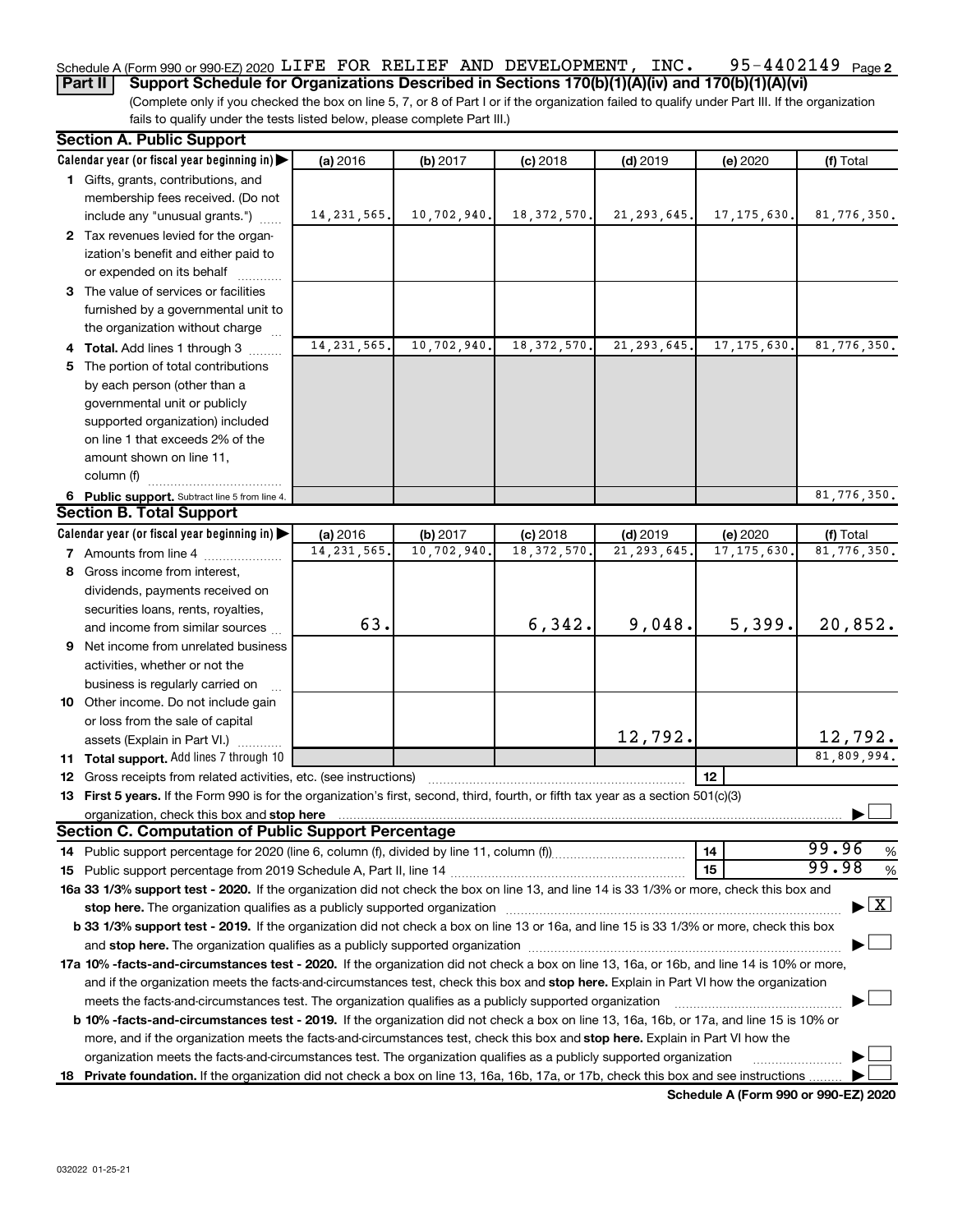#### 95-4402149 Page 3 Schedule A (Form 990 or 990-EZ) 2020 <code>LIFE FOR RELIEF</code> AND <code>DEVELOPMENT</code> , <code>INC. 95-4402149</code> <code>Page</code> **Part III | Support Schedule for Organizations Described in Section 509(a)(2)**

(Complete only if you checked the box on line 10 of Part I or if the organization failed to qualify under Part II. If the organization fails to qualify under the tests listed below, please complete Part II.)

| <b>Section A. Public Support</b>       |                                                                                                                                                  |          |          |            |            |          |           |
|----------------------------------------|--------------------------------------------------------------------------------------------------------------------------------------------------|----------|----------|------------|------------|----------|-----------|
|                                        | Calendar year (or fiscal year beginning in)                                                                                                      | (a) 2016 | (b) 2017 | $(c)$ 2018 | $(d)$ 2019 | (e) 2020 | (f) Total |
|                                        | 1 Gifts, grants, contributions, and                                                                                                              |          |          |            |            |          |           |
|                                        | membership fees received. (Do not                                                                                                                |          |          |            |            |          |           |
|                                        | include any "unusual grants.")                                                                                                                   |          |          |            |            |          |           |
|                                        | 2 Gross receipts from admissions,                                                                                                                |          |          |            |            |          |           |
|                                        | merchandise sold or services per-                                                                                                                |          |          |            |            |          |           |
|                                        | formed, or facilities furnished in<br>any activity that is related to the                                                                        |          |          |            |            |          |           |
|                                        | organization's tax-exempt purpose                                                                                                                |          |          |            |            |          |           |
|                                        | 3 Gross receipts from activities that                                                                                                            |          |          |            |            |          |           |
|                                        | are not an unrelated trade or bus-                                                                                                               |          |          |            |            |          |           |
| iness under section 513                |                                                                                                                                                  |          |          |            |            |          |           |
|                                        | 4 Tax revenues levied for the organ-                                                                                                             |          |          |            |            |          |           |
|                                        | ization's benefit and either paid to                                                                                                             |          |          |            |            |          |           |
|                                        | or expended on its behalf                                                                                                                        |          |          |            |            |          |           |
|                                        | 5 The value of services or facilities                                                                                                            |          |          |            |            |          |           |
|                                        | furnished by a governmental unit to                                                                                                              |          |          |            |            |          |           |
|                                        | the organization without charge                                                                                                                  |          |          |            |            |          |           |
|                                        | <b>6 Total.</b> Add lines 1 through 5                                                                                                            |          |          |            |            |          |           |
|                                        | 7a Amounts included on lines 1, 2, and                                                                                                           |          |          |            |            |          |           |
|                                        | 3 received from disqualified persons                                                                                                             |          |          |            |            |          |           |
|                                        | <b>b</b> Amounts included on lines 2 and 3 received                                                                                              |          |          |            |            |          |           |
|                                        | from other than disqualified persons that                                                                                                        |          |          |            |            |          |           |
|                                        | exceed the greater of \$5,000 or 1% of the<br>amount on line 13 for the year                                                                     |          |          |            |            |          |           |
|                                        | c Add lines 7a and 7b                                                                                                                            |          |          |            |            |          |           |
|                                        | 8 Public support. (Subtract line 7c from line 6.)                                                                                                |          |          |            |            |          |           |
| <b>Section B. Total Support</b>        |                                                                                                                                                  |          |          |            |            |          |           |
|                                        | Calendar year (or fiscal year beginning in)                                                                                                      | (a) 2016 | (b) 2017 | (c) 2018   | $(d)$ 2019 | (e) 2020 | (f) Total |
|                                        | 9 Amounts from line 6                                                                                                                            |          |          |            |            |          |           |
| <b>10a</b> Gross income from interest, |                                                                                                                                                  |          |          |            |            |          |           |
|                                        | dividends, payments received on                                                                                                                  |          |          |            |            |          |           |
|                                        | securities loans, rents, royalties,<br>and income from similar sources                                                                           |          |          |            |            |          |           |
|                                        | <b>b</b> Unrelated business taxable income                                                                                                       |          |          |            |            |          |           |
|                                        | (less section 511 taxes) from businesses                                                                                                         |          |          |            |            |          |           |
|                                        | acquired after June 30, 1975                                                                                                                     |          |          |            |            |          |           |
|                                        | c Add lines 10a and 10b                                                                                                                          |          |          |            |            |          |           |
|                                        | 11 Net income from unrelated business                                                                                                            |          |          |            |            |          |           |
|                                        | activities not included in line 10b.                                                                                                             |          |          |            |            |          |           |
|                                        | whether or not the business is                                                                                                                   |          |          |            |            |          |           |
| regularly carried on                   | <b>12</b> Other income. Do not include gain                                                                                                      |          |          |            |            |          |           |
|                                        | or loss from the sale of capital                                                                                                                 |          |          |            |            |          |           |
|                                        | assets (Explain in Part VI.) $\cdots$                                                                                                            |          |          |            |            |          |           |
|                                        | 13 Total support. (Add lines 9, 10c, 11, and 12.)                                                                                                |          |          |            |            |          |           |
|                                        | 14 First 5 years. If the Form 990 is for the organization's first, second, third, fourth, or fifth tax year as a section 501(c)(3) organization, |          |          |            |            |          |           |
|                                        | <b>Section C. Computation of Public Support Percentage</b>                                                                                       |          |          |            |            |          |           |
|                                        |                                                                                                                                                  |          |          |            |            |          |           |
|                                        |                                                                                                                                                  |          |          |            |            | 15       | %         |
|                                        | 16 Public support percentage from 2019 Schedule A, Part III, line 15                                                                             |          |          |            |            | 16       | %         |
|                                        | <b>Section D. Computation of Investment Income Percentage</b>                                                                                    |          |          |            |            |          |           |
|                                        |                                                                                                                                                  |          |          |            |            | 17       | %         |
|                                        | 18 Investment income percentage from 2019 Schedule A, Part III, line 17                                                                          |          |          |            |            | 18       | %         |
|                                        | 19a 33 1/3% support tests - 2020. If the organization did not check the box on line 14, and line 15 is more than 33 1/3%, and line 17 is not     |          |          |            |            |          |           |
|                                        | more than 33 1/3%, check this box and stop here. The organization qualifies as a publicly supported organization                                 |          |          |            |            |          |           |
|                                        | b 33 1/3% support tests - 2019. If the organization did not check a box on line 14 or line 19a, and line 16 is more than 33 1/3%, and            |          |          |            |            |          |           |
|                                        | line 18 is not more than 33 1/3%, check this box and stop here. The organization qualifies as a publicly supported organization                  |          |          |            |            |          |           |
|                                        |                                                                                                                                                  |          |          |            |            |          |           |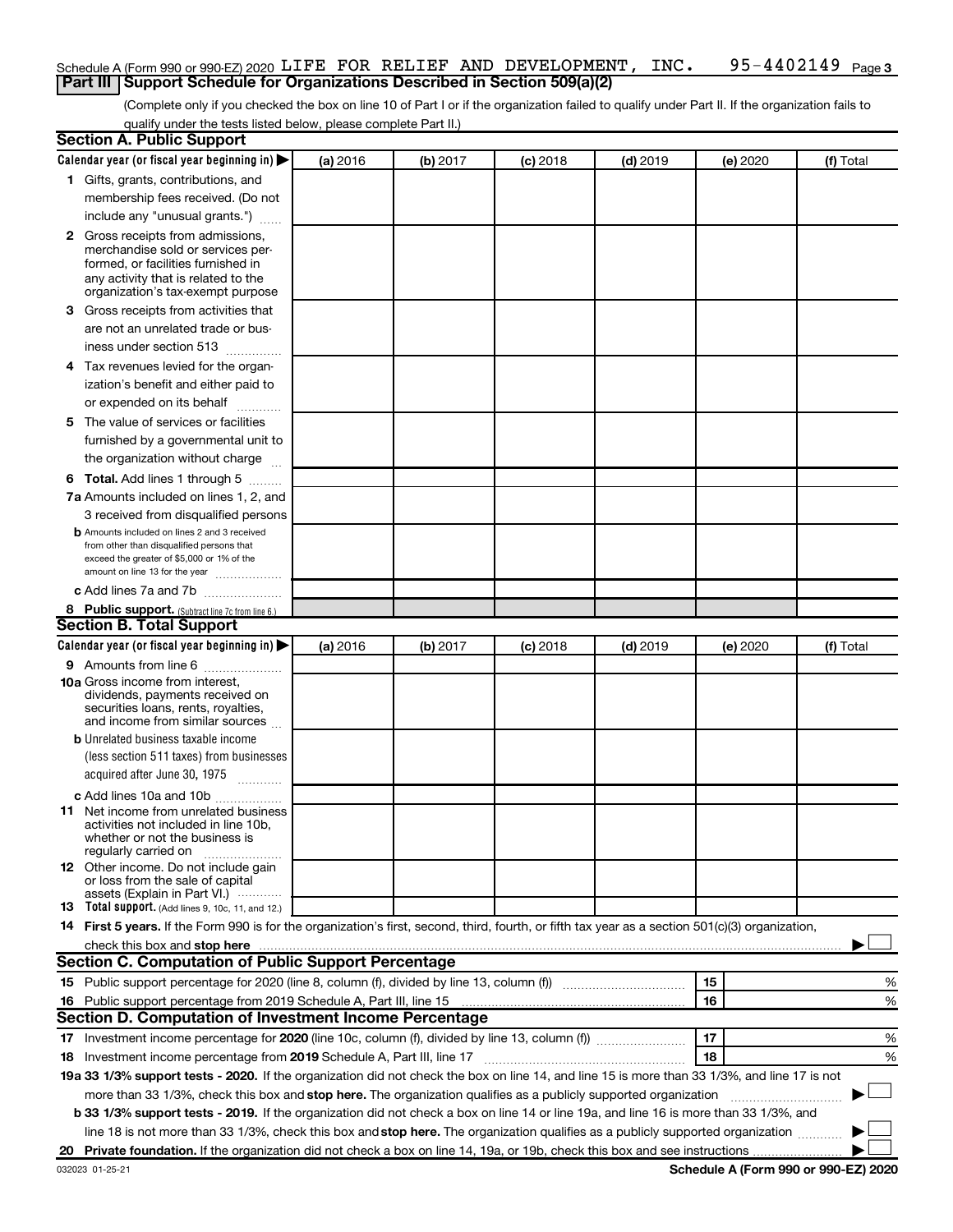# **Part IV Supporting Organizations**

(Complete only if you checked a box in line 12 on Part I. If you checked box 12a, Part I, complete Sections A and B. If you checked box 12b, Part I, complete Sections A and C. If you checked box 12c, Part I, complete Sections A, D, and E. If you checked box 12d, Part I, complete Sections A and D, and complete Part V.)

#### **Section A. All Supporting Organizations**

- **1** Are all of the organization's supported organizations listed by name in the organization's governing documents? If "No," describe in Part VI how the supported organizations are designated. If designated by *class or purpose, describe the designation. If historic and continuing relationship, explain.*
- **2** Did the organization have any supported organization that does not have an IRS determination of status under section 509(a)(1) or (2)? If "Yes," explain in Part VI how the organization determined that the supported *organization was described in section 509(a)(1) or (2).*
- **3a** Did the organization have a supported organization described in section 501(c)(4), (5), or (6)? If "Yes," answer *lines 3b and 3c below.*
- **b** Did the organization confirm that each supported organization qualified under section 501(c)(4), (5), or (6) and satisfied the public support tests under section 509(a)(2)? If "Yes," describe in Part VI when and how the *organization made the determination.*
- **c** Did the organization ensure that all support to such organizations was used exclusively for section 170(c)(2)(B) purposes? If "Yes," explain in Part VI what controls the organization put in place to ensure such use.
- **4 a** *If* Was any supported organization not organized in the United States ("foreign supported organization")? *"Yes," and if you checked box 12a or 12b in Part I, answer lines 4b and 4c below.*
- **b** Did the organization have ultimate control and discretion in deciding whether to make grants to the foreign supported organization? If "Yes," describe in Part VI how the organization had such control and discretion *despite being controlled or supervised by or in connection with its supported organizations.*
- **c** Did the organization support any foreign supported organization that does not have an IRS determination under sections 501(c)(3) and 509(a)(1) or (2)? If "Yes," explain in Part VI what controls the organization used *to ensure that all support to the foreign supported organization was used exclusively for section 170(c)(2)(B) purposes.*
- **5a** Did the organization add, substitute, or remove any supported organizations during the tax year? If "Yes," answer lines 5b and 5c below (if applicable). Also, provide detail in**Part VI,** including (i) the names and EIN *numbers of the supported organizations added, substituted, or removed; (ii) the reasons for each such action; (iii) the authority under the organization's organizing document authorizing such action; and (iv) how the action was accomplished (such as by amendment to the organizing document).*
- **b** Type I or Type II only. Was any added or substituted supported organization part of a class already designated in the organization's organizing document?
- **c Substitutions only.**  Was the substitution the result of an event beyond the organization's control?
- **6** Did the organization provide support (whether in the form of grants or the provision of services or facilities) to **Part VI.** support or benefit one or more of the filing organization's supported organizations? If "Yes," provide detail in anyone other than (i) its supported organizations, (ii) individuals that are part of the charitable class benefited by one or more of its supported organizations, or (iii) other supporting organizations that also
- **7** Did the organization provide a grant, loan, compensation, or other similar payment to a substantial contributor regard to a substantial contributor? If "Yes," complete Part I of Schedule L (Form 990 or 990-EZ). (as defined in section 4958(c)(3)(C)), a family member of a substantial contributor, or a 35% controlled entity with
- **8** Did the organization make a loan to a disqualified person (as defined in section 4958) not described in line 7? *If "Yes," complete Part I of Schedule L (Form 990 or 990-EZ).*
- **9 a** Was the organization controlled directly or indirectly at any time during the tax year by one or more in section 509(a)(1) or (2))? If "Yes," provide detail in **Part VI.** disqualified persons, as defined in section 4946 (other than foundation managers and organizations described
- **b** Did one or more disqualified persons (as defined in line 9a) hold a controlling interest in any entity in which the supporting organization had an interest? If "Yes," provide detail in Part VI.
- **c** Did a disqualified person (as defined in line 9a) have an ownership interest in, or derive any personal benefit from, assets in which the supporting organization also had an interest? If "Yes," provide detail in Part VI.
- **10 a** Was the organization subject to the excess business holdings rules of section 4943 because of section supporting organizations)? If "Yes," answer line 10b below. 4943(f) (regarding certain Type II supporting organizations, and all Type III non-functionally integrated
- **b** Did the organization have any excess business holdings in the tax year? (Use Schedule C, Form 4720, to *determine whether the organization had excess business holdings.)*

**Yes No 1 2 3a 3b 3c 4a 4b 4c 5a 5b 5c 6 7 8 9a 9b 9c 10a 10b**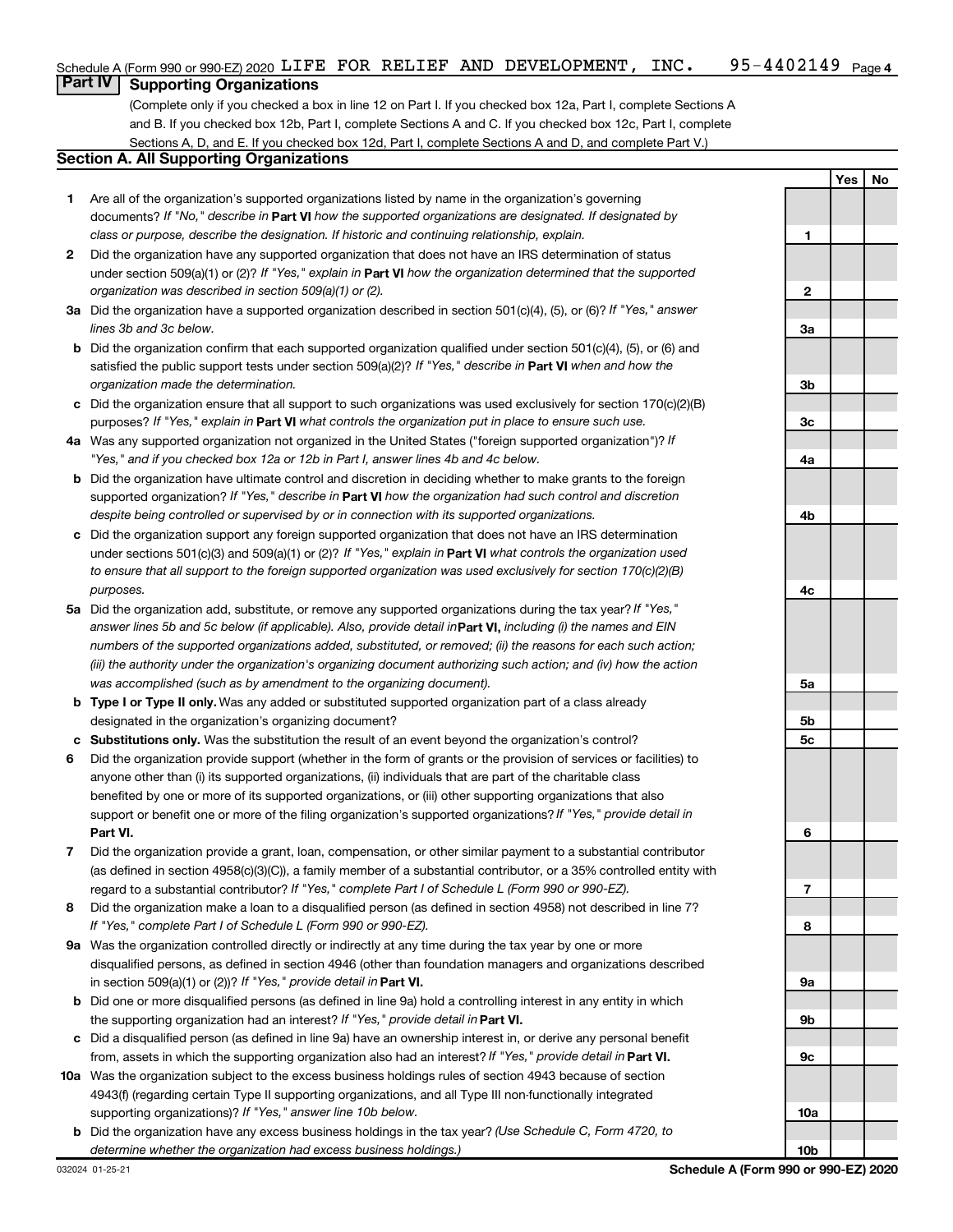#### 95-4402149 <sub>Page 5</sub> Schedule A (Form 990 or 990-EZ) 2020 <code>LIFE FOR RELIEF</code> AND <code>DEVELOPMENT</code> , <code>INC. 95-4402149</code> <code>Page</code> **Part IV Supporting Organizations** *(continued)*

|    |                                                                                                                                                                                                                                                                                                                                                                                                                                                                                                                                                                                                                                                                                                                                                                          |                 | Yes        | No |
|----|--------------------------------------------------------------------------------------------------------------------------------------------------------------------------------------------------------------------------------------------------------------------------------------------------------------------------------------------------------------------------------------------------------------------------------------------------------------------------------------------------------------------------------------------------------------------------------------------------------------------------------------------------------------------------------------------------------------------------------------------------------------------------|-----------------|------------|----|
| 11 | Has the organization accepted a gift or contribution from any of the following persons?                                                                                                                                                                                                                                                                                                                                                                                                                                                                                                                                                                                                                                                                                  |                 |            |    |
|    | a A person who directly or indirectly controls, either alone or together with persons described in lines 11b and                                                                                                                                                                                                                                                                                                                                                                                                                                                                                                                                                                                                                                                         |                 |            |    |
|    | 11c below, the governing body of a supported organization?                                                                                                                                                                                                                                                                                                                                                                                                                                                                                                                                                                                                                                                                                                               | 11a             |            |    |
|    | <b>b</b> A family member of a person described in line 11a above?                                                                                                                                                                                                                                                                                                                                                                                                                                                                                                                                                                                                                                                                                                        | 11 <sub>b</sub> |            |    |
|    | c A 35% controlled entity of a person described in line 11a or 11b above? If "Yes" to line 11a, 11b, or 11c, provide                                                                                                                                                                                                                                                                                                                                                                                                                                                                                                                                                                                                                                                     |                 |            |    |
|    | detail in Part VI.                                                                                                                                                                                                                                                                                                                                                                                                                                                                                                                                                                                                                                                                                                                                                       | 11c             |            |    |
|    | <b>Section B. Type I Supporting Organizations</b>                                                                                                                                                                                                                                                                                                                                                                                                                                                                                                                                                                                                                                                                                                                        |                 |            |    |
|    |                                                                                                                                                                                                                                                                                                                                                                                                                                                                                                                                                                                                                                                                                                                                                                          |                 | <b>Yes</b> | No |
| 1  | Did the governing body, members of the governing body, officers acting in their official capacity, or membership of one or<br>more supported organizations have the power to regularly appoint or elect at least a majority of the organization's officers,<br>directors, or trustees at all times during the tax year? If "No," describe in Part VI how the supported organization(s)<br>effectively operated, supervised, or controlled the organization's activities. If the organization had more than one supported<br>organization, describe how the powers to appoint and/or remove officers, directors, or trustees were allocated among the<br>supported organizations and what conditions or restrictions, if any, applied to such powers during the tax year. | 1               |            |    |
| 2  | Did the organization operate for the benefit of any supported organization other than the supported                                                                                                                                                                                                                                                                                                                                                                                                                                                                                                                                                                                                                                                                      |                 |            |    |
|    | organization(s) that operated, supervised, or controlled the supporting organization? If "Yes," explain in                                                                                                                                                                                                                                                                                                                                                                                                                                                                                                                                                                                                                                                               |                 |            |    |
|    | Part VI how providing such benefit carried out the purposes of the supported organization(s) that operated,                                                                                                                                                                                                                                                                                                                                                                                                                                                                                                                                                                                                                                                              |                 |            |    |
|    |                                                                                                                                                                                                                                                                                                                                                                                                                                                                                                                                                                                                                                                                                                                                                                          | $\mathbf{2}$    |            |    |
|    | supervised, or controlled the supporting organization.<br><b>Section C. Type II Supporting Organizations</b>                                                                                                                                                                                                                                                                                                                                                                                                                                                                                                                                                                                                                                                             |                 |            |    |
|    |                                                                                                                                                                                                                                                                                                                                                                                                                                                                                                                                                                                                                                                                                                                                                                          |                 |            |    |
|    |                                                                                                                                                                                                                                                                                                                                                                                                                                                                                                                                                                                                                                                                                                                                                                          |                 | Yes        | No |
| 1. | Were a majority of the organization's directors or trustees during the tax year also a majority of the directors                                                                                                                                                                                                                                                                                                                                                                                                                                                                                                                                                                                                                                                         |                 |            |    |
|    | or trustees of each of the organization's supported organization(s)? If "No," describe in Part VI how control                                                                                                                                                                                                                                                                                                                                                                                                                                                                                                                                                                                                                                                            |                 |            |    |
|    | or management of the supporting organization was vested in the same persons that controlled or managed                                                                                                                                                                                                                                                                                                                                                                                                                                                                                                                                                                                                                                                                   |                 |            |    |
|    | the supported organization(s).                                                                                                                                                                                                                                                                                                                                                                                                                                                                                                                                                                                                                                                                                                                                           | 1               |            |    |
|    | <b>Section D. All Type III Supporting Organizations</b>                                                                                                                                                                                                                                                                                                                                                                                                                                                                                                                                                                                                                                                                                                                  |                 |            |    |
|    |                                                                                                                                                                                                                                                                                                                                                                                                                                                                                                                                                                                                                                                                                                                                                                          |                 | Yes        | No |
| 1  | Did the organization provide to each of its supported organizations, by the last day of the fifth month of the                                                                                                                                                                                                                                                                                                                                                                                                                                                                                                                                                                                                                                                           |                 |            |    |
|    | organization's tax year, (i) a written notice describing the type and amount of support provided during the prior tax                                                                                                                                                                                                                                                                                                                                                                                                                                                                                                                                                                                                                                                    |                 |            |    |
|    | year, (ii) a copy of the Form 990 that was most recently filed as of the date of notification, and (iii) copies of the                                                                                                                                                                                                                                                                                                                                                                                                                                                                                                                                                                                                                                                   |                 |            |    |
|    | organization's governing documents in effect on the date of notification, to the extent not previously provided?                                                                                                                                                                                                                                                                                                                                                                                                                                                                                                                                                                                                                                                         | 1               |            |    |
| 2  | Were any of the organization's officers, directors, or trustees either (i) appointed or elected by the supported                                                                                                                                                                                                                                                                                                                                                                                                                                                                                                                                                                                                                                                         |                 |            |    |
|    | organization(s) or (ii) serving on the governing body of a supported organization? If "No," explain in Part VI how                                                                                                                                                                                                                                                                                                                                                                                                                                                                                                                                                                                                                                                       |                 |            |    |
|    | the organization maintained a close and continuous working relationship with the supported organization(s).                                                                                                                                                                                                                                                                                                                                                                                                                                                                                                                                                                                                                                                              | 2               |            |    |
| 3  | By reason of the relationship described in line 2, above, did the organization's supported organizations have a                                                                                                                                                                                                                                                                                                                                                                                                                                                                                                                                                                                                                                                          |                 |            |    |
|    | significant voice in the organization's investment policies and in directing the use of the organization's                                                                                                                                                                                                                                                                                                                                                                                                                                                                                                                                                                                                                                                               |                 |            |    |
|    | income or assets at all times during the tax year? If "Yes," describe in Part VI the role the organization's                                                                                                                                                                                                                                                                                                                                                                                                                                                                                                                                                                                                                                                             |                 |            |    |
|    | supported organizations played in this regard.                                                                                                                                                                                                                                                                                                                                                                                                                                                                                                                                                                                                                                                                                                                           | 3               |            |    |
|    | Section E. Type III Functionally Integrated Supporting Organizations                                                                                                                                                                                                                                                                                                                                                                                                                                                                                                                                                                                                                                                                                                     |                 |            |    |
|    | Check the box next to the method that the organization used to satisfy the Integral Part Test during the year see instructions).                                                                                                                                                                                                                                                                                                                                                                                                                                                                                                                                                                                                                                         |                 |            |    |
| 1  |                                                                                                                                                                                                                                                                                                                                                                                                                                                                                                                                                                                                                                                                                                                                                                          |                 |            |    |

- **a** The organization satisfied the Activities Test. Complete line 2 below.  $\mathcal{L}^{\text{max}}$
- **b** The organization is the parent of each of its supported organizations. Complete line 3 below.  $\mathcal{L}^{\text{max}}$
- **c** The organization supported a governmental entity. Describe in Part VI how you supported a governmental entity (see instructions).  $\mathcal{L}^{\text{max}}$
- **2 Answer lines 2a and 2b below. Yes No** Activities Test.
- **a** Did substantially all of the organization's activities during the tax year directly further the exempt purposes of the supported organization(s) to which the organization was responsive? If "Yes," then in Part VI identify **those supported organizations and explain**  *how these activities directly furthered their exempt purposes, how the organization was responsive to those supported organizations, and how the organization determined that these activities constituted substantially all of its activities.*
- **b** Did the activities described in line 2a, above, constitute activities that, but for the organization's involvement, **Part VI**  *the reasons for the organization's position that its supported organization(s) would have engaged in* one or more of the organization's supported organization(s) would have been engaged in? If "Yes," explain in *these activities but for the organization's involvement.*
- 3 Parent of Supported Organizations. Answer lines 3a and 3b below.
- **a** Did the organization have the power to regularly appoint or elect a majority of the officers, directors, or trustees of each of the supported organizations? If "Yes" or "No" provide details in Part VI.
- **b** Did the organization exercise a substantial degree of direction over the policies, programs, and activities of each of its supported organizations? If "Yes," describe in Part VI the role played by the organization in this regard.

**2a**

**2b**

**3a**

**3b**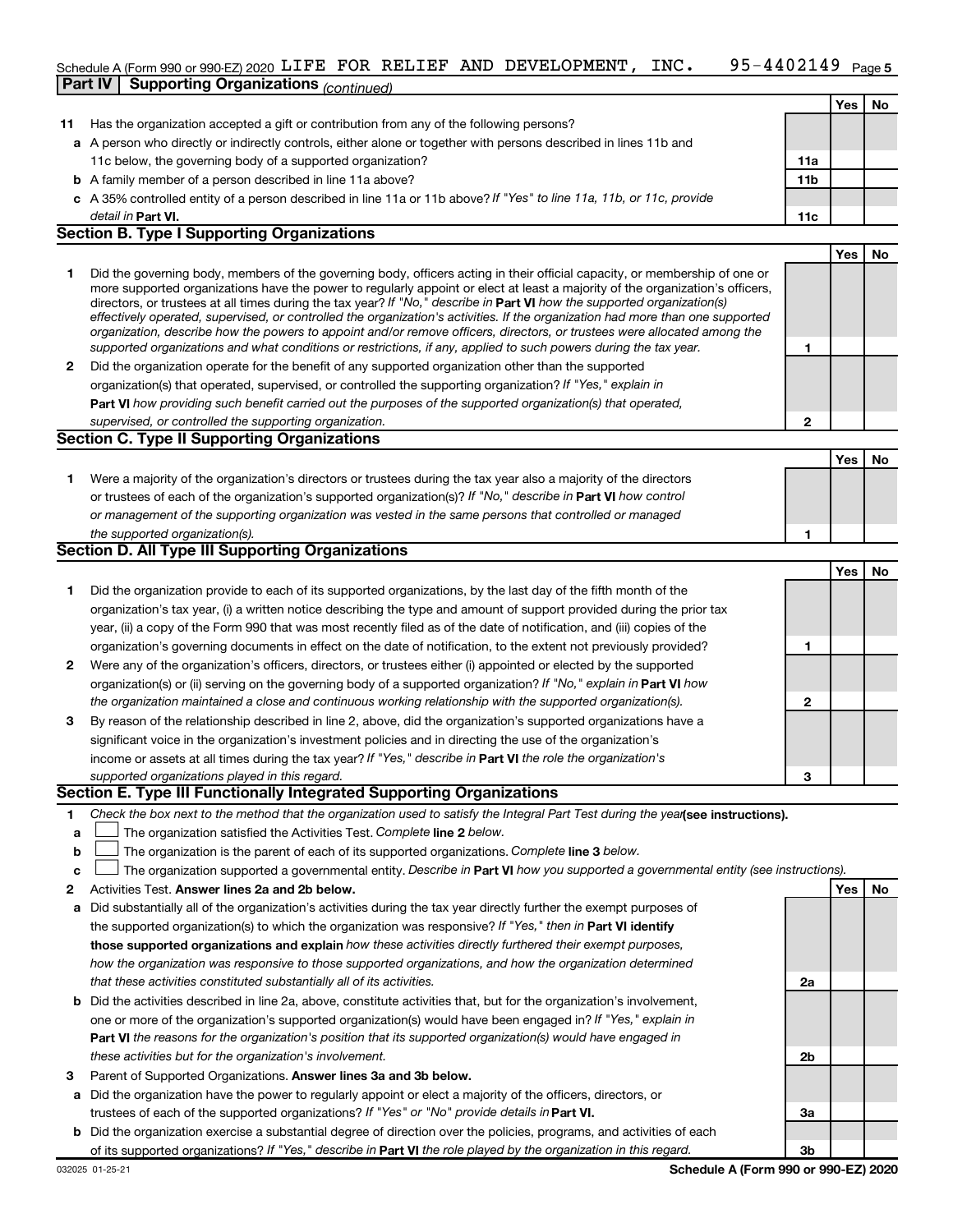|    | Schedule A (Form 990 or 990-EZ) 2020 LIFE FOR RELIEF AND DEVELOPMENT, INC.                                                                     |                |                                | $95 - 4402149$ Page 6          |
|----|------------------------------------------------------------------------------------------------------------------------------------------------|----------------|--------------------------------|--------------------------------|
|    | Type III Non-Functionally Integrated 509(a)(3) Supporting Organizations<br><b>Part V</b>                                                       |                |                                |                                |
| 1  | Check here if the organization satisfied the Integral Part Test as a qualifying trust on Nov. 20, 1970 (explain in Part VI). See instructions. |                |                                |                                |
|    | All other Type III non-functionally integrated supporting organizations must complete Sections A through E.                                    |                |                                |                                |
|    | Section A - Adjusted Net Income                                                                                                                |                | (A) Prior Year                 | (B) Current Year<br>(optional) |
| 1  | Net short-term capital gain                                                                                                                    | 1              |                                |                                |
| 2  | Recoveries of prior-year distributions                                                                                                         | $\mathbf{2}$   |                                |                                |
| 3  | Other gross income (see instructions)                                                                                                          | 3              |                                |                                |
| 4  | Add lines 1 through 3.                                                                                                                         | 4              |                                |                                |
| 5  | Depreciation and depletion                                                                                                                     | 5              |                                |                                |
| 6  | Portion of operating expenses paid or incurred for production or                                                                               |                |                                |                                |
|    | collection of gross income or for management, conservation, or                                                                                 |                |                                |                                |
|    | maintenance of property held for production of income (see instructions)                                                                       | 6              |                                |                                |
| 7  | Other expenses (see instructions)                                                                                                              | $\overline{7}$ |                                |                                |
| 8  | Adjusted Net Income (subtract lines 5, 6, and 7 from line 4)                                                                                   | 8              |                                |                                |
|    | Section B - Minimum Asset Amount                                                                                                               | (A) Prior Year | (B) Current Year<br>(optional) |                                |
| 1. | Aggregate fair market value of all non-exempt-use assets (see                                                                                  |                |                                |                                |
|    | instructions for short tax year or assets held for part of year):                                                                              |                |                                |                                |
|    | a Average monthly value of securities                                                                                                          | 1a             |                                |                                |
|    | <b>b</b> Average monthly cash balances                                                                                                         | 1b             |                                |                                |
|    | c Fair market value of other non-exempt-use assets                                                                                             | 1 <sub>c</sub> |                                |                                |
|    | d Total (add lines 1a, 1b, and 1c)                                                                                                             | 1d             |                                |                                |
|    | e Discount claimed for blockage or other factors                                                                                               |                |                                |                                |
|    | (explain in detail in <b>Part VI</b> ):                                                                                                        |                |                                |                                |
| 2  | Acquisition indebtedness applicable to non-exempt-use assets                                                                                   | $\mathbf{2}$   |                                |                                |
| З  | Subtract line 2 from line 1d.                                                                                                                  | 3              |                                |                                |
| 4  | Cash deemed held for exempt use. Enter 0.015 of line 3 (for greater amount,                                                                    |                |                                |                                |
|    | see instructions).                                                                                                                             | 4              |                                |                                |
| 5  | Net value of non-exempt-use assets (subtract line 4 from line 3)                                                                               | 5              |                                |                                |
| 6  | Multiply line 5 by 0.035.                                                                                                                      | 6              |                                |                                |
| 7  | Recoveries of prior-year distributions                                                                                                         | $\overline{7}$ |                                |                                |
| 8  | Minimum Asset Amount (add line 7 to line 6)                                                                                                    | 8              |                                |                                |
|    | <b>Section C - Distributable Amount</b>                                                                                                        |                |                                | <b>Current Year</b>            |
| 1  | Adjusted net income for prior year (from Section A, line 8, column A)                                                                          | 1              |                                |                                |
| 2  | Enter 0.85 of line 1.                                                                                                                          | $\mathbf{2}$   |                                |                                |
| З  | Minimum asset amount for prior year (from Section B, line 8, column A)                                                                         | 3              |                                |                                |
| 4  | Enter greater of line 2 or line 3.                                                                                                             | 4              |                                |                                |
| 5  | Income tax imposed in prior year                                                                                                               | 5              |                                |                                |
| 6  | <b>Distributable Amount.</b> Subtract line 5 from line 4, unless subject to                                                                    |                |                                |                                |
|    | emergency temporary reduction (see instructions).                                                                                              | 6              |                                |                                |
|    |                                                                                                                                                |                |                                |                                |

**7** Check here if the current year is the organization's first as a non-functionally integrated Type III supporting organization (see instructions).

**Schedule A (Form 990 or 990-EZ) 2020**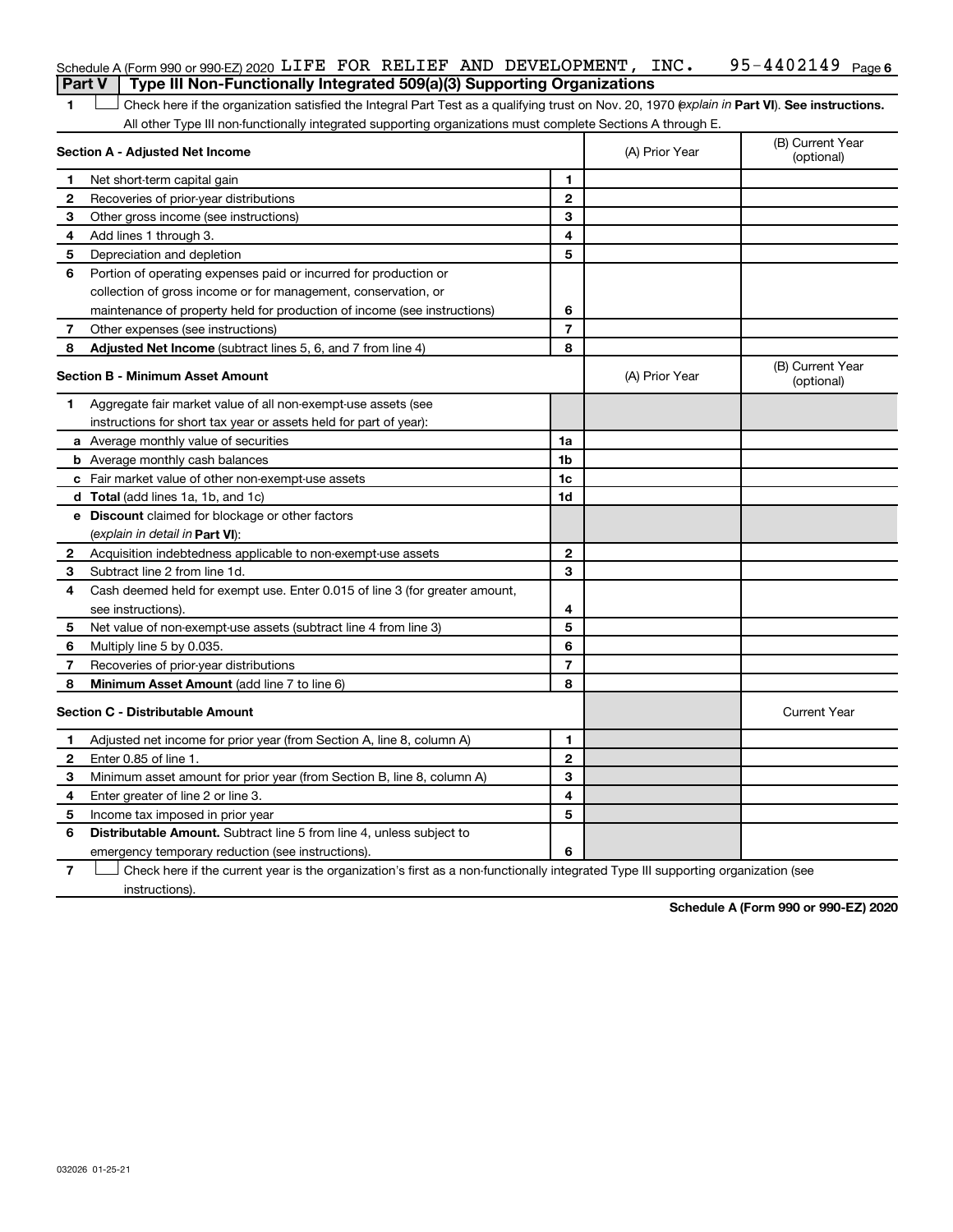#### 95-4402149 Page 7 Schedule A (Form 990 or 990-EZ) 2020 LIFE FOR RELIEF AND DEVELOPMENT, INC. 95-4402149  $\,$  Page

| <b>Part V</b> | Type III Non-Functionally Integrated 509(a)(3) Supporting Organizations (continued)        |                             |                                       |                                         |
|---------------|--------------------------------------------------------------------------------------------|-----------------------------|---------------------------------------|-----------------------------------------|
|               | <b>Section D - Distributions</b>                                                           |                             |                                       | <b>Current Year</b>                     |
| 1             | Amounts paid to supported organizations to accomplish exempt purposes                      |                             | 1                                     |                                         |
| 2             | Amounts paid to perform activity that directly furthers exempt purposes of supported       |                             |                                       |                                         |
|               | organizations, in excess of income from activity                                           |                             | 2                                     |                                         |
| 3             | Administrative expenses paid to accomplish exempt purposes of supported organizations      |                             | 3                                     |                                         |
| 4             | Amounts paid to acquire exempt-use assets                                                  | 4                           |                                       |                                         |
| 5             | Qualified set-aside amounts (prior IRS approval required - provide details in Part VI)     |                             | 5                                     |                                         |
| 6             | Other distributions ( <i>describe in</i> Part VI). See instructions.                       |                             | 6                                     |                                         |
| 7             | Total annual distributions. Add lines 1 through 6.                                         |                             | $\overline{7}$                        |                                         |
| 8             | Distributions to attentive supported organizations to which the organization is responsive |                             |                                       |                                         |
|               | (provide details in Part VI). See instructions.                                            | 8                           |                                       |                                         |
| 9             | Distributable amount for 2020 from Section C, line 6                                       |                             | 9                                     |                                         |
| 10            | Line 8 amount divided by line 9 amount                                                     |                             | 10                                    |                                         |
|               |                                                                                            | (i)                         | (ii)                                  | (iii)                                   |
|               | <b>Section E - Distribution Allocations (see instructions)</b>                             | <b>Excess Distributions</b> | <b>Underdistributions</b><br>Pre-2020 | <b>Distributable</b><br>Amount for 2020 |
| 1             | Distributable amount for 2020 from Section C, line 6                                       |                             |                                       |                                         |
| 2             | Underdistributions, if any, for years prior to 2020 (reason-                               |                             |                                       |                                         |
|               | able cause required - explain in Part VI). See instructions.                               |                             |                                       |                                         |
| 3             | Excess distributions carryover, if any, to 2020                                            |                             |                                       |                                         |
|               | a From 2015                                                                                |                             |                                       |                                         |
|               | <b>b</b> From 2016                                                                         |                             |                                       |                                         |
|               | c From 2017                                                                                |                             |                                       |                                         |
|               | d From 2018                                                                                |                             |                                       |                                         |
|               | e From 2019                                                                                |                             |                                       |                                         |
|               | f Total of lines 3a through 3e                                                             |                             |                                       |                                         |
|               | g Applied to underdistributions of prior years                                             |                             |                                       |                                         |
|               | <b>h</b> Applied to 2020 distributable amount                                              |                             |                                       |                                         |
| Ť.            | Carryover from 2015 not applied (see instructions)                                         |                             |                                       |                                         |
|               | Remainder. Subtract lines 3g, 3h, and 3i from line 3f.                                     |                             |                                       |                                         |
| 4             | Distributions for 2020 from Section D,                                                     |                             |                                       |                                         |
|               | line 7:                                                                                    |                             |                                       |                                         |
|               | a Applied to underdistributions of prior years                                             |                             |                                       |                                         |
|               | <b>b</b> Applied to 2020 distributable amount                                              |                             |                                       |                                         |
|               | <b>c</b> Remainder. Subtract lines 4a and 4b from line 4.                                  |                             |                                       |                                         |
| 5             | Remaining underdistributions for years prior to 2020, if                                   |                             |                                       |                                         |
|               | any. Subtract lines 3g and 4a from line 2. For result greater                              |                             |                                       |                                         |
|               | than zero, explain in Part VI. See instructions.                                           |                             |                                       |                                         |
| 6             | Remaining underdistributions for 2020. Subtract lines 3h                                   |                             |                                       |                                         |
|               | and 4b from line 1. For result greater than zero, explain in                               |                             |                                       |                                         |
|               | <b>Part VI.</b> See instructions.                                                          |                             |                                       |                                         |
| 7             | Excess distributions carryover to 2021. Add lines 3j                                       |                             |                                       |                                         |
|               | and 4c.                                                                                    |                             |                                       |                                         |
| 8             | Breakdown of line 7:                                                                       |                             |                                       |                                         |
|               | a Excess from 2016                                                                         |                             |                                       |                                         |
|               | <b>b</b> Excess from 2017                                                                  |                             |                                       |                                         |
|               | c Excess from 2018                                                                         |                             |                                       |                                         |
|               | d Excess from 2019                                                                         |                             |                                       |                                         |
|               | e Excess from 2020                                                                         |                             |                                       |                                         |

**Schedule A (Form 990 or 990-EZ) 2020**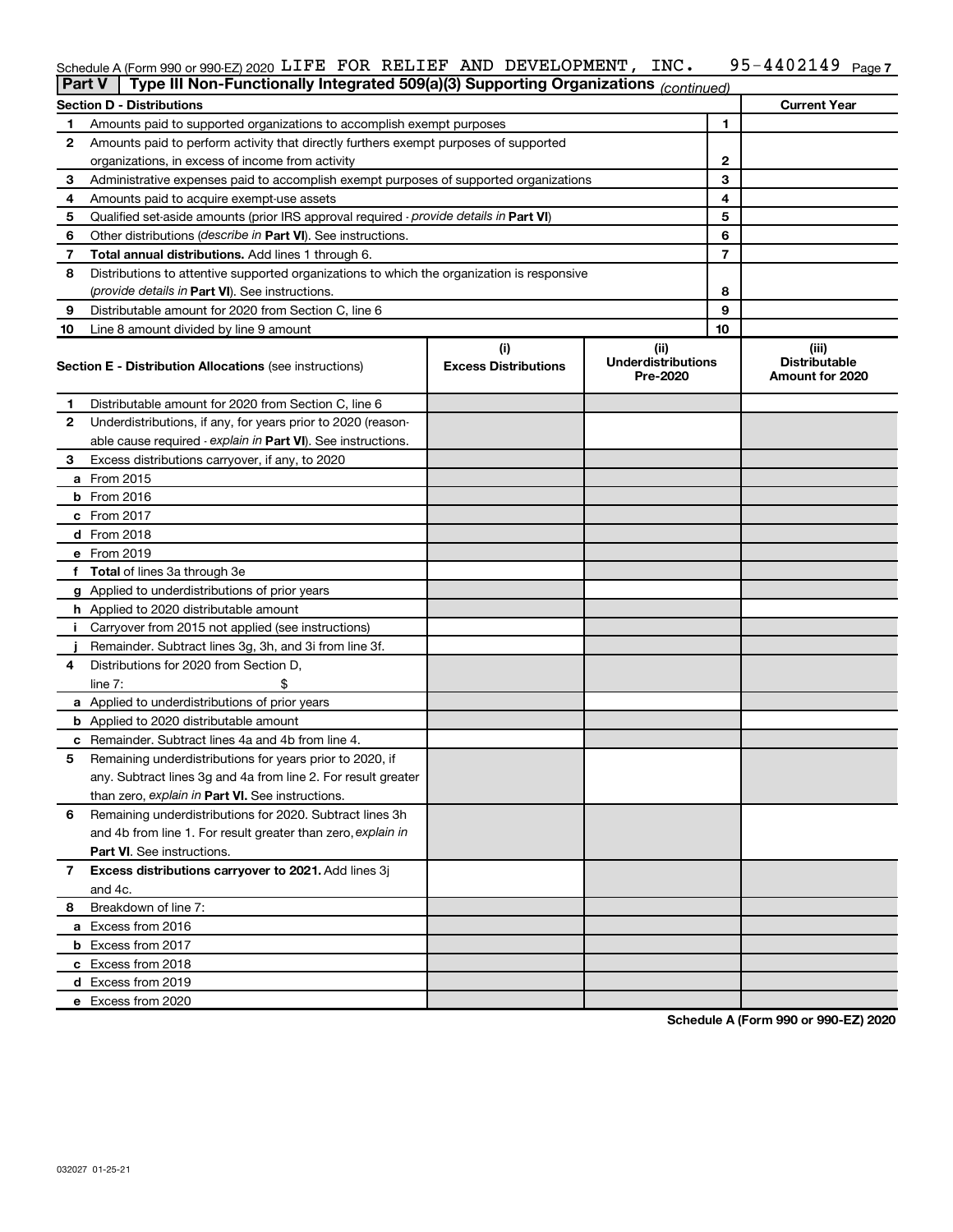| Schedule A (Form 990 or 990-EZ) 2020 LIFE FOR RELIEF AND DEVELOPMENT, INC.                                                                       |  |  | 95-4402149 <sub>Page</sub> 8 |  |
|--------------------------------------------------------------------------------------------------------------------------------------------------|--|--|------------------------------|--|
| <b>Part VI   Supplemental Information.</b> Provide the explanations required by Part II, line 10; Part II, line 17a or 17b; Part III, line 12;   |  |  |                              |  |
| Part IV, Section A, lines 1, 2, 3b, 3c, 4b, 4c, 5a, 6, 9a, 9b, 9c, 11a, 11b, and 11c; Part IV, Section B, lines 1 and 2; Part IV, Section C,     |  |  |                              |  |
| line 1; Part IV, Section D, lines 2 and 3; Part IV, Section E, lines 1c, 2a, 2b, 3a, and 3b; Part V, line 1; Part V, Section B, line 1e; Part V, |  |  |                              |  |
| Section D, lines 5, 6, and 8; and Part V, Section E, lines 2, 5, and 6. Also complete this part for any additional information.                  |  |  |                              |  |
| (See instructions.)                                                                                                                              |  |  |                              |  |

## SCHEDULE A, PART II, LINE 10, EXPLANATION FOR OTHER INCOME:

#### OTHER INCOME

2019 AMOUNT: \$ 12,792.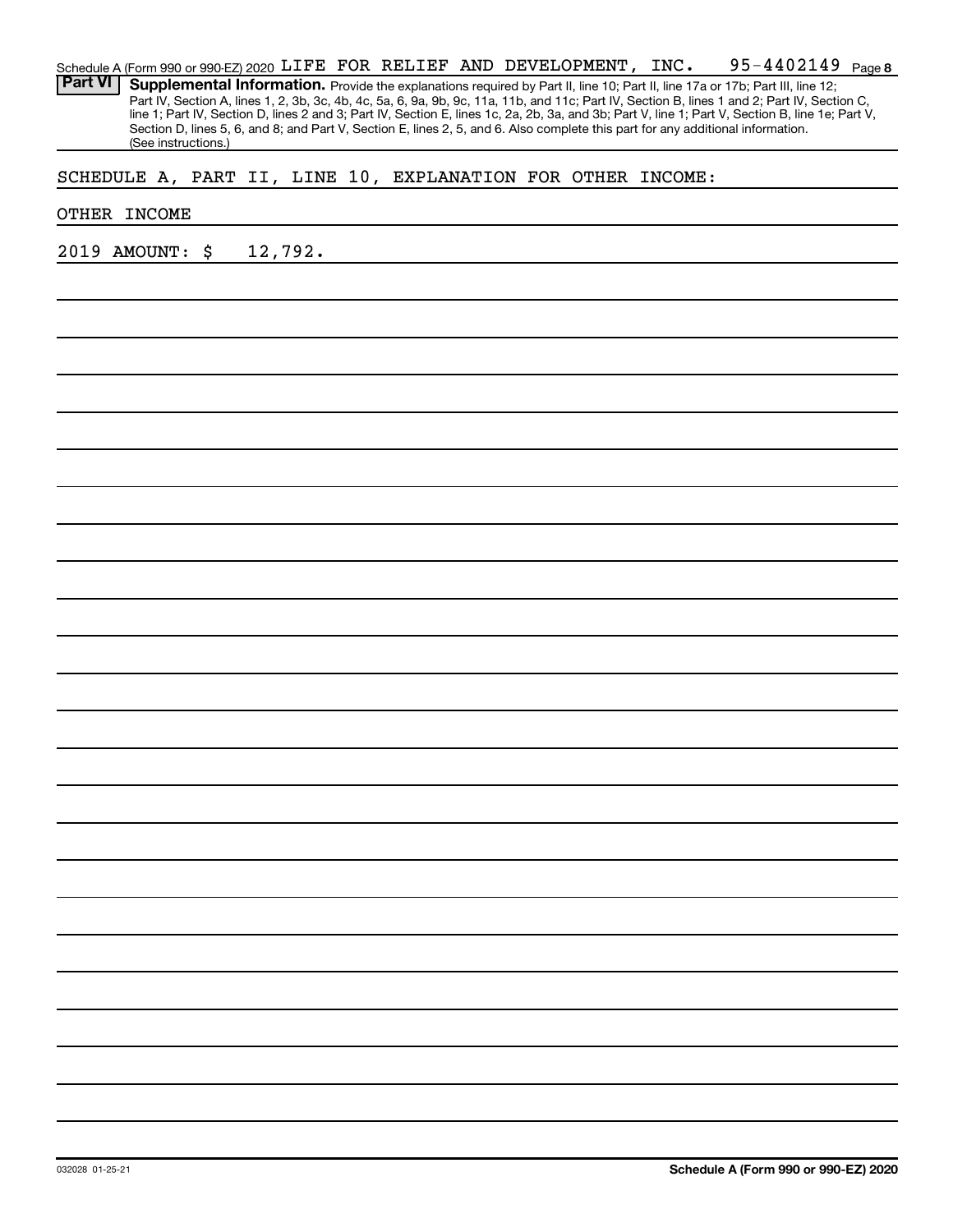| <b>SCHEDULE D</b> |  |
|-------------------|--|
|-------------------|--|

Department of the Treasury Internal Revenue Service

| (Form 990) |  |
|------------|--|
|------------|--|

**(Form 990) | Complete if the organization answered "Yes" on Form 990, Part IV, line 6, 7, 8, 9, 10, 11a, 11b, 11c, 11d, 11e, 11f, 12a, or 12b. SCHEDULE D Supplemental Financial Statements**<br> **Form 990 2020**<br> **Part IV** line 6.7.8.9.10, 11a, 11b, 11d, 11d, 11d, 11d, 12a, or 12b

**| Attach to Form 990. |Go to www.irs.gov/Form990 for instructions and the latest information.**



Name of the organization<br>**Employer identification number**<br>**Employer identification number**<br>**EMPLOPMENT**, INC.<br>95-4402149 LIFE FOR RELIEF AND DEVELOPMENT, INC.

| Part I |                                                                                                                                                                                                                  | Organizations Maintaining Donor Advised Funds or Other Similar Funds or Accounts. Complete if the |                                                    |
|--------|------------------------------------------------------------------------------------------------------------------------------------------------------------------------------------------------------------------|---------------------------------------------------------------------------------------------------|----------------------------------------------------|
|        | organization answered "Yes" on Form 990, Part IV, line 6.                                                                                                                                                        |                                                                                                   |                                                    |
|        |                                                                                                                                                                                                                  | (a) Donor advised funds                                                                           | (b) Funds and other accounts                       |
| 1.     |                                                                                                                                                                                                                  |                                                                                                   |                                                    |
| 2      | Aggregate value of contributions to (during year)                                                                                                                                                                |                                                                                                   |                                                    |
| з      | Aggregate value of grants from (during year)                                                                                                                                                                     |                                                                                                   |                                                    |
| 4      |                                                                                                                                                                                                                  |                                                                                                   |                                                    |
| 5      | Did the organization inform all donors and donor advisors in writing that the assets held in donor advised funds                                                                                                 |                                                                                                   |                                                    |
|        |                                                                                                                                                                                                                  |                                                                                                   | Yes<br>No                                          |
| 6      | Did the organization inform all grantees, donors, and donor advisors in writing that grant funds can be used only                                                                                                |                                                                                                   |                                                    |
|        | for charitable purposes and not for the benefit of the donor or donor advisor, or for any other purpose conferring                                                                                               |                                                                                                   |                                                    |
|        | impermissible private benefit?                                                                                                                                                                                   |                                                                                                   | Yes<br>No                                          |
|        | Part II                                                                                                                                                                                                          | Conservation Easements. Complete if the organization answered "Yes" on Form 990, Part IV, line 7. |                                                    |
| 1.     | Purpose(s) of conservation easements held by the organization (check all that apply).                                                                                                                            |                                                                                                   |                                                    |
|        | Preservation of land for public use (for example, recreation or education)                                                                                                                                       |                                                                                                   | Preservation of a historically important land area |
|        | Protection of natural habitat                                                                                                                                                                                    |                                                                                                   | Preservation of a certified historic structure     |
|        | Preservation of open space                                                                                                                                                                                       |                                                                                                   |                                                    |
| 2      | Complete lines 2a through 2d if the organization held a qualified conservation contribution in the form of a conservation easement on the last                                                                   |                                                                                                   |                                                    |
|        | day of the tax year.                                                                                                                                                                                             |                                                                                                   | Held at the End of the Tax Year                    |
| а      |                                                                                                                                                                                                                  |                                                                                                   | 2a                                                 |
|        | Total acreage restricted by conservation easements                                                                                                                                                               |                                                                                                   | 2 <sub>b</sub>                                     |
|        |                                                                                                                                                                                                                  |                                                                                                   | 2c                                                 |
| d      | Number of conservation easements included in (c) acquired after 7/25/06, and not on a historic structure                                                                                                         |                                                                                                   |                                                    |
|        |                                                                                                                                                                                                                  |                                                                                                   | 2d                                                 |
| 3      | Number of conservation easements modified, transferred, released, extinguished, or terminated by the organization during the tax                                                                                 |                                                                                                   |                                                    |
|        | year                                                                                                                                                                                                             |                                                                                                   |                                                    |
| 4      | Number of states where property subject to conservation easement is located >                                                                                                                                    |                                                                                                   |                                                    |
| 5      | Does the organization have a written policy regarding the periodic monitoring, inspection, handling of                                                                                                           |                                                                                                   |                                                    |
|        | violations, and enforcement of the conservation easements it holds?<br>Staff and volunteer hours devoted to monitoring, inspecting, handling of violations, and enforcing conservation easements during the year |                                                                                                   | Yes<br>No                                          |
| 6      |                                                                                                                                                                                                                  |                                                                                                   |                                                    |
| 7      | Amount of expenses incurred in monitoring, inspecting, handling of violations, and enforcing conservation easements during the year                                                                              |                                                                                                   |                                                    |
|        | ► \$                                                                                                                                                                                                             |                                                                                                   |                                                    |
| 8      | Does each conservation easement reported on line 2(d) above satisfy the requirements of section 170(h)(4)(B)(i)                                                                                                  |                                                                                                   |                                                    |
|        |                                                                                                                                                                                                                  |                                                                                                   | Yes<br>No                                          |
| 9      | In Part XIII, describe how the organization reports conservation easements in its revenue and expense statement and                                                                                              |                                                                                                   |                                                    |
|        | balance sheet, and include, if applicable, the text of the footnote to the organization's financial statements that describes the                                                                                |                                                                                                   |                                                    |
|        | organization's accounting for conservation easements.                                                                                                                                                            |                                                                                                   |                                                    |
|        | <b>Part III</b>                                                                                                                                                                                                  | Organizations Maintaining Collections of Art, Historical Treasures, or Other Similar Assets.      |                                                    |
|        | Complete if the organization answered "Yes" on Form 990, Part IV, line 8.                                                                                                                                        |                                                                                                   |                                                    |
|        | 1a If the organization elected, as permitted under FASB ASC 958, not to report in its revenue statement and balance sheet works                                                                                  |                                                                                                   |                                                    |
|        | of art, historical treasures, or other similar assets held for public exhibition, education, or research in furtherance of public                                                                                |                                                                                                   |                                                    |
|        | service, provide in Part XIII the text of the footnote to its financial statements that describes these items.                                                                                                   |                                                                                                   |                                                    |
|        | <b>b</b> If the organization elected, as permitted under FASB ASC 958, to report in its revenue statement and balance sheet works of                                                                             |                                                                                                   |                                                    |
|        | art, historical treasures, or other similar assets held for public exhibition, education, or research in furtherance of public service,                                                                          |                                                                                                   |                                                    |
|        | provide the following amounts relating to these items:                                                                                                                                                           |                                                                                                   |                                                    |
|        |                                                                                                                                                                                                                  |                                                                                                   |                                                    |
|        | (ii) Assets included in Form 990, Part X                                                                                                                                                                         |                                                                                                   | ► \$                                               |
| 2      | If the organization received or held works of art, historical treasures, or other similar assets for financial gain, provide                                                                                     |                                                                                                   |                                                    |
|        | the following amounts required to be reported under FASB ASC 958 relating to these items:                                                                                                                        |                                                                                                   |                                                    |
|        |                                                                                                                                                                                                                  |                                                                                                   | \$                                                 |
|        |                                                                                                                                                                                                                  |                                                                                                   | ▶ \$                                               |
|        | LHA For Paperwork Reduction Act Notice, see the Instructions for Form 990.                                                                                                                                       |                                                                                                   | Schedule D (Form 990) 2020                         |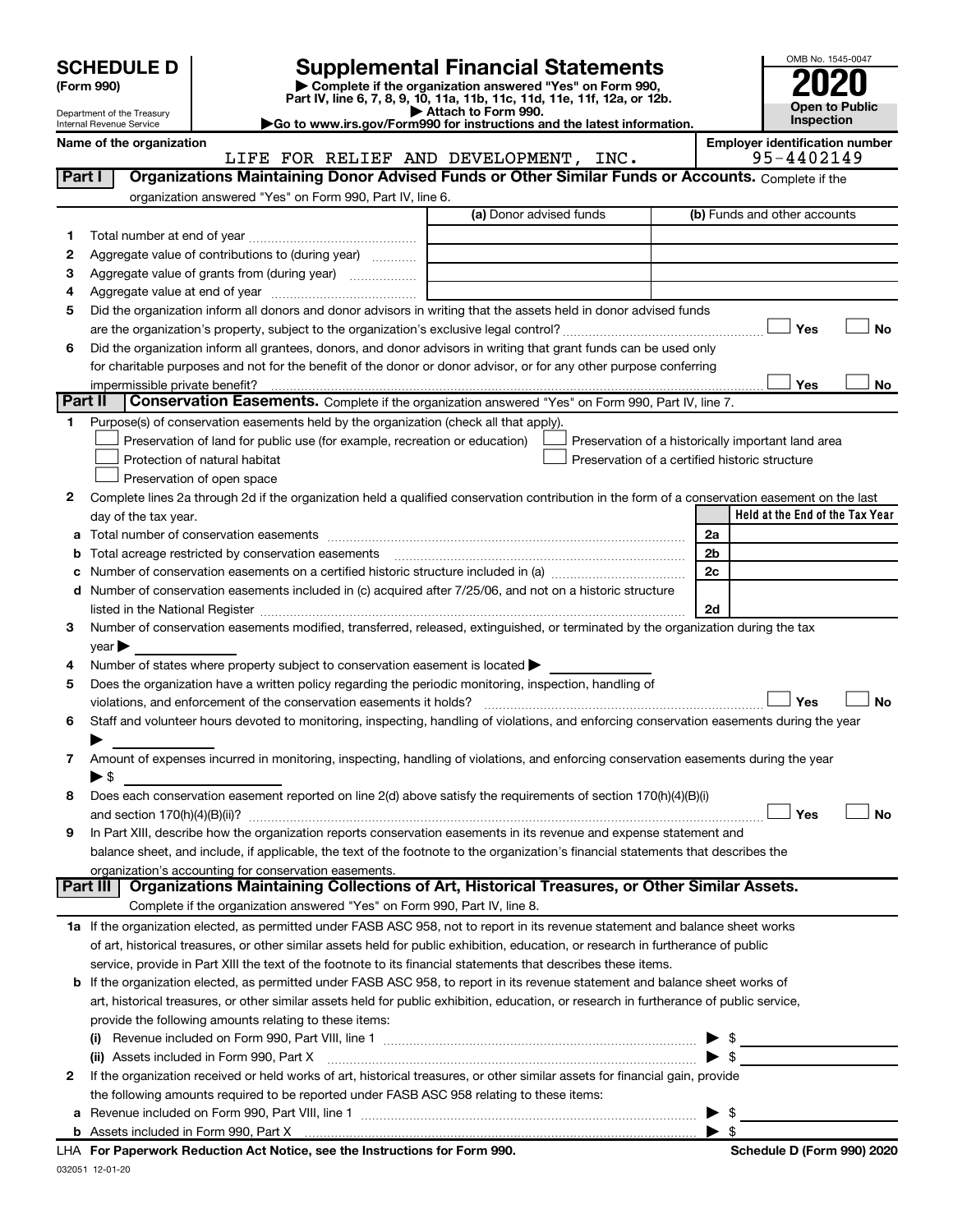|               | Schedule D (Form 990) 2020                                                                                                                                                                                                     | LIFE FOR RELIEF AND DEVELOPMENT, INC. |   |                |                                                                                                                                                                                                                                |  |                 |  |                | 95-4402149 Page 2 |
|---------------|--------------------------------------------------------------------------------------------------------------------------------------------------------------------------------------------------------------------------------|---------------------------------------|---|----------------|--------------------------------------------------------------------------------------------------------------------------------------------------------------------------------------------------------------------------------|--|-----------------|--|----------------|-------------------|
|               | Part III<br>Organizations Maintaining Collections of Art, Historical Treasures, or Other Similar Assets (continued)                                                                                                            |                                       |   |                |                                                                                                                                                                                                                                |  |                 |  |                |                   |
| 3             | Using the organization's acquisition, accession, and other records, check any of the following that make significant use of its                                                                                                |                                       |   |                |                                                                                                                                                                                                                                |  |                 |  |                |                   |
|               | collection items (check all that apply):                                                                                                                                                                                       |                                       |   |                |                                                                                                                                                                                                                                |  |                 |  |                |                   |
| a             | Public exhibition                                                                                                                                                                                                              | d                                     |   |                | Loan or exchange program                                                                                                                                                                                                       |  |                 |  |                |                   |
| b             | Scholarly research                                                                                                                                                                                                             | e                                     |   |                | Other and the control of the control of the control of the control of the control of the control of the control of the control of the control of the control of the control of the control of the control of the control of th |  |                 |  |                |                   |
| c             | Preservation for future generations                                                                                                                                                                                            |                                       |   |                |                                                                                                                                                                                                                                |  |                 |  |                |                   |
| 4             | Provide a description of the organization's collections and explain how they further the organization's exempt purpose in Part XIII.                                                                                           |                                       |   |                |                                                                                                                                                                                                                                |  |                 |  |                |                   |
| 5             | During the year, did the organization solicit or receive donations of art, historical treasures, or other similar assets                                                                                                       |                                       |   |                |                                                                                                                                                                                                                                |  |                 |  |                |                   |
|               |                                                                                                                                                                                                                                |                                       |   |                |                                                                                                                                                                                                                                |  |                 |  | Yes            | No                |
|               | <b>Part IV</b><br>Escrow and Custodial Arrangements. Complete if the organization answered "Yes" on Form 990, Part IV, line 9, or                                                                                              |                                       |   |                |                                                                                                                                                                                                                                |  |                 |  |                |                   |
|               | reported an amount on Form 990, Part X, line 21.                                                                                                                                                                               |                                       |   |                |                                                                                                                                                                                                                                |  |                 |  |                |                   |
|               | 1a Is the organization an agent, trustee, custodian or other intermediary for contributions or other assets not included                                                                                                       |                                       |   |                |                                                                                                                                                                                                                                |  |                 |  |                |                   |
|               |                                                                                                                                                                                                                                |                                       |   |                |                                                                                                                                                                                                                                |  |                 |  | Yes            | No                |
|               | b If "Yes," explain the arrangement in Part XIII and complete the following table:                                                                                                                                             |                                       |   |                |                                                                                                                                                                                                                                |  |                 |  |                |                   |
|               |                                                                                                                                                                                                                                |                                       |   |                |                                                                                                                                                                                                                                |  |                 |  | Amount         |                   |
|               | c Beginning balance measurements and the contract of the contract of the contract of the contract of the contract of the contract of the contract of the contract of the contract of the contract of the contract of the contr |                                       |   |                |                                                                                                                                                                                                                                |  | 1c              |  |                |                   |
|               |                                                                                                                                                                                                                                |                                       |   |                |                                                                                                                                                                                                                                |  | 1d              |  |                |                   |
|               | Distributions during the year manufactured and an account of the year manufactured and the year manufactured and the year manufactured and the year manufactured and the year manufactured and the state of the state of the s |                                       |   |                |                                                                                                                                                                                                                                |  | 1e              |  |                |                   |
|               |                                                                                                                                                                                                                                |                                       |   |                |                                                                                                                                                                                                                                |  | 1f              |  |                |                   |
|               | 2a Did the organization include an amount on Form 990, Part X, line 21, for escrow or custodial account liability?                                                                                                             |                                       |   |                |                                                                                                                                                                                                                                |  |                 |  | Yes            | No                |
|               | <b>b</b> If "Yes," explain the arrangement in Part XIII. Check here if the explanation has been provided on Part XIII                                                                                                          |                                       |   |                |                                                                                                                                                                                                                                |  |                 |  |                |                   |
| <b>Part V</b> | Endowment Funds. Complete if the organization answered "Yes" on Form 990, Part IV, line 10.                                                                                                                                    |                                       |   |                |                                                                                                                                                                                                                                |  |                 |  |                |                   |
|               |                                                                                                                                                                                                                                | (a) Current year                      |   | (b) Prior year | (c) Two years back $\vert$ (d) Three years back $\vert$ (e) Four years back                                                                                                                                                    |  |                 |  |                |                   |
|               | 1a Beginning of year balance                                                                                                                                                                                                   |                                       |   |                |                                                                                                                                                                                                                                |  |                 |  |                |                   |
| b             |                                                                                                                                                                                                                                |                                       |   |                |                                                                                                                                                                                                                                |  |                 |  |                |                   |
|               | Net investment earnings, gains, and losses                                                                                                                                                                                     |                                       |   |                |                                                                                                                                                                                                                                |  |                 |  |                |                   |
|               |                                                                                                                                                                                                                                |                                       |   |                |                                                                                                                                                                                                                                |  |                 |  |                |                   |
|               | e Other expenditures for facilities                                                                                                                                                                                            |                                       |   |                |                                                                                                                                                                                                                                |  |                 |  |                |                   |
|               | and programs                                                                                                                                                                                                                   |                                       |   |                |                                                                                                                                                                                                                                |  |                 |  |                |                   |
|               |                                                                                                                                                                                                                                |                                       |   |                |                                                                                                                                                                                                                                |  |                 |  |                |                   |
| g             | End of year balance                                                                                                                                                                                                            |                                       |   |                |                                                                                                                                                                                                                                |  |                 |  |                |                   |
| 2             | Provide the estimated percentage of the current year end balance (line 1g, column (a)) held as:                                                                                                                                |                                       |   |                |                                                                                                                                                                                                                                |  |                 |  |                |                   |
|               | Board designated or quasi-endowment<br>Permanent endowment                                                                                                                                                                     | $\%$                                  | ℅ |                |                                                                                                                                                                                                                                |  |                 |  |                |                   |
|               | Term endowment $\blacktriangleright$                                                                                                                                                                                           | %                                     |   |                |                                                                                                                                                                                                                                |  |                 |  |                |                   |
| c             | The percentages on lines 2a, 2b, and 2c should equal 100%.                                                                                                                                                                     |                                       |   |                |                                                                                                                                                                                                                                |  |                 |  |                |                   |
|               | 3a Are there endowment funds not in the possession of the organization that are held and administered for the organization                                                                                                     |                                       |   |                |                                                                                                                                                                                                                                |  |                 |  |                |                   |
|               | by:                                                                                                                                                                                                                            |                                       |   |                |                                                                                                                                                                                                                                |  |                 |  |                | Yes<br>No         |
|               | (i)                                                                                                                                                                                                                            |                                       |   |                |                                                                                                                                                                                                                                |  |                 |  | 3a(i)          |                   |
|               |                                                                                                                                                                                                                                |                                       |   |                |                                                                                                                                                                                                                                |  |                 |  | 3a(ii)         |                   |
|               |                                                                                                                                                                                                                                |                                       |   |                |                                                                                                                                                                                                                                |  |                 |  | 3b             |                   |
|               | Describe in Part XIII the intended uses of the organization's endowment funds.                                                                                                                                                 |                                       |   |                |                                                                                                                                                                                                                                |  |                 |  |                |                   |
|               | Land, Buildings, and Equipment.<br><b>Part VI</b>                                                                                                                                                                              |                                       |   |                |                                                                                                                                                                                                                                |  |                 |  |                |                   |
|               | Complete if the organization answered "Yes" on Form 990, Part IV, line 11a. See Form 990, Part X, line 10.                                                                                                                     |                                       |   |                |                                                                                                                                                                                                                                |  |                 |  |                |                   |
|               | Description of property                                                                                                                                                                                                        | (a) Cost or other                     |   |                | (b) Cost or other                                                                                                                                                                                                              |  | (c) Accumulated |  | (d) Book value |                   |
|               |                                                                                                                                                                                                                                | basis (investment)                    |   |                | basis (other)                                                                                                                                                                                                                  |  | depreciation    |  |                |                   |
|               |                                                                                                                                                                                                                                |                                       |   |                | 57,750.                                                                                                                                                                                                                        |  |                 |  |                | 57,750.           |
|               |                                                                                                                                                                                                                                |                                       |   |                | 327, 250.                                                                                                                                                                                                                      |  | 193,693.        |  |                | 133,557.          |
|               |                                                                                                                                                                                                                                |                                       |   |                | 456, 304.                                                                                                                                                                                                                      |  | 421,289.        |  |                | 35,015.           |
|               |                                                                                                                                                                                                                                |                                       |   |                | 65,894.                                                                                                                                                                                                                        |  | 47,996.         |  |                | 17,898.           |
|               |                                                                                                                                                                                                                                |                                       |   |                | 40,855.                                                                                                                                                                                                                        |  | 40,855          |  |                | 0.                |
|               | Total. Add lines 1a through 1e. (Column (d) must equal Form 990, Part X, column (B), line 10c.)                                                                                                                                |                                       |   |                |                                                                                                                                                                                                                                |  |                 |  |                | 244, 220.         |

**Schedule D (Form 990) 2020**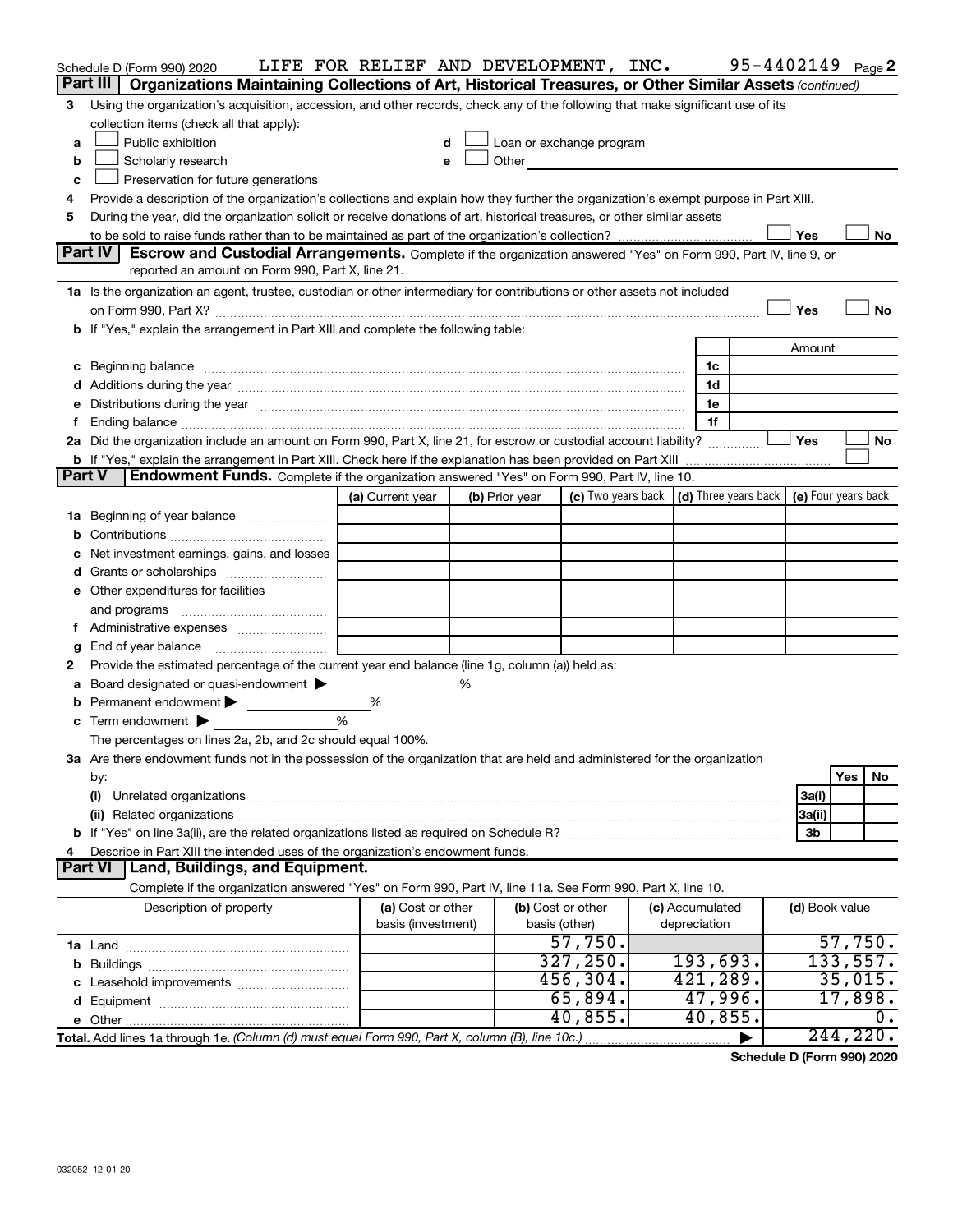|                | Schedule D (Form 990) 2020                                                                                                                  |                              |                 |                | LIFE FOR RELIEF AND DEVELOPMENT, INC. | $95 - 4402149$ Page 3                                     |
|----------------|---------------------------------------------------------------------------------------------------------------------------------------------|------------------------------|-----------------|----------------|---------------------------------------|-----------------------------------------------------------|
|                | <b>Part VII</b> Investments - Other Securities.                                                                                             |                              |                 |                |                                       |                                                           |
|                | Complete if the organization answered "Yes" on Form 990, Part IV, line 11b. See Form 990, Part X, line 12.                                  |                              |                 |                |                                       |                                                           |
|                | (a) Description of security or category (including name of security)                                                                        |                              |                 | (b) Book value |                                       | (c) Method of valuation: Cost or end-of-year market value |
|                |                                                                                                                                             |                              |                 |                |                                       |                                                           |
|                |                                                                                                                                             |                              |                 |                |                                       |                                                           |
| $(3)$ Other    |                                                                                                                                             |                              |                 |                |                                       |                                                           |
| (A)            |                                                                                                                                             |                              |                 |                |                                       |                                                           |
| (B)            |                                                                                                                                             |                              |                 |                |                                       |                                                           |
| (C)            |                                                                                                                                             |                              |                 |                |                                       |                                                           |
| (D)            |                                                                                                                                             |                              |                 |                |                                       |                                                           |
| (E)            |                                                                                                                                             |                              |                 |                |                                       |                                                           |
| (F)            |                                                                                                                                             |                              |                 |                |                                       |                                                           |
| (G)            |                                                                                                                                             |                              |                 |                |                                       |                                                           |
| (H)            |                                                                                                                                             |                              |                 |                |                                       |                                                           |
|                | Total. (Col. (b) must equal Form 990, Part X, col. (B) line 12.)                                                                            |                              |                 |                |                                       |                                                           |
|                | Part VIII Investments - Program Related.                                                                                                    |                              |                 |                |                                       |                                                           |
|                |                                                                                                                                             |                              |                 |                |                                       |                                                           |
|                | Complete if the organization answered "Yes" on Form 990, Part IV, line 11c. See Form 990, Part X, line 13.<br>(a) Description of investment |                              |                 | (b) Book value |                                       | (c) Method of valuation: Cost or end-of-year market value |
|                |                                                                                                                                             |                              |                 |                |                                       |                                                           |
| (1)            |                                                                                                                                             |                              |                 |                |                                       |                                                           |
| (2)            |                                                                                                                                             |                              |                 |                |                                       |                                                           |
| (3)            |                                                                                                                                             |                              |                 |                |                                       |                                                           |
| (4)            |                                                                                                                                             |                              |                 |                |                                       |                                                           |
| (5)            |                                                                                                                                             |                              |                 |                |                                       |                                                           |
| (6)            |                                                                                                                                             |                              |                 |                |                                       |                                                           |
| (7)            |                                                                                                                                             |                              |                 |                |                                       |                                                           |
| (8)            |                                                                                                                                             |                              |                 |                |                                       |                                                           |
| (9)            |                                                                                                                                             |                              |                 |                |                                       |                                                           |
|                | Total. (Col. (b) must equal Form 990, Part X, col. (B) line 13.)                                                                            |                              |                 |                |                                       |                                                           |
| <b>Part IX</b> | <b>Other Assets.</b>                                                                                                                        |                              |                 |                |                                       |                                                           |
|                | Complete if the organization answered "Yes" on Form 990, Part IV, line 11d. See Form 990, Part X, line 15.                                  |                              |                 |                |                                       |                                                           |
|                |                                                                                                                                             |                              | (a) Description |                |                                       | (b) Book value                                            |
| (1)            |                                                                                                                                             |                              |                 |                |                                       |                                                           |
| (2)            |                                                                                                                                             |                              |                 |                |                                       |                                                           |
| (3)            |                                                                                                                                             |                              |                 |                |                                       |                                                           |
| (4)            |                                                                                                                                             |                              |                 |                |                                       |                                                           |
| (5)            |                                                                                                                                             |                              |                 |                |                                       |                                                           |
| (6)            |                                                                                                                                             |                              |                 |                |                                       |                                                           |
| (7)            |                                                                                                                                             |                              |                 |                |                                       |                                                           |
| (8)            |                                                                                                                                             |                              |                 |                |                                       |                                                           |
| (9)            |                                                                                                                                             |                              |                 |                |                                       |                                                           |
|                | Total. (Column (b) must equal Form 990, Part X, col. (B) line 15.)                                                                          |                              |                 |                |                                       |                                                           |
| <b>Part X</b>  | <b>Other Liabilities.</b>                                                                                                                   |                              |                 |                |                                       |                                                           |
|                | Complete if the organization answered "Yes" on Form 990, Part IV, line 11e or 11f. See Form 990, Part X, line 25.                           |                              |                 |                |                                       |                                                           |
| 1.             |                                                                                                                                             | (a) Description of liability |                 |                |                                       | (b) Book value                                            |
| (1)            | Federal income taxes                                                                                                                        |                              |                 |                |                                       |                                                           |
| (2)            |                                                                                                                                             |                              |                 |                |                                       |                                                           |
| (3)            |                                                                                                                                             |                              |                 |                |                                       |                                                           |
| (4)            |                                                                                                                                             |                              |                 |                |                                       |                                                           |
| (5)            |                                                                                                                                             |                              |                 |                |                                       |                                                           |
| (6)            |                                                                                                                                             |                              |                 |                |                                       |                                                           |
| (7)            |                                                                                                                                             |                              |                 |                |                                       |                                                           |
| (8)            |                                                                                                                                             |                              |                 |                |                                       |                                                           |
| (9)            |                                                                                                                                             |                              |                 |                |                                       |                                                           |
|                | Total. (Column (b) must equal Form 990, Part X, col. (B) line 25.)                                                                          |                              |                 |                |                                       |                                                           |
|                |                                                                                                                                             |                              |                 |                |                                       |                                                           |

**2.** Liability for uncertain tax positions. In Part XIII, provide the text of the footnote to the organization's financial statements that reports the organization's liability for uncertain tax positions under FASB ASC 740. Check here if the text of the footnote has been provided in Part XIII...  $\boxed{\mathrm{X}}$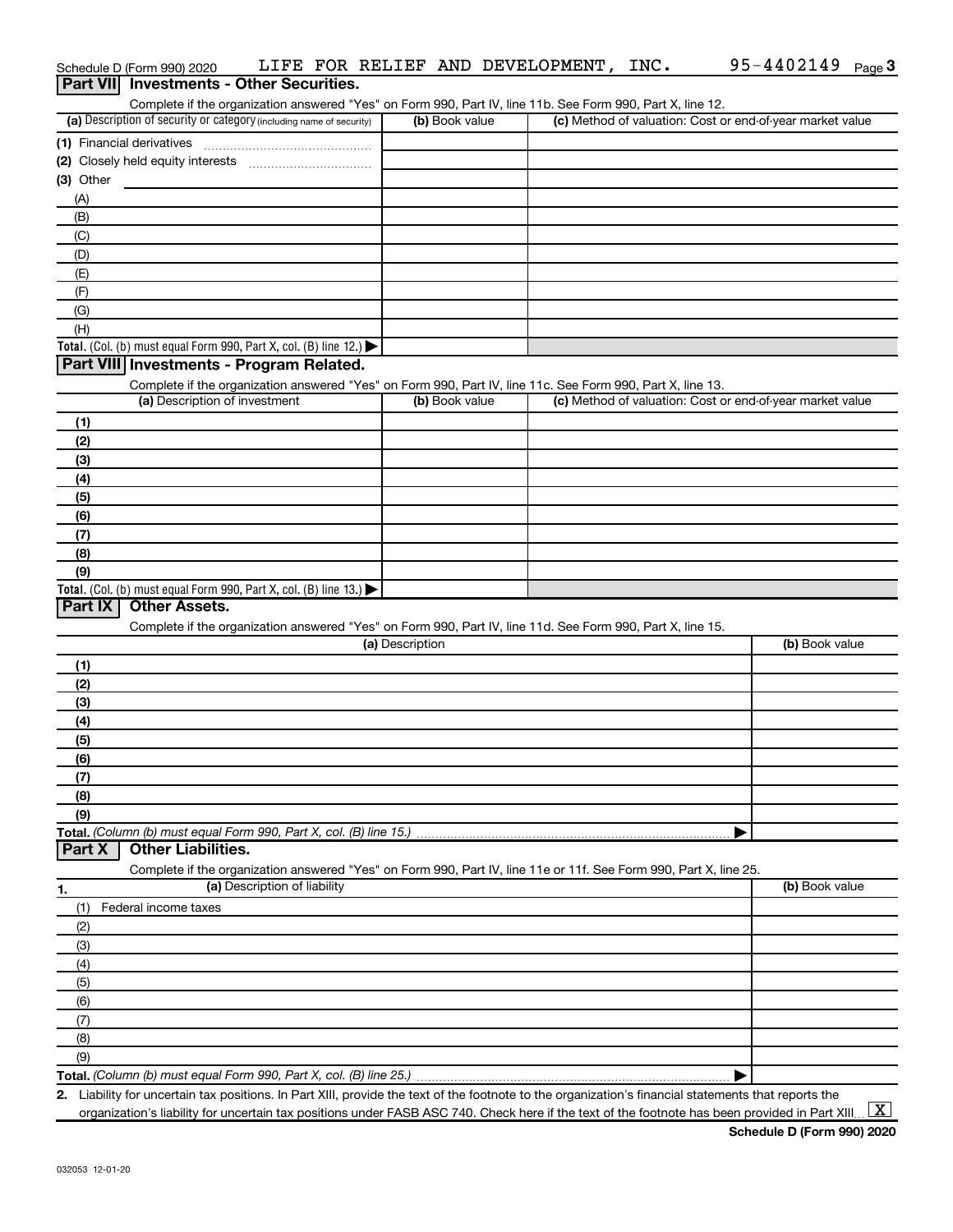|    | LIFE FOR RELIEF AND DEVELOPMENT, INC.<br>Schedule D (Form 990) 2020                                           |                | $95 - 4402149$ Page 4 |
|----|---------------------------------------------------------------------------------------------------------------|----------------|-----------------------|
|    | Reconciliation of Revenue per Audited Financial Statements With Revenue per Return.<br>Part XI                |                |                       |
|    | Complete if the organization answered "Yes" on Form 990, Part IV, line 12a.                                   |                |                       |
| 1  | Total revenue, gains, and other support per audited financial statements [[[[[[[[[[[[[[[[[[[[[[[]]]]]]]]]]]]] |                | $\blacksquare$        |
| 2  | Amounts included on line 1 but not on Form 990, Part VIII, line 12:                                           |                |                       |
| a  |                                                                                                               | 2a             |                       |
|    |                                                                                                               | 2 <sub>b</sub> |                       |
|    |                                                                                                               |                |                       |
| d  | Other (Describe in Part XIII.) <b>Construction Contract Construction</b> L                                    | 2d             |                       |
| е  | Add lines 2a through 2d                                                                                       |                | 2е                    |
| 3  |                                                                                                               |                | 3                     |
| 4  | Amounts included on Form 990, Part VIII, line 12, but not on line 1:                                          |                |                       |
|    |                                                                                                               | 4a             |                       |
| b  |                                                                                                               | 4 <sub>b</sub> |                       |
| c. | Add lines 4a and 4b                                                                                           | 4c             |                       |
|    |                                                                                                               |                | 5                     |
|    | Part XII   Reconciliation of Expenses per Audited Financial Statements With Expenses per Return.              |                |                       |
|    | Complete if the organization answered "Yes" on Form 990, Part IV, line 12a.                                   |                |                       |
| 1  |                                                                                                               |                | $\mathbf{1}$          |
| 2  | Amounts included on line 1 but not on Form 990, Part IX, line 25:                                             |                |                       |
| a  |                                                                                                               | 2a             |                       |
|    |                                                                                                               | 2 <sub>b</sub> |                       |
|    |                                                                                                               | 2 <sub>c</sub> |                       |
| d  |                                                                                                               | 2d             |                       |
|    |                                                                                                               |                | <b>2e</b>             |
| з  |                                                                                                               |                | 3                     |
| 4  | Amounts included on Form 990, Part IX, line 25, but not on line 1:                                            |                |                       |
|    |                                                                                                               | 4a l           |                       |
| b  |                                                                                                               | 4b             |                       |
|    | c Add lines 4a and 4b                                                                                         |                | 4c                    |
|    |                                                                                                               |                | 5                     |
|    | Part XIII Supplemental Information.                                                                           |                |                       |

Provide the descriptions required for Part II, lines 3, 5, and 9; Part III, lines 1a and 4; Part IV, lines 1b and 2b; Part V, line 4; Part X, line 2; Part XI, lines 2d and 4b; and Part XII, lines 2d and 4b. Also complete this part to provide any additional information.

PART X, LINE 2:

| THE ORGANIZATION AND ITS SUBSIDIARY CONCLUDED THAT THERE ARE NO            |  |  |  |  |  |  |
|----------------------------------------------------------------------------|--|--|--|--|--|--|
| SIGNIFICANT UNCERTAIN TAX POSITIONS REOUIRING RECOGNITION IN THE           |  |  |  |  |  |  |
| CONSOLIDATED FINANCIAL STATEMENTS. THE ORGANIZATION DOES NOT EXPECT THE    |  |  |  |  |  |  |
| TOTAL AMOUNT OF UNRECOGNIZED TAX BENEFITS ("UTB") (E.G. TAX DEDUCTIONS,    |  |  |  |  |  |  |
| EXCLUSIONS, OR CREDITS CLAIMED OR EXPECTED TO BE CLAIMED) TO SIGNIFICANTLY |  |  |  |  |  |  |
| CHANGE IN THE NEXT TWELVE MONTHS. THE ORGANIZATION DOES NOT HAVE ANY       |  |  |  |  |  |  |
| AMOUNTS ACCRUED FOR INTEREST AND PENALTIES RELATED TO UTB'S AT DECEMBER    |  |  |  |  |  |  |
| 31, 2020, AND IT IS NOT AWARE OF ANY CLAIMS FOR SUCH AMOUNTS BY FEDERAL OR |  |  |  |  |  |  |
| STATE INCOME TAX AUTHORITIES.                                              |  |  |  |  |  |  |
|                                                                            |  |  |  |  |  |  |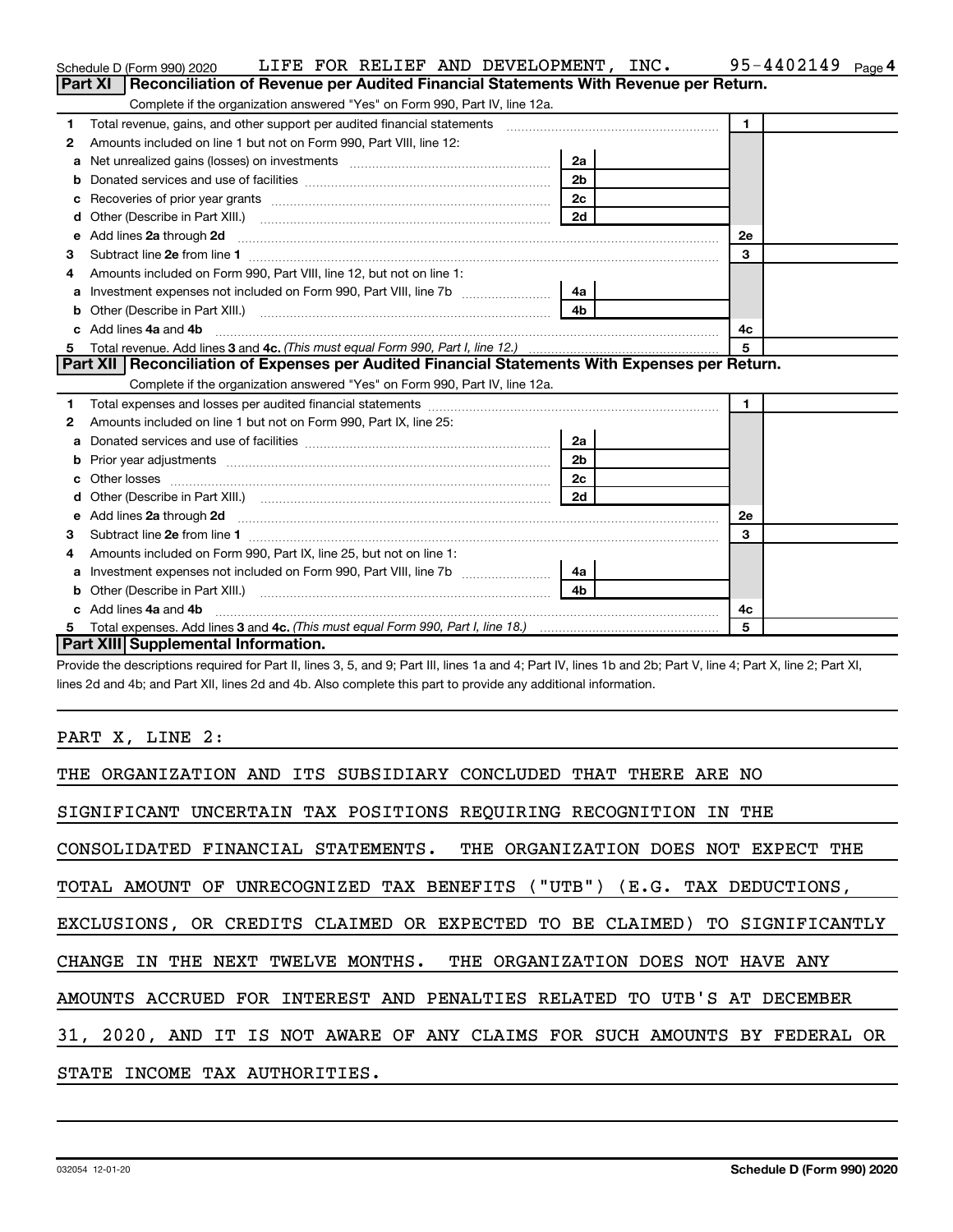|                                                                                                |  | LIFE FOR RELIEF AND DEVELOPMENT, INC. | 95-4402149 Page 5 |
|------------------------------------------------------------------------------------------------|--|---------------------------------------|-------------------|
| Schedule D (Form 990) 2020 LIFE FOR R<br><b>Part XIII Supplemental Information</b> (continued) |  |                                       |                   |
|                                                                                                |  |                                       |                   |
|                                                                                                |  |                                       |                   |
|                                                                                                |  |                                       |                   |
|                                                                                                |  |                                       |                   |
|                                                                                                |  |                                       |                   |
|                                                                                                |  |                                       |                   |
|                                                                                                |  |                                       |                   |
|                                                                                                |  |                                       |                   |
|                                                                                                |  |                                       |                   |
|                                                                                                |  |                                       |                   |
|                                                                                                |  |                                       |                   |
|                                                                                                |  |                                       |                   |
|                                                                                                |  |                                       |                   |
|                                                                                                |  |                                       |                   |
|                                                                                                |  |                                       |                   |
|                                                                                                |  |                                       |                   |
|                                                                                                |  |                                       |                   |
|                                                                                                |  |                                       |                   |
|                                                                                                |  |                                       |                   |
|                                                                                                |  |                                       |                   |
|                                                                                                |  |                                       |                   |
|                                                                                                |  |                                       |                   |
|                                                                                                |  |                                       |                   |
|                                                                                                |  |                                       |                   |
|                                                                                                |  |                                       |                   |
|                                                                                                |  |                                       |                   |
|                                                                                                |  |                                       |                   |
|                                                                                                |  |                                       |                   |
|                                                                                                |  |                                       |                   |
|                                                                                                |  |                                       |                   |
|                                                                                                |  |                                       |                   |
|                                                                                                |  |                                       |                   |
|                                                                                                |  |                                       |                   |
|                                                                                                |  |                                       |                   |
|                                                                                                |  |                                       |                   |
|                                                                                                |  |                                       |                   |
|                                                                                                |  |                                       |                   |
|                                                                                                |  |                                       |                   |
|                                                                                                |  |                                       |                   |
|                                                                                                |  |                                       |                   |
|                                                                                                |  |                                       |                   |
|                                                                                                |  |                                       |                   |
|                                                                                                |  |                                       |                   |
|                                                                                                |  |                                       |                   |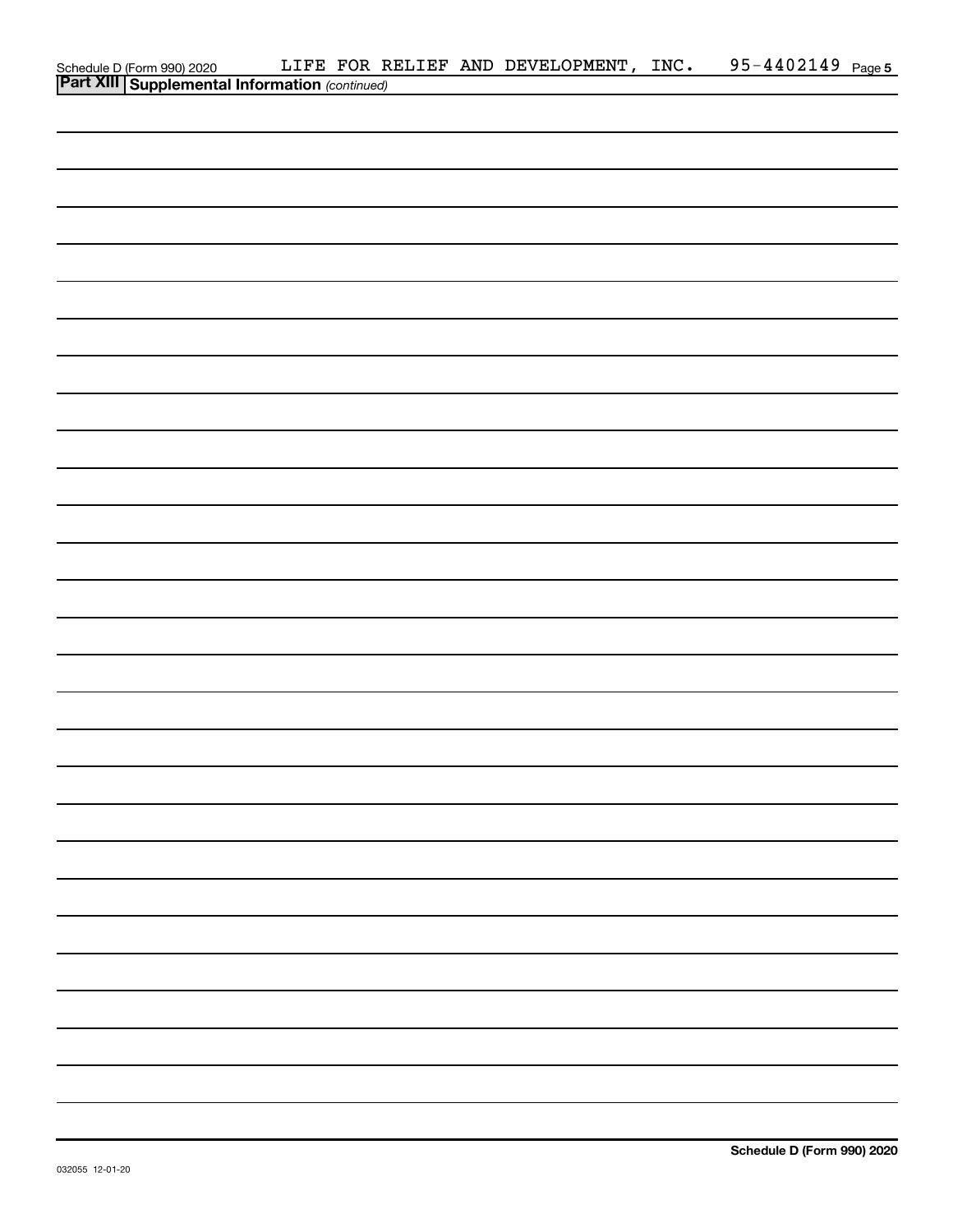EUROPE (INCLUDING

| <b>SCHEDULE F</b><br>(Form 990)<br>Department of the Treasury<br>Internal Revenue Service |                          |                                                         | <b>Statement of Activities Outside the United States</b><br>Complete if the organization answered "Yes" on Form 990, Part IV, line 14b, 15, or 16.<br>Attach to Form 990.<br>Go to www.irs.gov/Form990 for instructions and the latest information.  |                       | Inspection                                                                     | OMB No. 1545-0047<br><b>Open to Public</b> |
|-------------------------------------------------------------------------------------------|--------------------------|---------------------------------------------------------|------------------------------------------------------------------------------------------------------------------------------------------------------------------------------------------------------------------------------------------------------|-----------------------|--------------------------------------------------------------------------------|--------------------------------------------|
| Name of the organization                                                                  |                          |                                                         |                                                                                                                                                                                                                                                      |                       | <b>Employer identification number</b>                                          |                                            |
|                                                                                           |                          |                                                         |                                                                                                                                                                                                                                                      |                       |                                                                                |                                            |
| LIFE FOR RELIEF AND DEVELOPMENT, INC.                                                     |                          |                                                         |                                                                                                                                                                                                                                                      |                       | 95-4402149                                                                     |                                            |
| Part I                                                                                    |                          |                                                         | General Information on Activities Outside the United States. Complete if the organization answered "Yes" on                                                                                                                                          |                       |                                                                                |                                            |
| Form 990, Part IV, line 14b.                                                              |                          |                                                         |                                                                                                                                                                                                                                                      |                       |                                                                                |                                            |
| 1.                                                                                        |                          |                                                         | For grantmakers. Does the organization maintain records to substantiate the amount of its grants and other assistance,<br>the grantees' eligibility for the grants or assistance, and the selection criteria used to award the grants or assistance? |                       |                                                                                | Yes<br><b>No</b>                           |
| $\mathbf{2}$<br>United States.                                                            |                          |                                                         | For grantmakers. Describe in Part V the organization's procedures for monitoring the use of its grants and other assistance outside the                                                                                                              |                       |                                                                                |                                            |
| 3<br>(a) Region                                                                           | (b) Number of            |                                                         | Activities per Region. (The following Part I, line 3 table can be duplicated if additional space is needed.)<br>(c) Number of (d) Activities conducted in the region                                                                                 |                       | (e) If activity listed in (d)                                                  | (f) Total                                  |
|                                                                                           | offices<br>in the region | employees,<br>agents, and<br>independent<br>contractors | (by type) (such as, fundraising, pro-<br>gram services, investments, grants to<br>recipients located in the region)                                                                                                                                  |                       | is a program service,<br>describe specific type<br>of service(s) in the region | expenditures<br>for and<br>investments     |
|                                                                                           |                          | in the region                                           |                                                                                                                                                                                                                                                      |                       |                                                                                | in the region                              |
|                                                                                           |                          |                                                         |                                                                                                                                                                                                                                                      | FOOD DISTRIBUTION.    | CLINICS, WATER, DISASTER                                                       |                                            |
| SOUTH ASIA                                                                                | 1                        | 0                                                       | PROGRAM SERVICES                                                                                                                                                                                                                                     | RELIEF, ORPHAN        | SPONSORSHIP, AND WINTER                                                        | 764,946.                                   |
|                                                                                           |                          |                                                         |                                                                                                                                                                                                                                                      | FOOD DISTRIBUTION,    |                                                                                |                                            |
|                                                                                           |                          |                                                         |                                                                                                                                                                                                                                                      |                       | WATER, CLINICS, SCHOOLS,                                                       |                                            |
| MIDDLE EAST AND                                                                           |                          |                                                         |                                                                                                                                                                                                                                                      |                       | DISASTER RELIEF, ORPHAN                                                        |                                            |
| NORTH AFRICA                                                                              | 4                        | 0                                                       | PROGRAM SERVICES                                                                                                                                                                                                                                     | SPONSORSHIP, FAMILY   |                                                                                | 3,665,987.                                 |
|                                                                                           |                          |                                                         |                                                                                                                                                                                                                                                      | FOOD DISTRIBUTION.    |                                                                                |                                            |
|                                                                                           |                          |                                                         |                                                                                                                                                                                                                                                      |                       | WATER, CLINICS, DISASTER                                                       |                                            |
|                                                                                           |                          |                                                         |                                                                                                                                                                                                                                                      | RELIEF, ORPHAN        |                                                                                |                                            |
| SUB-SAHARAN AFRICA                                                                        | $\overline{2}$           |                                                         | <b>PROGRAM SERVICES</b>                                                                                                                                                                                                                              |                       | SPONSORSHIP, AND WINTER                                                        | 7,787,852.                                 |
|                                                                                           |                          |                                                         |                                                                                                                                                                                                                                                      | FOOD DISTRIBUTION,    |                                                                                |                                            |
|                                                                                           |                          |                                                         |                                                                                                                                                                                                                                                      | CLINICS, SCHOOLS,     |                                                                                |                                            |
|                                                                                           |                          |                                                         |                                                                                                                                                                                                                                                      |                       | DISASTER RELIEF, ORPHAN                                                        |                                            |
| NORTH AMERICA                                                                             | $\overline{2}$           | 0                                                       | PROGRAM SERVICES                                                                                                                                                                                                                                     | SPONSORSHIP FAMILY    |                                                                                | 1,856,921.                                 |
|                                                                                           |                          |                                                         |                                                                                                                                                                                                                                                      |                       |                                                                                |                                            |
| EAST ASIA AND THE                                                                         |                          |                                                         |                                                                                                                                                                                                                                                      | PUBLICE RELATIONS AND |                                                                                |                                            |
| PACIFIC                                                                                   | 0                        | 0                                                       | <b>PROGRAM SERVICES</b>                                                                                                                                                                                                                              | MEDIA                 |                                                                                | 57,303.                                    |
|                                                                                           |                          |                                                         |                                                                                                                                                                                                                                                      |                       |                                                                                |                                            |

**3 a** Subtotal .................. **b** Total from continuation **c Totals**  (add lines 3a sheets to Part  $1$   $\ldots$ ... and 3b) 9 0 0 14,143,009. 0 0 0. 9 0 14,143,009.

ICELAND & GREENLAND) 0 0 PROGRAM SERVICES FOOD DISTRIBUTION 10,000.

**For Paperwork Reduction Act Notice, see the Instructions for Form 990. Schedule F (Form 990) 2020** LHA SEE PART V FOR COLUMN (E) DESCRIPTIONS

|            | SUNEDULE |
|------------|----------|
| (Form 990) |          |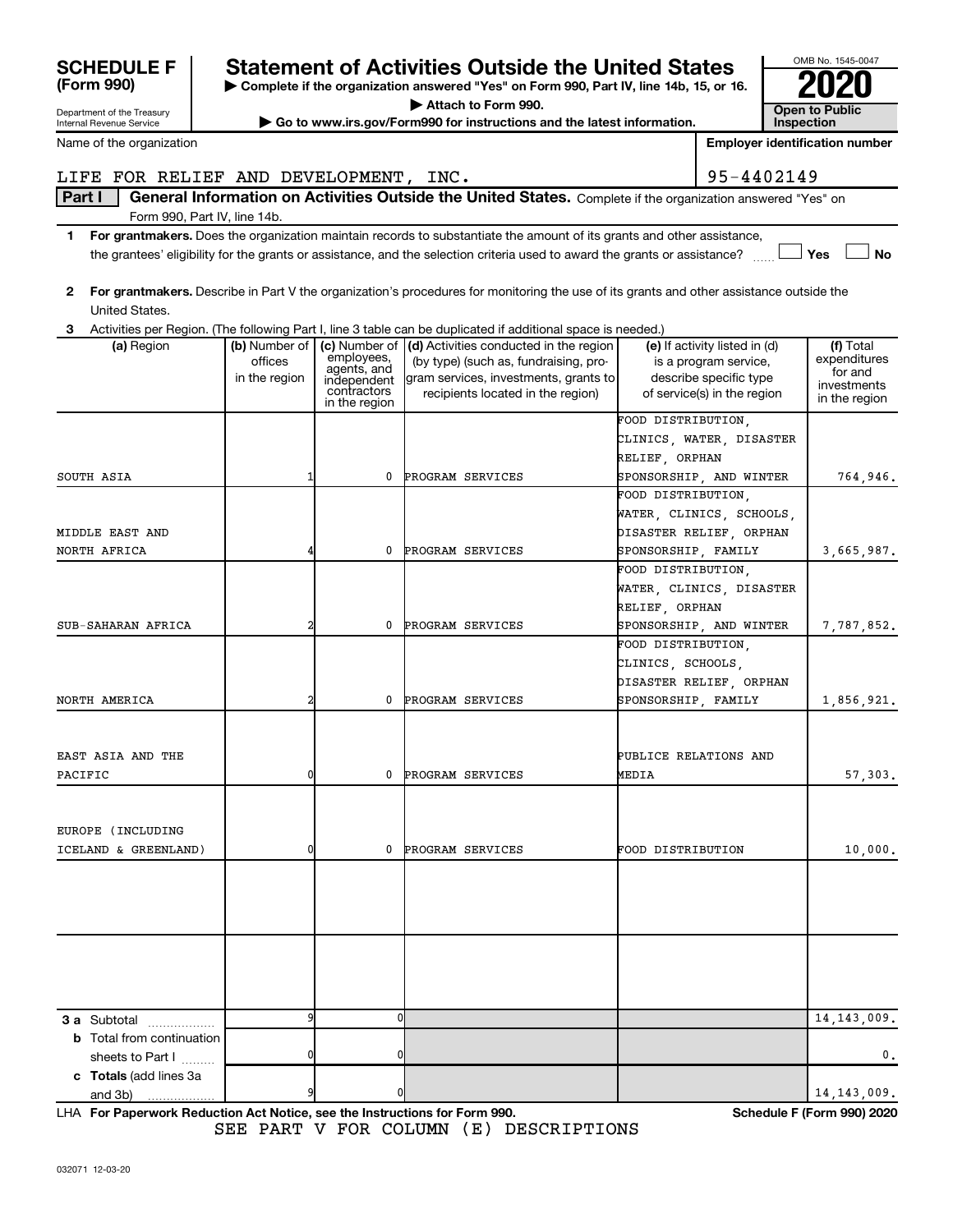Part II | Grants and Other Assistance to Organizations or Entities Outside the United States. Complete if the organization answered "Yes" on Form 990, Part IV, line 15, for any recipient who received more than \$5,000. Part II can be duplicated if additional space is needed.

| $\mathbf{1}$<br>(a) Name of organization                                | (b) IRS code section<br>and EIN (if applicable) | (c) Region | (d) Purpose of<br>grant                                                                                                                 | (e) Amount<br>of cash grant | (f) Manner of<br>cash disbursement | (g) Amount of<br>noncash<br>assistance | (h) Description<br>of noncash<br>assistance | (i) Method of<br>valuation (book, FMV,<br>appraisal, other) |
|-------------------------------------------------------------------------|-------------------------------------------------|------------|-----------------------------------------------------------------------------------------------------------------------------------------|-----------------------------|------------------------------------|----------------------------------------|---------------------------------------------|-------------------------------------------------------------|
|                                                                         |                                                 |            |                                                                                                                                         |                             |                                    |                                        |                                             |                                                             |
|                                                                         |                                                 |            |                                                                                                                                         |                             |                                    |                                        |                                             |                                                             |
|                                                                         |                                                 |            |                                                                                                                                         |                             |                                    |                                        |                                             |                                                             |
|                                                                         |                                                 |            |                                                                                                                                         |                             |                                    |                                        |                                             |                                                             |
|                                                                         |                                                 |            |                                                                                                                                         |                             |                                    |                                        |                                             |                                                             |
|                                                                         |                                                 |            |                                                                                                                                         |                             |                                    |                                        |                                             |                                                             |
|                                                                         |                                                 |            |                                                                                                                                         |                             |                                    |                                        |                                             |                                                             |
|                                                                         |                                                 |            |                                                                                                                                         |                             |                                    |                                        |                                             |                                                             |
|                                                                         |                                                 |            |                                                                                                                                         |                             |                                    |                                        |                                             |                                                             |
|                                                                         |                                                 |            |                                                                                                                                         |                             |                                    |                                        |                                             |                                                             |
|                                                                         |                                                 |            |                                                                                                                                         |                             |                                    |                                        |                                             |                                                             |
|                                                                         |                                                 |            |                                                                                                                                         |                             |                                    |                                        |                                             |                                                             |
|                                                                         |                                                 |            |                                                                                                                                         |                             |                                    |                                        |                                             |                                                             |
|                                                                         |                                                 |            |                                                                                                                                         |                             |                                    |                                        |                                             |                                                             |
|                                                                         |                                                 |            |                                                                                                                                         |                             |                                    |                                        |                                             |                                                             |
|                                                                         |                                                 |            |                                                                                                                                         |                             |                                    |                                        |                                             |                                                             |
| $\mathbf{2}$                                                            |                                                 |            | Enter total number of recipient organizations listed above that are recognized as charities by the foreign country, recognized as a tax |                             |                                    |                                        |                                             |                                                             |
| Enter total number of other organizations or entities<br>3 <sup>1</sup> |                                                 |            |                                                                                                                                         |                             |                                    |                                        |                                             |                                                             |

**Schedule F (Form 990) 2020**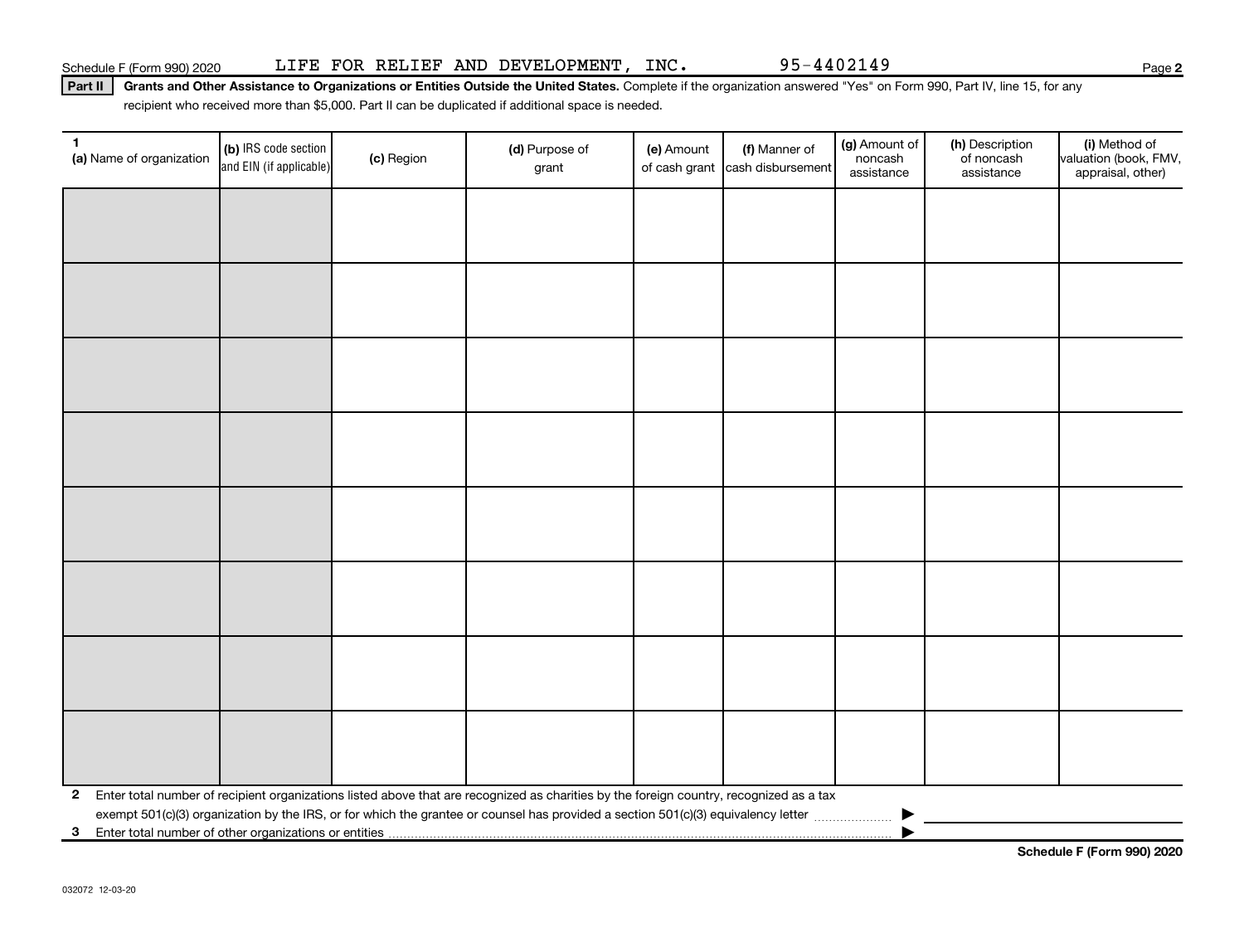Part III Grants and Other Assistance to Individuals Outside the United States. Complete if the organization answered "Yes" on Form 990, Part IV, line 16. Part III can be duplicated if additional space is needed.

| T are in barr be depiled to a dominant space is necessar.<br>(a) Type of grant or assistance | (b) Region | (c) Number of (d) Amount of recipients cash grant | (e) Manner of<br>cash disbursement | (f) Amount of<br>noncash<br>assistance | (g) Description of<br>noncash assistance | (h) Method of<br>valuation<br>(book, FMV,<br>appraisal, other) |
|----------------------------------------------------------------------------------------------|------------|---------------------------------------------------|------------------------------------|----------------------------------------|------------------------------------------|----------------------------------------------------------------|
|                                                                                              |            |                                                   |                                    |                                        |                                          |                                                                |
|                                                                                              |            |                                                   |                                    |                                        |                                          |                                                                |
|                                                                                              |            |                                                   |                                    |                                        |                                          |                                                                |
|                                                                                              |            |                                                   |                                    |                                        |                                          |                                                                |
|                                                                                              |            |                                                   |                                    |                                        |                                          |                                                                |
|                                                                                              |            |                                                   |                                    |                                        |                                          |                                                                |
|                                                                                              |            |                                                   |                                    |                                        |                                          |                                                                |
|                                                                                              |            |                                                   |                                    |                                        |                                          |                                                                |
|                                                                                              |            |                                                   |                                    |                                        |                                          |                                                                |
|                                                                                              |            |                                                   |                                    |                                        |                                          |                                                                |

**Schedule F (Form 990) 2020**

**3**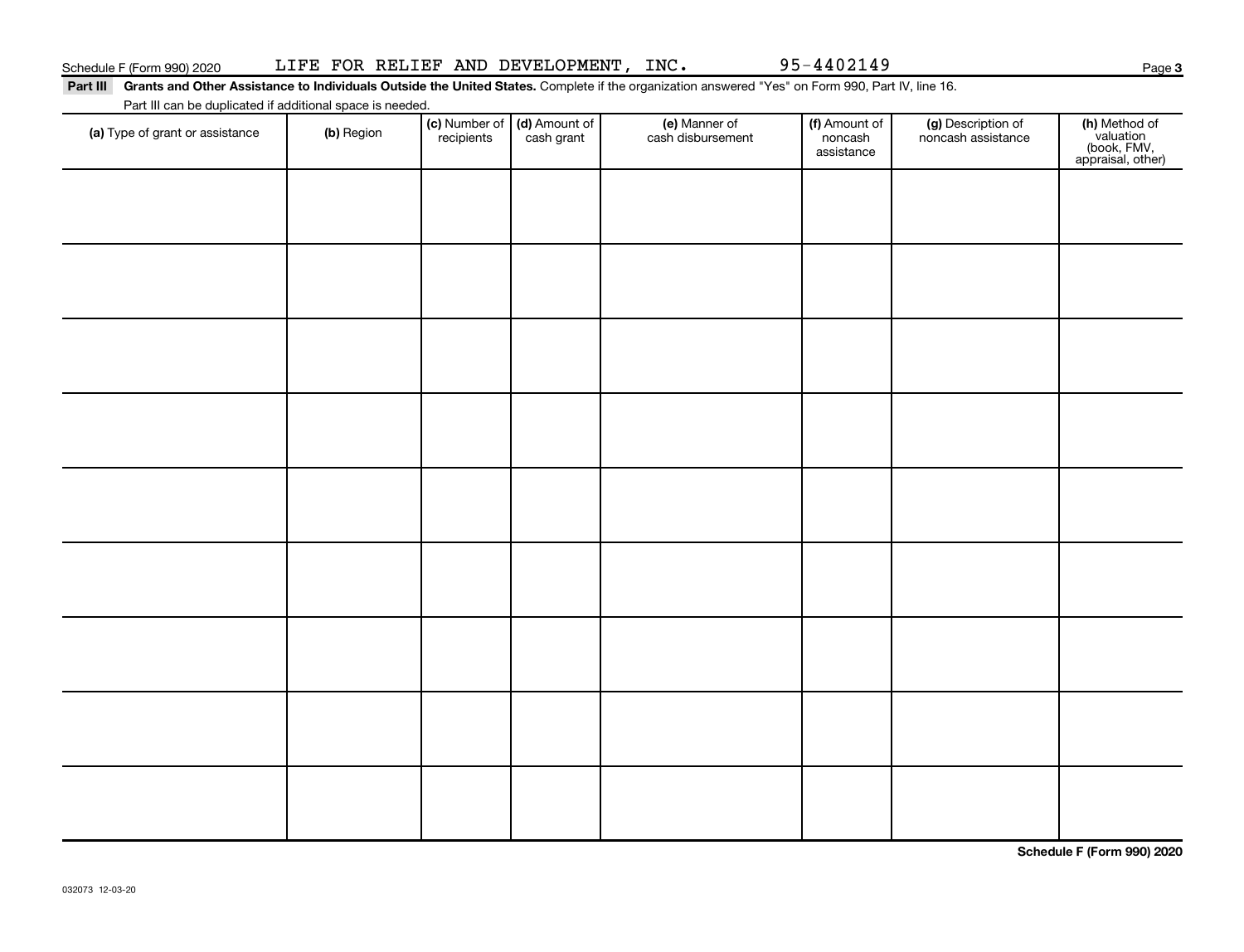|                                |  |  | Schedule F (Form 990) 2020 LIFE FOR RELIEF AND DEVELOPMENT, | INC. | 95-4402149 | Page 4 |
|--------------------------------|--|--|-------------------------------------------------------------|------|------------|--------|
| <b>Part IV   Foreign Forms</b> |  |  |                                                             |      |            |        |

| 1              | Was the organization a U.S. transferor of property to a foreign corporation during the tax year? If "Yes,"<br>the organization may be required to file Form 926, Return by a U.S. Transferor of Property to a Foreign<br>Corporation (see Instructions for Form 926)                                                                                                                                                                            | Yes | $\boxed{\text{X}}$ No |
|----------------|-------------------------------------------------------------------------------------------------------------------------------------------------------------------------------------------------------------------------------------------------------------------------------------------------------------------------------------------------------------------------------------------------------------------------------------------------|-----|-----------------------|
| $\overline{2}$ | Did the organization have an interest in a foreign trust during the tax year? If "Yes," the organization may<br>be required to separately file Form 3520, Annual Return To Report Transactions With Foreign Trusts and<br>Receipt of Certain Foreign Gifts, and/or Form 3520-A, Annual Information Return of Foreign Trust With a                                                                                                               | Yes | $ X $ No.             |
| 3              | Did the organization have an ownership interest in a foreign corporation during the tax year? If "Yes,"<br>the organization may be required to file Form 5471, Information Return of U.S. Persons With Respect to                                                                                                                                                                                                                               | Yes | $ X _{\text{No}}$     |
| 4              | Was the organization a direct or indirect shareholder of a passive foreign investment company or a<br>qualified electing fund during the tax year? If "Yes," the organization may be required to file Form 8621,<br>Information Return by a Shareholder of a Passive Foreign Investment Company or Qualified Electing                                                                                                                           | Yes | $X_{\text{No}}$       |
| 5              | Did the organization have an ownership interest in a foreign partnership during the tax year? If "Yes,"<br>the organization may be required to file Form 8865, Return of U.S. Persons With Respect to Certain<br>Foreign Partnerships (see Instructions for Form 8865) manufactured content content and the content of the state of the state of the state of the state of the state of the state of the state of the state of the state of the | Yes | $X_{\text{No}}$       |
| 6              | Did the organization have any operations in or related to any boycotting countries during the tax year? If<br>"Yes," the organization may be required to separately file Form 5713, International Boycott Report (see                                                                                                                                                                                                                           | Yes |                       |

**Schedule F (Form 990) 2020**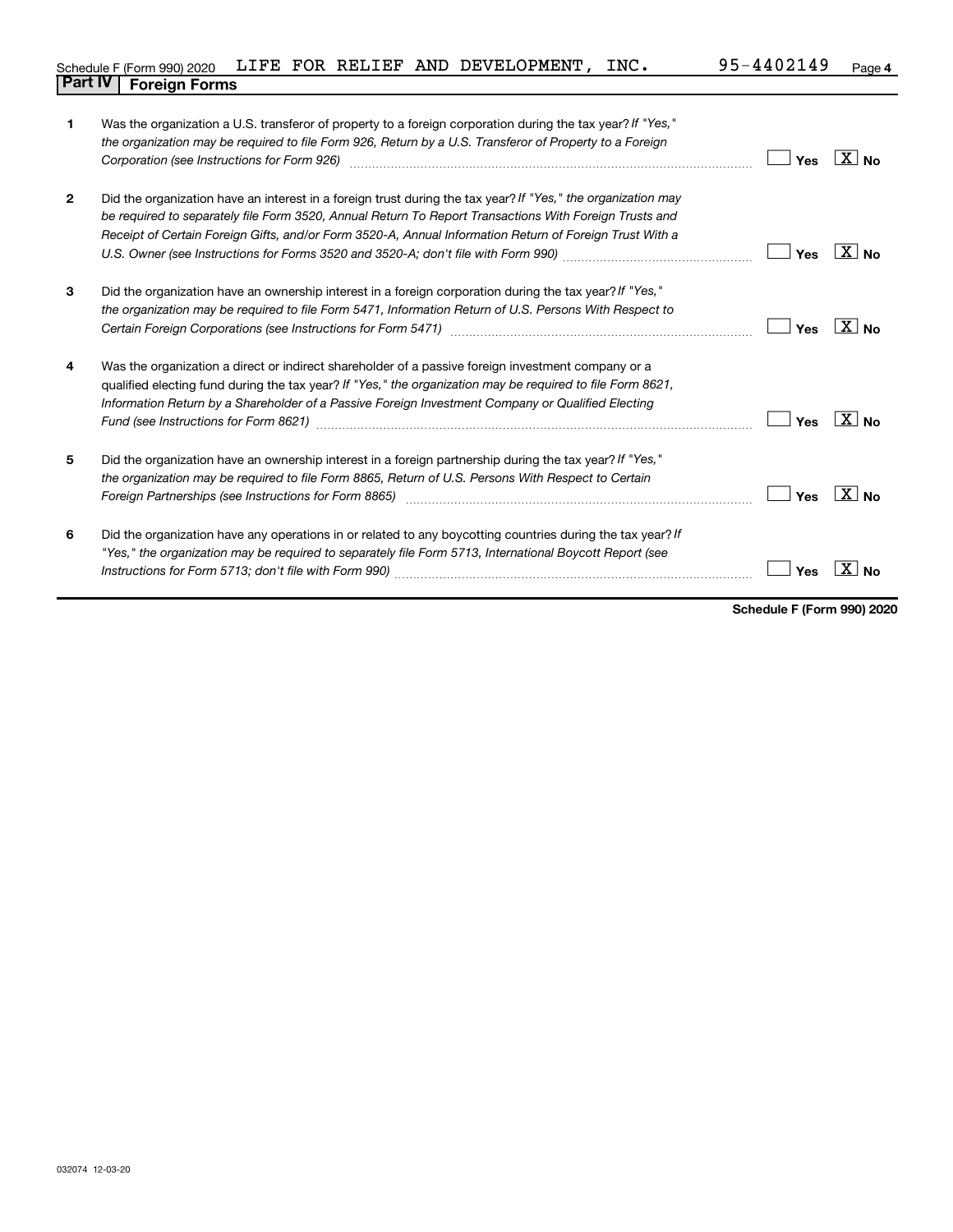|               | Schedule F (Form 990) 2020                                                                                                            |  |  |  |  | LIFE FOR RELIEF AND DEVELOPMENT, | INC. | 95-4402149                                                                                                                          | Page 5 |
|---------------|---------------------------------------------------------------------------------------------------------------------------------------|--|--|--|--|----------------------------------|------|-------------------------------------------------------------------------------------------------------------------------------------|--------|
| <b>Part V</b> | Supplemental Information                                                                                                              |  |  |  |  |                                  |      |                                                                                                                                     |        |
|               |                                                                                                                                       |  |  |  |  |                                  |      | Provide the information required by Part I, line 2 (monitoring of funds); Part I, line 3, column (f) (accounting method; amounts of |        |
|               | investments vs. expenditures per region); Part II, line 1 (accounting method); Part III (accounting method); and Part III, column (c) |  |  |  |  |                                  |      |                                                                                                                                     |        |

(estimated number of recipients), as applicable. Also complete this part to provide any additional information. See instructions.

#### PART I, LINE 3, COLUMN (E):

REGION: SOUTH ASIA

(E) SPECIFIC TYPES OF SERVICES IN REGION: FOOD DISTRIBUTION, CLINICS,

WATER, DISASTER RELIEF, ORPHAN SPONSORSHIP, AND WINTER RELIEF

REGION: MIDDLE EAST AND NORTH AFRICA

(E) SPECIFIC TYPES OF SERVICES IN REGION: FOOD DISTRIBUTION, WATER,

CLINICS, SCHOOLS, DISASTER RELIEF, ORPHAN SPONSORSHIP, FAMILY ASSISTANCE,

MARKETING, AND WINTER RELIEF

REGION: SUB-SAHARAN AFRICA

(E) SPECIFIC TYPES OF SERVICES IN REGION: FOOD DISTRIBUTION, WATER,

CLINICS, DISASTER RELIEF, ORPHAN SPONSORSHIP, AND WINTER RELIEF

REGION: NORTH AMERICA

(E) SPECIFIC TYPES OF SERVICES IN REGION: FOOD DISTRIBUTION, CLINICS,

SCHOOLS, DISASTER RELIEF, ORPHAN SPONSORSHIP, FAMILY ASSISTANCE,

MARKETING, AND WINTER RELIEF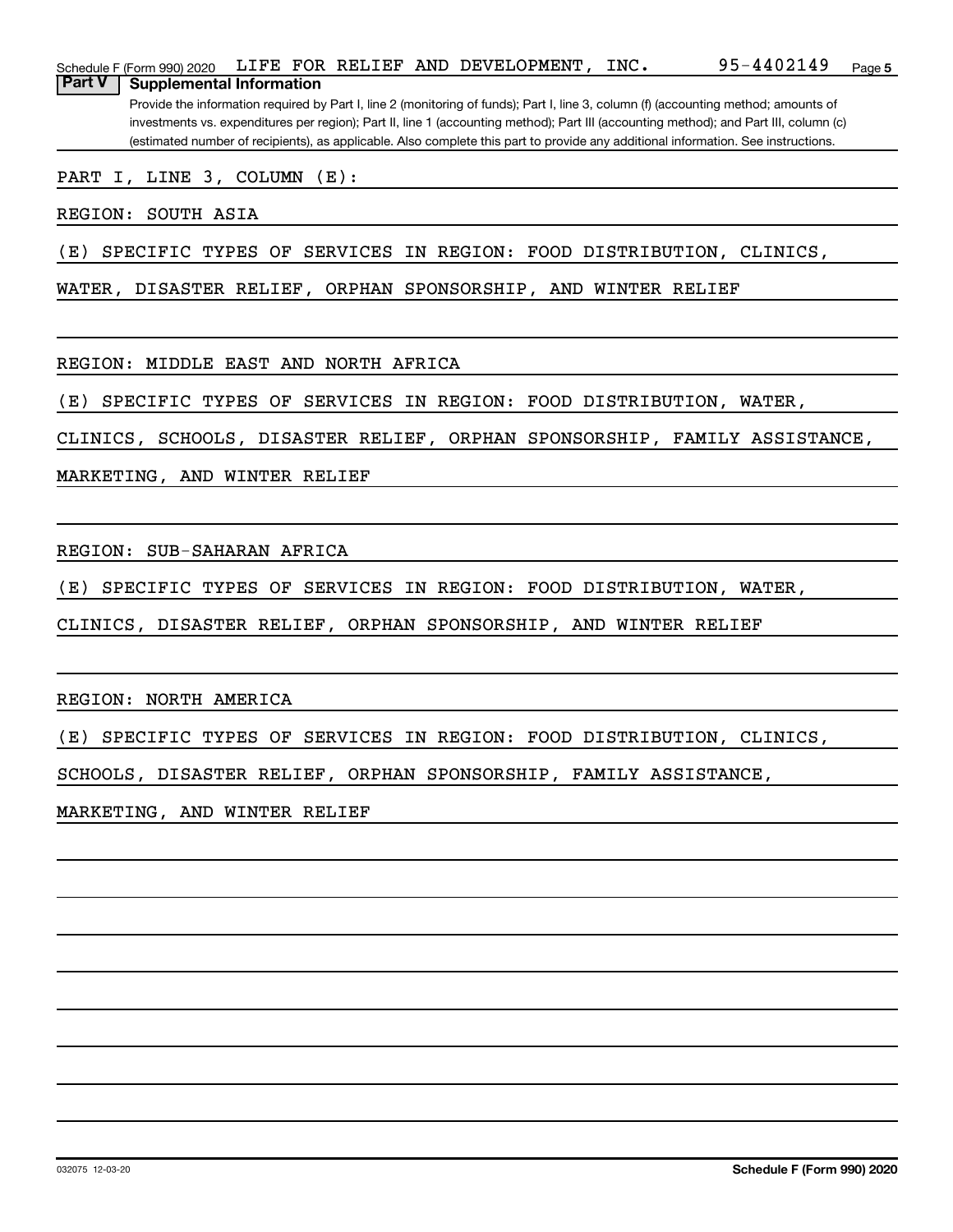#### **SCHEDULE M (Form 990)**

# **Noncash Contributions**

OMB No. 1545-0047

| Department of the Treasury |  |
|----------------------------|--|
| Internal Revenue Service   |  |

◆ Complete if the organizations answered "Yes" on Form 990, Part IV, lines 29 or 30.<br>● Complete if the organizations answered "Yes" on Form 990, Part IV, lines 29 or 30.

**Attach to Form 990.**  $\blacktriangleright$ 

 **Go to www.irs.gov/Form990 for instructions and the latest information.** J

**Inspection Employer identification number**

**Open to Public**

| Name of the organization |  |
|--------------------------|--|
|--------------------------|--|

LIFE FOR RELIEF AND DEVELOPMENT, INC.

| I Employer identification numb |
|--------------------------------|
| 95-4402149                     |

| Part I | <b>Types of Property</b>                                                                                                       |                         |                  |                                                                       |                              |            |     |    |
|--------|--------------------------------------------------------------------------------------------------------------------------------|-------------------------|------------------|-----------------------------------------------------------------------|------------------------------|------------|-----|----|
|        |                                                                                                                                | (a)<br>Check if         | (b)<br>Number of | (c)<br>Noncash contribution                                           | (d)<br>Method of determining |            |     |    |
|        |                                                                                                                                | applicable              | contributions or | amounts reported on<br>items contributed Form 990, Part VIII, line 1g | noncash contribution amounts |            |     |    |
| 1      |                                                                                                                                |                         |                  |                                                                       |                              |            |     |    |
| 2      |                                                                                                                                |                         |                  |                                                                       |                              |            |     |    |
| 3      | Art - Fractional interests                                                                                                     |                         |                  |                                                                       |                              |            |     |    |
| 4      | Books and publications                                                                                                         | $\overline{\text{x}}$   |                  |                                                                       | 260,864. FAIR VALUE          |            |     |    |
| 5      | Clothing and household goods                                                                                                   | $\overline{\mathtt{x}}$ |                  |                                                                       | <b>364,510. FAIR VALUE</b>   |            |     |    |
| 6      |                                                                                                                                |                         |                  |                                                                       |                              |            |     |    |
| 7      |                                                                                                                                |                         |                  |                                                                       |                              |            |     |    |
| 8      |                                                                                                                                |                         |                  |                                                                       |                              |            |     |    |
| 9      | Securities - Publicly traded                                                                                                   |                         |                  |                                                                       |                              |            |     |    |
| 10     | Securities - Closely held stock                                                                                                |                         |                  |                                                                       |                              |            |     |    |
| 11     | Securities - Partnership, LLC, or                                                                                              |                         |                  |                                                                       |                              |            |     |    |
|        | trust interests                                                                                                                |                         |                  |                                                                       |                              |            |     |    |
| 12     | Securities - Miscellaneous                                                                                                     |                         |                  |                                                                       |                              |            |     |    |
| 13     | Qualified conservation contribution -                                                                                          |                         |                  |                                                                       |                              |            |     |    |
|        |                                                                                                                                |                         |                  |                                                                       |                              |            |     |    |
| 14     | Qualified conservation contribution - Other                                                                                    |                         |                  |                                                                       |                              |            |     |    |
| 15     | Real estate - Residential                                                                                                      |                         |                  |                                                                       |                              |            |     |    |
| 16     | Real estate - Commercial                                                                                                       |                         |                  |                                                                       |                              |            |     |    |
| 17     |                                                                                                                                |                         |                  |                                                                       |                              |            |     |    |
| 18     |                                                                                                                                |                         |                  |                                                                       |                              |            |     |    |
| 19     |                                                                                                                                | $\overline{\textbf{x}}$ |                  |                                                                       | 457, 229. FAIR VALUE         |            |     |    |
| 20     | Drugs and medical supplies                                                                                                     | $\overline{\texttt{x}}$ | 4                |                                                                       | 7,995,552.FAIR VALUE         |            |     |    |
| 21     |                                                                                                                                |                         |                  |                                                                       |                              |            |     |    |
| 22     |                                                                                                                                |                         |                  |                                                                       |                              |            |     |    |
| 23     |                                                                                                                                |                         |                  |                                                                       |                              |            |     |    |
| 24     |                                                                                                                                |                         |                  |                                                                       |                              |            |     |    |
| 25     | Other                                                                                                                          |                         |                  |                                                                       |                              |            |     |    |
| 26     | $\overline{\phantom{a}}$ )<br>Other                                                                                            |                         |                  |                                                                       |                              |            |     |    |
| 27     | Other<br>▸                                                                                                                     |                         |                  |                                                                       |                              |            |     |    |
| 28     | Other                                                                                                                          |                         |                  |                                                                       |                              |            |     |    |
| 29     | Number of Forms 8283 received by the organization during the tax year for contributions                                        |                         |                  |                                                                       |                              |            |     |    |
|        | for which the organization completed Form 8283, Part V, Donee Acknowledgement                                                  |                         |                  | 29                                                                    |                              |            | 0   |    |
|        |                                                                                                                                |                         |                  |                                                                       |                              |            | Yes | No |
|        | 30a During the year, did the organization receive by contribution any property reported in Part I, lines 1 through 28, that it |                         |                  |                                                                       |                              |            |     |    |
|        | must hold for at least three years from the date of the initial contribution, and which isn't required to be used for          |                         |                  |                                                                       |                              |            |     |    |
|        |                                                                                                                                |                         |                  |                                                                       |                              | <b>30a</b> |     | x  |
|        | <b>b</b> If "Yes," describe the arrangement in Part II.                                                                        |                         |                  |                                                                       |                              |            |     |    |
| 31     | Does the organization have a gift acceptance policy that requires the review of any nonstandard contributions?                 |                         |                  |                                                                       |                              | 31         |     | х  |
|        | 32a Does the organization hire or use third parties or related organizations to solicit, process, or sell noncash              |                         |                  |                                                                       |                              |            |     |    |
|        | contributions?                                                                                                                 |                         |                  |                                                                       |                              | 32a        | X   |    |
|        | <b>b</b> If "Yes," describe in Part II.                                                                                        |                         |                  |                                                                       |                              |            |     |    |
| 33     | If the organization didn't report an amount in column (c) for a type of property for which column (a) is checked,              |                         |                  |                                                                       |                              |            |     |    |
|        | describe in Part II.                                                                                                           |                         |                  |                                                                       |                              |            |     |    |
| LHA    | For Paperwork Reduction Act Notice, see the Instructions for Form 990.                                                         |                         |                  |                                                                       | Schedule M (Form 990) 2020   |            |     |    |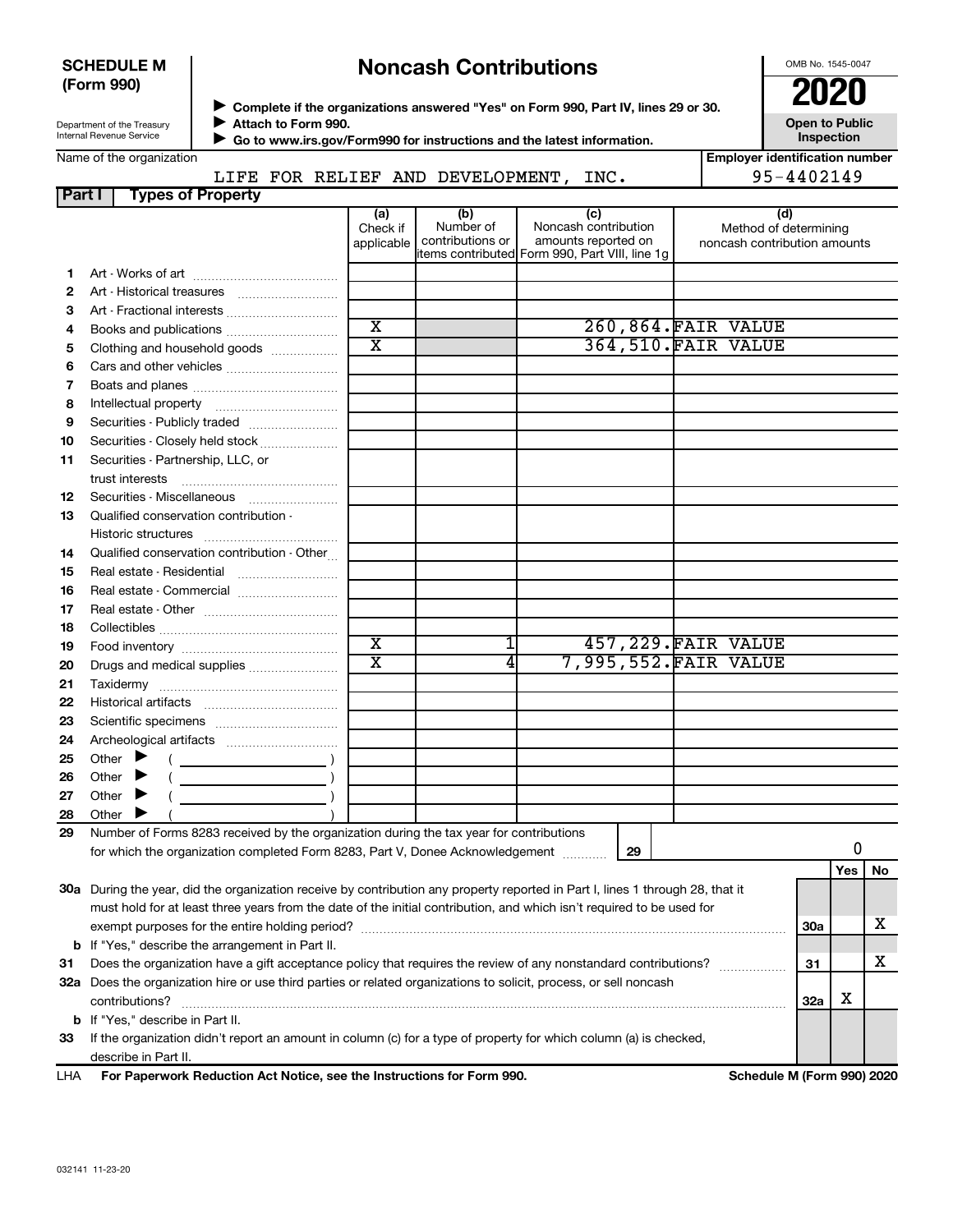| Schedule M (Form 990) 2020                                      |  |                                           | LIFE FOR RELIEF AND DEVELOPMENT, INC. |  |  |  | 95-4402149                                                                                                                                                                                                                                                           | Page 2 |
|-----------------------------------------------------------------|--|-------------------------------------------|---------------------------------------|--|--|--|----------------------------------------------------------------------------------------------------------------------------------------------------------------------------------------------------------------------------------------------------------------------|--------|
| Part II                                                         |  | this part for any additional information. |                                       |  |  |  | Supplemental Information. Provide the information required by Part I, lines 30b, 32b, and 33, and whether the organization<br>is reporting in Part I, column (b), the number of contributions, the number of items received, or a combination of both. Also complete |        |
| SCHEDULE M, LINE 32B:                                           |  |                                           |                                       |  |  |  |                                                                                                                                                                                                                                                                      |        |
| ON CERTAIN OCCASIONS,                                           |  |                                           |                                       |  |  |  | THE ORGANIZATION HAS TO ASSIST IN HUMANITARIAN                                                                                                                                                                                                                       |        |
| RELIEF AT LOCATIONS WHERE THE ORGANIZATION DOES NOT HAVE ACTIVE |  |                                           |                                       |  |  |  |                                                                                                                                                                                                                                                                      |        |
| OFFICES; HENCE, OTHER ORGANIZATIONS ARE USED TO EXPEDITE        |  |                                           |                                       |  |  |  | THE RELIEF.                                                                                                                                                                                                                                                          |        |
|                                                                 |  |                                           |                                       |  |  |  |                                                                                                                                                                                                                                                                      |        |
|                                                                 |  |                                           |                                       |  |  |  |                                                                                                                                                                                                                                                                      |        |
|                                                                 |  |                                           |                                       |  |  |  |                                                                                                                                                                                                                                                                      |        |
|                                                                 |  |                                           |                                       |  |  |  |                                                                                                                                                                                                                                                                      |        |
|                                                                 |  |                                           |                                       |  |  |  |                                                                                                                                                                                                                                                                      |        |
|                                                                 |  |                                           |                                       |  |  |  |                                                                                                                                                                                                                                                                      |        |
|                                                                 |  |                                           |                                       |  |  |  |                                                                                                                                                                                                                                                                      |        |
|                                                                 |  |                                           |                                       |  |  |  |                                                                                                                                                                                                                                                                      |        |
|                                                                 |  |                                           |                                       |  |  |  |                                                                                                                                                                                                                                                                      |        |
|                                                                 |  |                                           |                                       |  |  |  |                                                                                                                                                                                                                                                                      |        |
|                                                                 |  |                                           |                                       |  |  |  |                                                                                                                                                                                                                                                                      |        |
|                                                                 |  |                                           |                                       |  |  |  |                                                                                                                                                                                                                                                                      |        |
|                                                                 |  |                                           |                                       |  |  |  |                                                                                                                                                                                                                                                                      |        |
|                                                                 |  |                                           |                                       |  |  |  |                                                                                                                                                                                                                                                                      |        |
|                                                                 |  |                                           |                                       |  |  |  |                                                                                                                                                                                                                                                                      |        |
|                                                                 |  |                                           |                                       |  |  |  |                                                                                                                                                                                                                                                                      |        |
|                                                                 |  |                                           |                                       |  |  |  |                                                                                                                                                                                                                                                                      |        |
|                                                                 |  |                                           |                                       |  |  |  |                                                                                                                                                                                                                                                                      |        |
|                                                                 |  |                                           |                                       |  |  |  |                                                                                                                                                                                                                                                                      |        |
|                                                                 |  |                                           |                                       |  |  |  |                                                                                                                                                                                                                                                                      |        |
|                                                                 |  |                                           |                                       |  |  |  |                                                                                                                                                                                                                                                                      |        |
|                                                                 |  |                                           |                                       |  |  |  |                                                                                                                                                                                                                                                                      |        |
|                                                                 |  |                                           |                                       |  |  |  |                                                                                                                                                                                                                                                                      |        |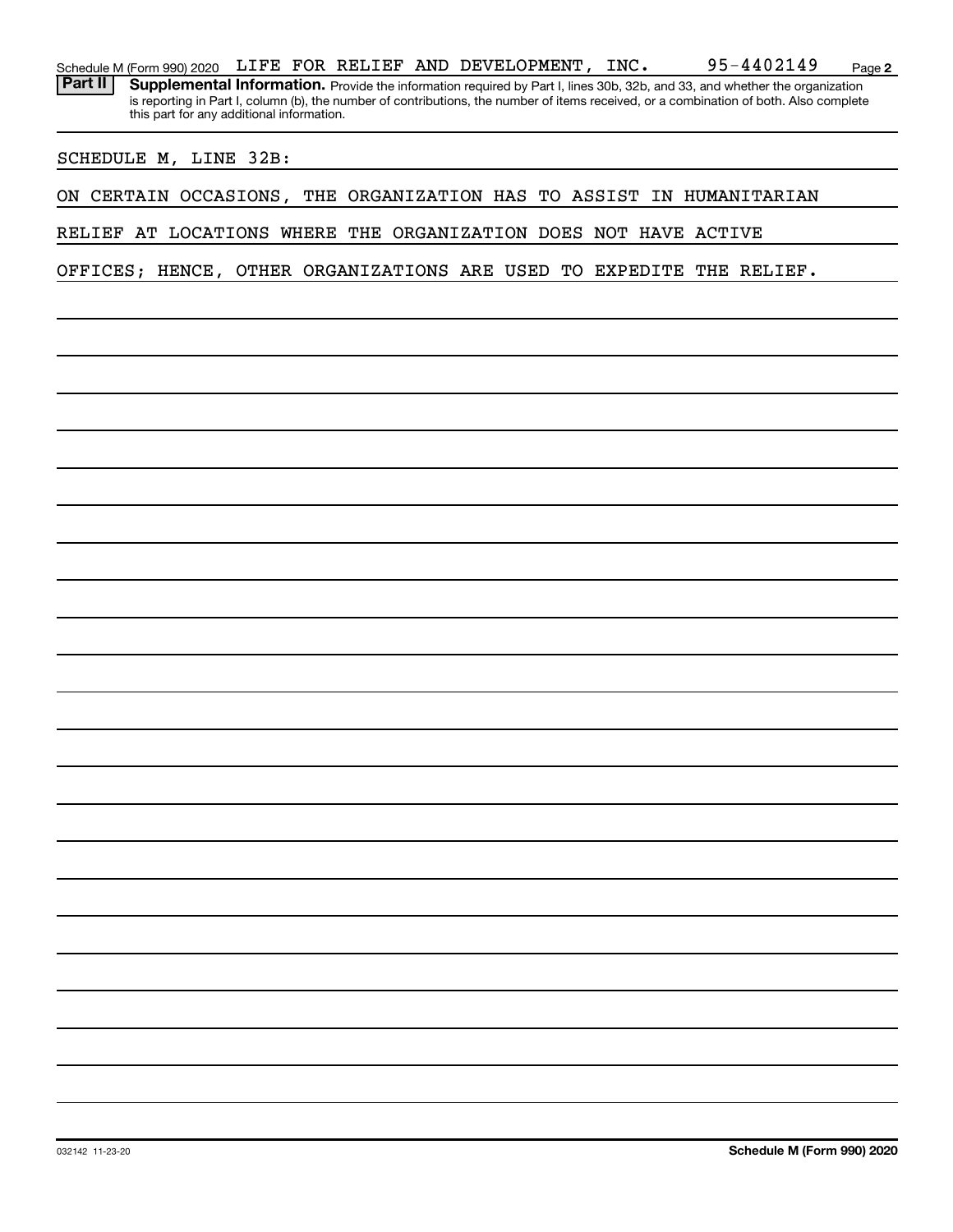**(Form 990 or 990-EZ)**

Department of the Treasury Internal Revenue Service

Name of the organization

**Complete to provide information for responses to specific questions on Form 990 or 990-EZ or to provide any additional information. SCHEDULE O Supplemental Information to Form 990 or 990-EZ 2020**<br>(Form 990 or 990-EZ) Complete to provide information for responses to specific questions on

**| Attach to Form 990 or 990-EZ. | Go to www.irs.gov/Form990 for the latest information.**



LIFE FOR RELIEF AND DEVELOPMENT, INC. | 95-4402149

FORM 990, PART I, LINE 1, DESCRIPTION OF ORGANIZATION MISSION:

TO ALLEVIATE HUMAN SUFFERING, REGARDLESS OF RACE, COLOR, RELIGION, OR

CULTURAL BACKGROUND, TO PROVIDE ASSISTANCE TO PEOPLE ACROSS THE GLOBE

BY OFFERING HUMANITARIAN SERVICES, SUCH AS HEALTH CARE AND EDUCATION,

AND TO CATER TO CASUALTIES OF SOCIAL AND ECONOMIC TURMOIL.

FORM 990, PART III, LINE 4D, OTHER PROGRAM SERVICES:

COMMUNITY DEVELOPMENT PROGRAMS - THE ORGANIZATION BUILDS COMMUNITY

CENTERS WHERE COMMUNITY MEMBERS GATHER FOR SOCIAL EVENTS, AND ALSO

FUNDS SMALL HUMAN DEVELOPMENT PROJECTS FOR POOR FAMILIES TO ENABLE THEM

TO START THEIR OWN BUSINESSES TO SUPPORT THEIR FAMILIES.

EXPENSES \$ 639,583. INCLUDING GRANTS OF \$ 0. REVENUE \$ 0.

EMERGENCY DISASTER RELIEF PROGRAM - IN RESPONSE TO AREAS SUFFERING FROM

NATURAL OR MAN-MADE DISASTERS, THE ORGANIZATION PROVIDES EMERGENCY

HUMANITARIAN RELIEF TO THOSE IN NEED IN THE FORM OF SHELTERS, FOOD,

WATER, AND URGENT MEDICAL CARE.

EXPENSES \$ 408,442. INCLUDING GRANTS OF \$ 0. REVENUE \$ 0.

CLEAN WATER PROJECT PROGRAMS - THROUGH THE CLEAN WATER PROGRAMS, THE ORGANIZATION ASSISTS COMMUNITIES THAT HAVE LITTLE OR NO ACCESS TO CLEAN WATER BY CONSTRUCTING WATER WELLS OR PROVIDING WATER TANKS. WATER IS A NECESSITY OF LIFE NEEDED FOR PROPER HEATH, HYGIENE, AND SANITATION AND FOR LIVESTOCK POPULATIONS.

EXPENSES \$ 308,803. INCLUDING GRANTS OF \$ 0. REVENUE \$ 0.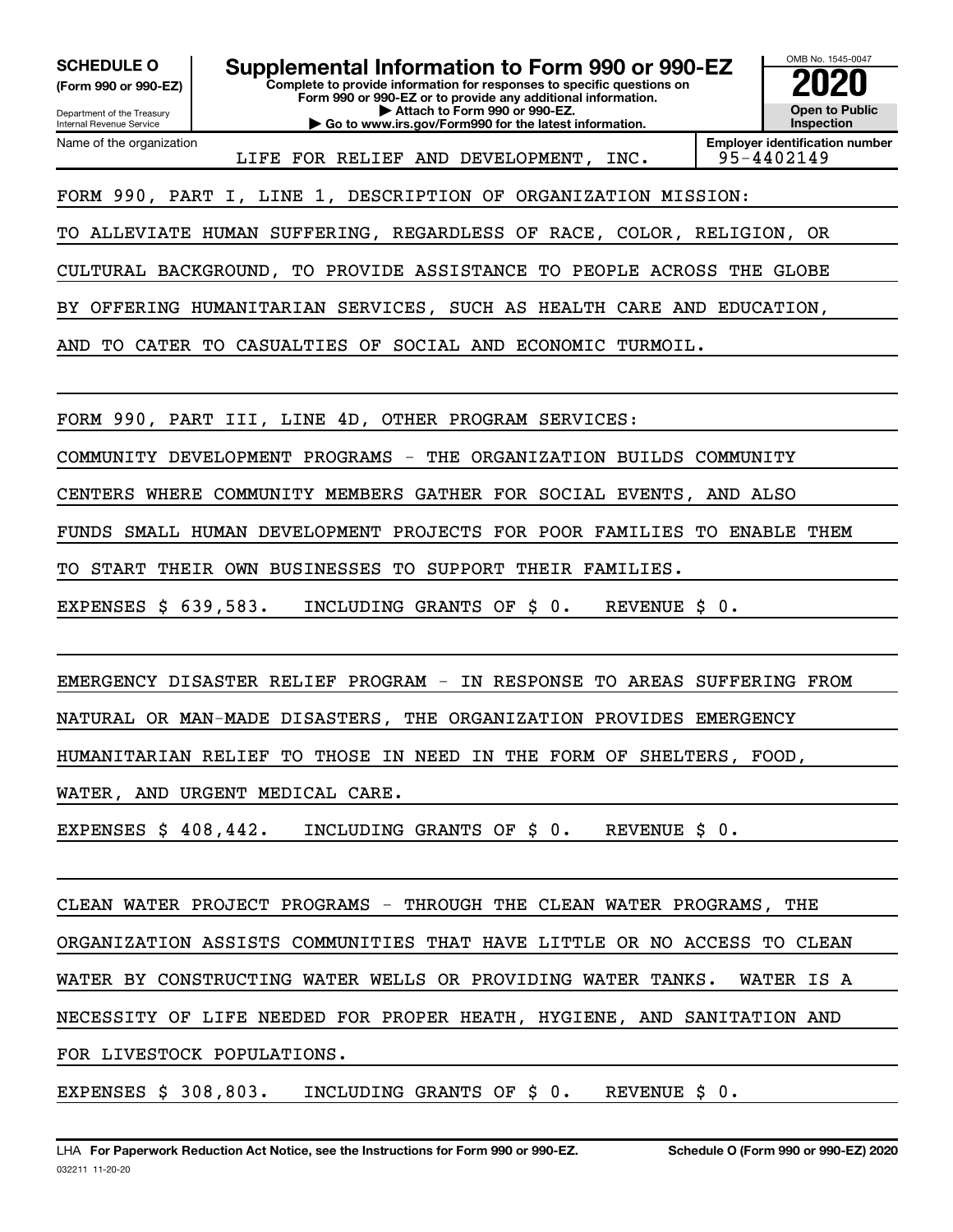| Schedule O (Form 990 or 990-EZ) 2020                                      | Page 2                                              |
|---------------------------------------------------------------------------|-----------------------------------------------------|
| Name of the organization<br>LIFE FOR RELIEF AND DEVELOPMENT, INC.         | <b>Employer identification number</b><br>95-4402149 |
| EDUCATIONAL PROGRAM - THE ORGANIZATION PROMOTES LITERACY THROUGH THE      |                                                     |
| DISTRIBUTION OF BOOKS TO COLLEGES, UNIVERSITIES, PRIMARY SCHOOLS, AND     |                                                     |
| THROUGH THIS PROGRAM, THE ORGANIZATION ALSO DONATES<br>SECONDARY SCHOOLS. |                                                     |
| CLASSROOM FURNITURE TO NATIVE AMERICAN SCHOOLS IN<br>THE                  | UNITED<br>STATES AND                                |
| NEEDY SCHOOLS THROUGHOUT THE WORLD, AND GIVES ORPHANS AND POOR SCHOOL     |                                                     |
| CHILDREN UNIFORMS, SHOES, AND SCHOOL BAGS FILLED WITH STATIONERY, PENS,   |                                                     |
| EDUCATIONAL ITEMS THROUGH ITS BACK TO SCHOOL PROGRAM.<br>OTHER<br>AND     |                                                     |
| EXPENSES $$296,328.$<br>GRANTS OF \$0.<br>INCLUDING<br>REVENUE            | $\boldsymbol{\mathsf{S}}$ 0.                        |
|                                                                           |                                                     |

FAMILY ASSISTANCE PROGRAMS - THE FAMILY ASSISTANCE PROGRAMS WORK TO IMPROVE THE LIVING CONDITIONS OF VULNERABLE SINGLE MOTHERS AND DISABLED HEADS OF HOUSEHOLDS IN VARIOUS COUNTRIES, WHO HAVE LOST EVERYTHING FROM THE DEVASTATING IMPACT OF WAR AND FAMINE. THROUGH THESE PROGRAMS, THE ORGANIZATION ALSO PROVIDES WINTER AID TO FAMILIES, WHICH MAY INCLUDE WARM BLANKETS, WINTER CLOTHES, AND JACKETS.

EXPENSES \$ 135,967. INCLUDING GRANTS OF \$ 0. REVENUE \$ 0.

FORM 990, PART VI, SECTION A, LINE 8B:

THE COMMITTEE DOES NOT HAVE THE AUTHORITY TO ACT ON BEHALF OF THE GOVERNING BODY; RATHER, IT SUBMITS RECOMMENDATIONS TO THE GOVERNING BODY FOR A FINAL DECISION.

FORM 990, PART VI, SECTION B, LINE 11B:

THE BOARD REVIEWS FORM 990 BEFORE FILING.

FORM 990, PART VI, SECTION B, LINE 12C:

THE ORGANIZATION HAS A FIXED SCHEDULE FOR MONITORING AND ENFORCING

### COMPLIANCE WITH AN ESTABLISHED POLICY.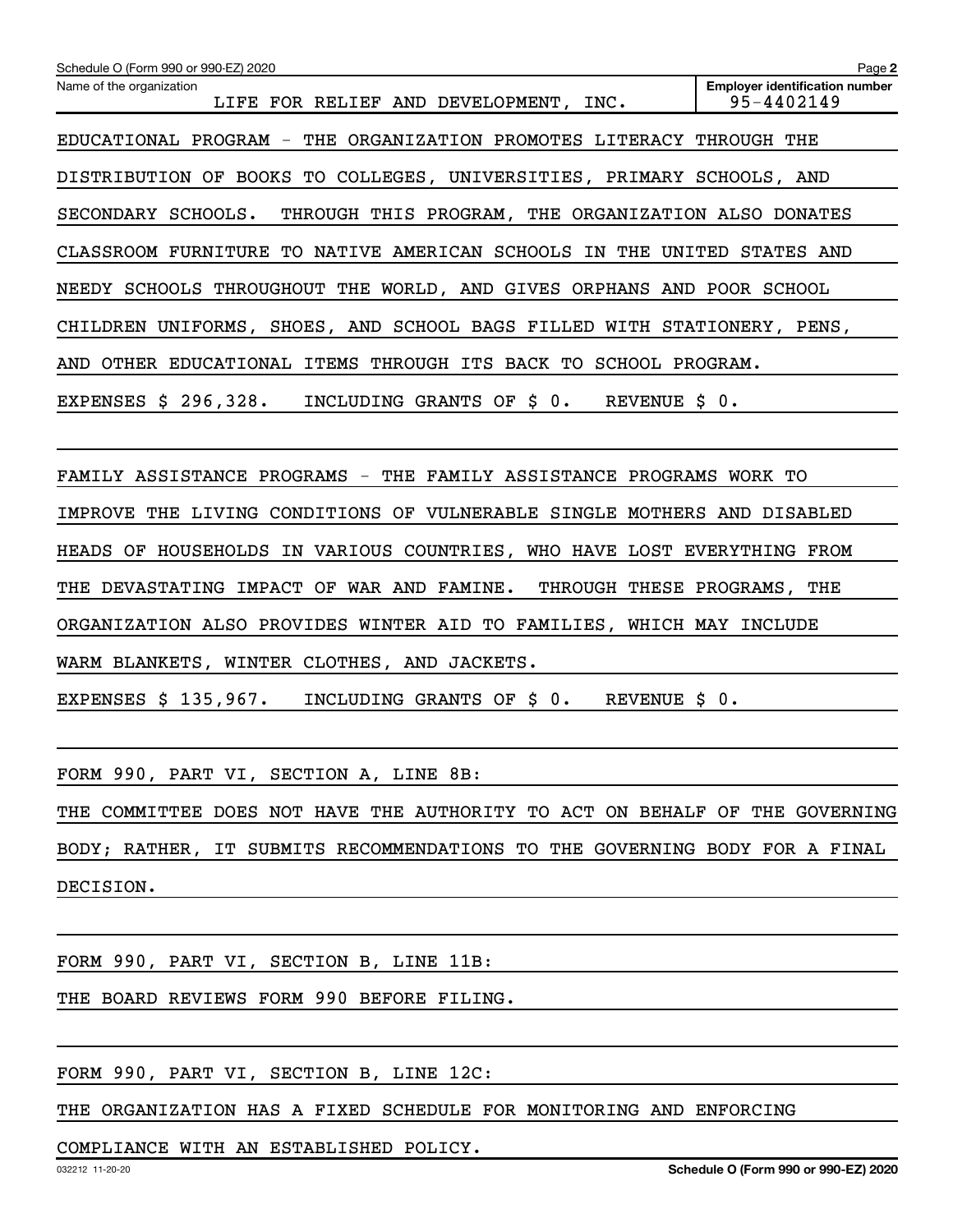Name of the organization

LIFE FOR RELIEF AND DEVELOPMENT, INC. 95-4402149

FORM 990, PART VI, SECTION B, LINE 15:

THE ORGANIZATION REVIEWED BENCHMARKS AND COMPARABILITY DATA FOR SIMILAR ORGANIZATIONS.

FORM 990, PART VI, LINE 17, LIST OF STATES RECEIVING COPY OF FORM 990: AL,AZ,AR,CA,CO,CT,DE,FL,GA,ID,IL,IN,IA,KS,KY,LA,ME,MD,MA,MI,MN,MS,MO,MT,NE NV,NH,NJ,NM,NC,ND,OH,OK,OR,PA,RI,SC,SD,TN,TX,UT,VT,VA,WA,WV,WI,WY

FORM 990, PART VI, SECTION C, LINE 19:

THE ORGANIZATION MAKES ITS GOVERNING DOCUMENTS, CONFLICT OF INTEREST

POLICY, AND FINANCIAL STATEMENTS AVAILABLE TO THE PUBLIC UPON REQUEST.

FORM 990, PART IX, LINE 24E, ALL OTHER FUNCTIONAL EXPENSES:

FURNITURE AND EQUIPMENT FOR PROGRAMS:

PROGRAM SERVICE EXPENSES **EXERVICE** 625,374.

MANAGEMENT AND GENERAL EXPENSES 0.

FUNDRAISING EXPENSES 0.

TOTAL EXPENSES 625,374.

| FOOD:                           |          |
|---------------------------------|----------|
| PROGRAM SERVICE EXPENSES        | 457,229. |
| MANAGEMENT AND GENERAL EXPENSES | ο.       |
| FUNDRAISING EXPENSES            | $0$ .    |
| TOTAL EXPENSES                  | 457,229. |

FREIGHT:

PROGRAM SERVICE EXPENSES **All Automobile 120 and 2012** and 416,956.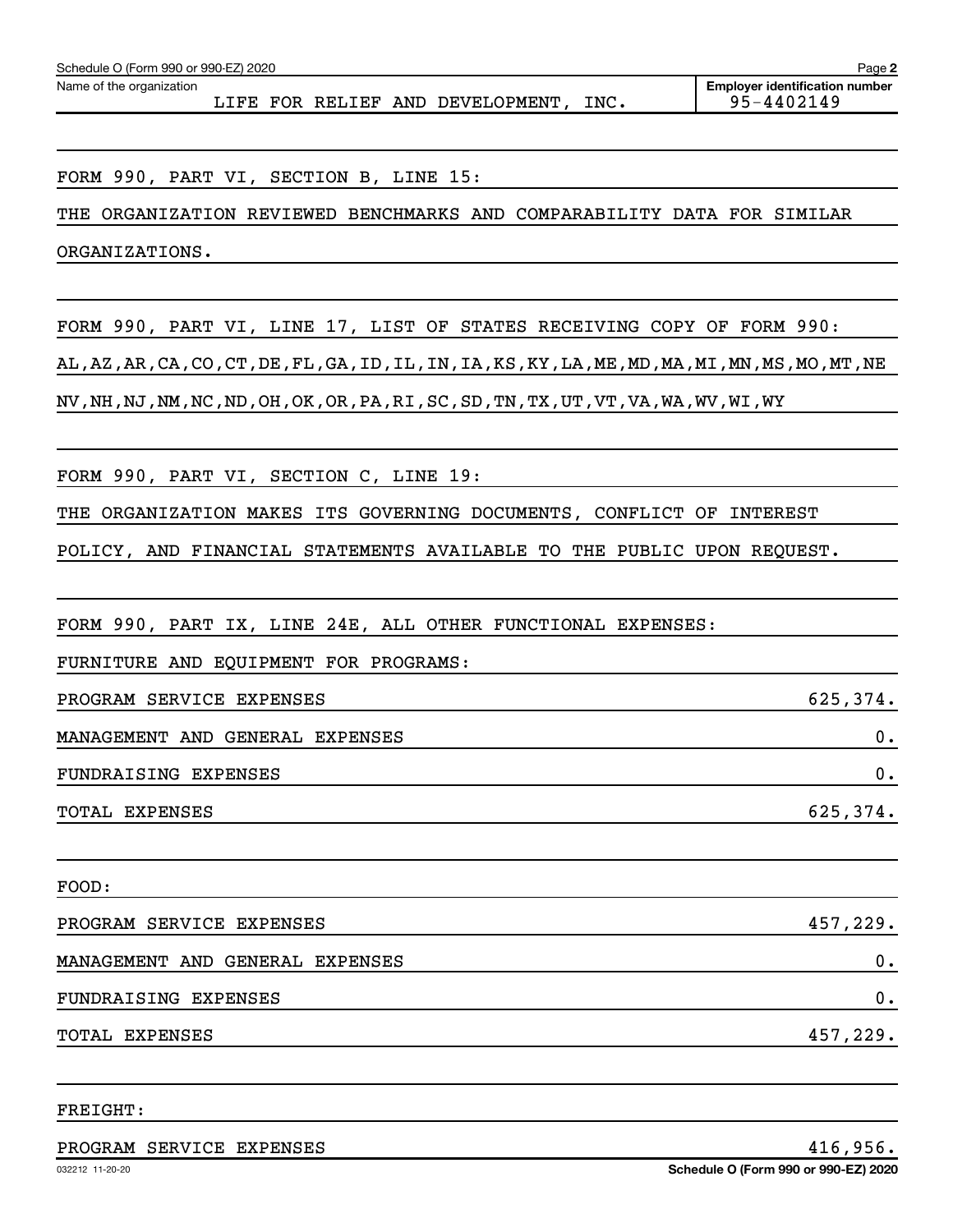| Schedule O (Form 990 or 990-EZ) 2020                                 | Page 2                                              |
|----------------------------------------------------------------------|-----------------------------------------------------|
| Name of the organization<br>LIFE FOR RELIEF AND DEVELOPMENT,<br>INC. | <b>Employer identification number</b><br>95-4402149 |
| MANAGEMENT AND GENERAL EXPENSES                                      | 0.                                                  |
| FUNDRAISING EXPENSES                                                 | 0.                                                  |
| TOTAL EXPENSES                                                       | 416,956.                                            |
| EMERGENCY DISASTER PROGRAM EXPENSES:                                 |                                                     |
| PROGRAM SERVICE EXPENSES                                             | 365, 396.                                           |
| MANAGEMENT AND GENERAL EXPENSES                                      | 0.                                                  |
| FUNDRAISING EXPENSES                                                 | 0.                                                  |
| TOTAL EXPENSES                                                       | 365, 396.                                           |
| SANITATION PROGRAM EXPENSES:<br>WATER AND                            |                                                     |
| PROGRAM SERVICE EXPENSES                                             | 222,095.                                            |
| MANAGEMENT AND GENERAL EXPENSES                                      | 0.                                                  |
| FUNDRAISING EXPENSES                                                 | 0.                                                  |
| <b>TOTAL EXPENSES</b>                                                | 222,095.                                            |
| CREDIT CARD PROCESSING AND BANK FEES:                                |                                                     |
| PROGRAM SERVICE EXPENSES                                             | 164,928.                                            |
| MANAGEMENT AND GENERAL EXPENSES                                      | 0.                                                  |
| FUNDRAISING EXPENSES                                                 | $\mathbf 0$ .                                       |
| TOTAL EXPENSES                                                       | 164,928.                                            |
| COMMUNITY DEVELOPMENT EXPENSES:                                      |                                                     |
| PROGRAM SERVICE EXPENSES                                             | 130,206.                                            |
| MANAGEMENT AND GENERAL EXPENSES                                      | 0.                                                  |
| FUNDRAISING EXPENSES                                                 | $\mathbf 0$ .                                       |
| TOTAL EXPENSES                                                       | 130,206.                                            |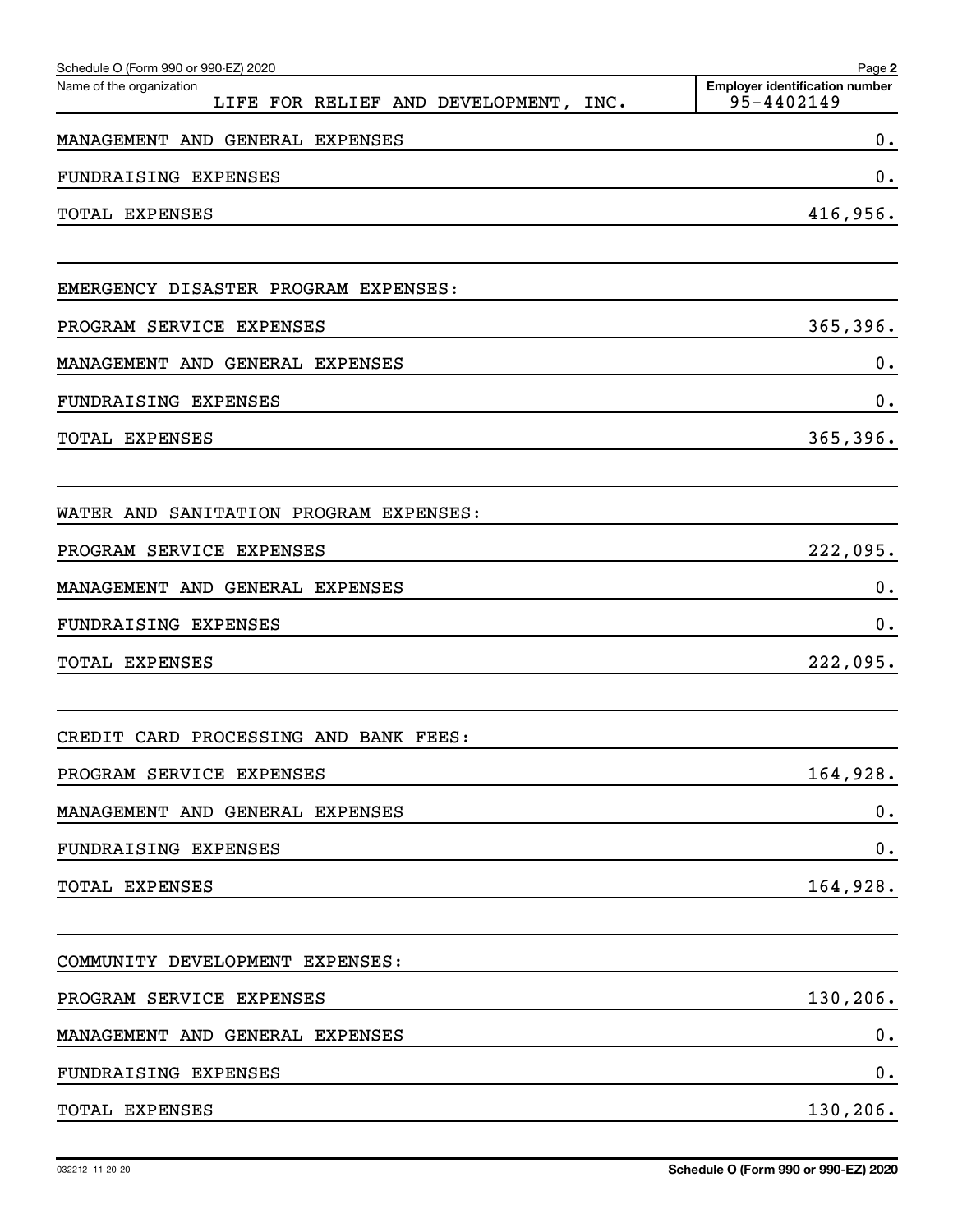| Schedule O (Form 990 or 990-EZ) 2020<br>Name of the organization<br>LIFE FOR RELIEF AND DEVELOPMENT, INC. | Page 2<br><b>Employer identification number</b><br>95-4402149 |
|-----------------------------------------------------------------------------------------------------------|---------------------------------------------------------------|
| FAMILY ASSISTANCE:                                                                                        |                                                               |
| PROGRAM SERVICE EXPENSES                                                                                  | 119,310.                                                      |
| MANAGEMENT AND GENERAL EXPENSES                                                                           | 0.                                                            |
| FUNDRAISING EXPENSES                                                                                      | 0.                                                            |
| TOTAL EXPENSES                                                                                            | 119,310.                                                      |
|                                                                                                           |                                                               |
| EDUCATION PROGRAM EXPENSES:                                                                               |                                                               |
| PROGRAM SERVICE EXPENSES                                                                                  | 75,000.                                                       |
| MANAGEMENT AND GENERAL EXPENSES                                                                           | 0.                                                            |
| FUNDRAISING EXPENSES                                                                                      | 0.                                                            |
| TOTAL EXPENSES                                                                                            | 75,000.                                                       |
| BAD DEBT EXPENSE:                                                                                         |                                                               |
| PROGRAM SERVICE EXPENSES                                                                                  | 0.                                                            |
| MANAGEMENT AND GENERAL EXPENSES                                                                           | 66,340.                                                       |
| FUNDRAISING EXPENSES                                                                                      | 0.                                                            |
| TOTAL EXPENSES                                                                                            | 66,340.                                                       |
| MEDICINE, HEALTH, AND SAFETY PROGRAMS:                                                                    |                                                               |
| PROGRAM SERVICE EXPENSES                                                                                  | 12,843.                                                       |
| MANAGEMENT AND GENERAL EXPENSES                                                                           | $\mathbf 0$ .                                                 |
| FUNDRAISING EXPENSES                                                                                      | 0.                                                            |
| TOTAL EXPENSES                                                                                            | 12,843.                                                       |
|                                                                                                           |                                                               |
| REPAIRS AND MAINTENANCE:                                                                                  |                                                               |
| PROGRAM SERVICE EXPENSES                                                                                  | 0.                                                            |
| MANAGEMENT AND GENERAL EXPENSES                                                                           | 11,113.                                                       |
| FUNDRAISING EXPENSES                                                                                      | 0.                                                            |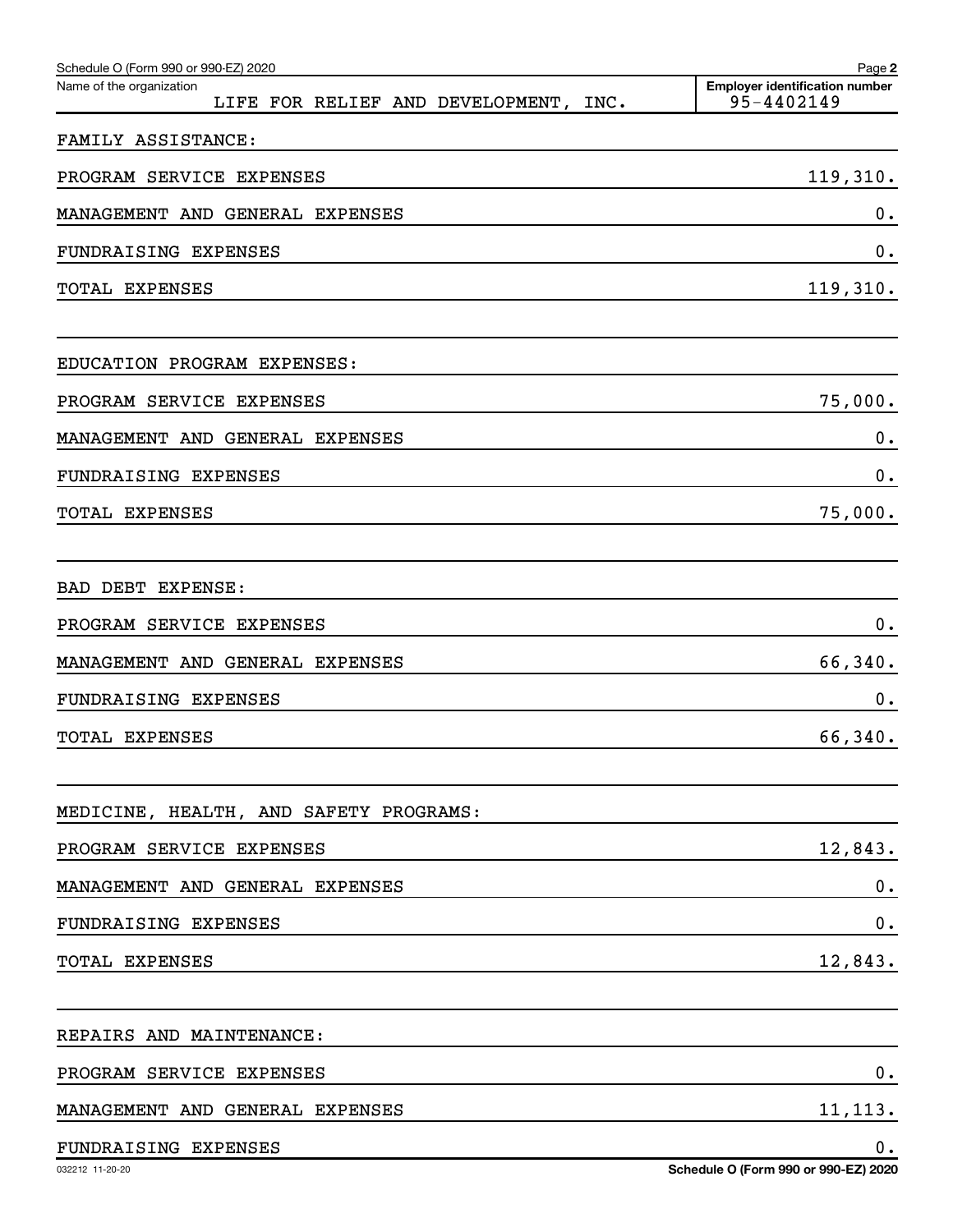| Schedule O (Form 990 or 990-EZ) 2020                              | Page 2                                              |
|-------------------------------------------------------------------|-----------------------------------------------------|
| Name of the organization<br>LIFE FOR RELIEF AND DEVELOPMENT, INC. | <b>Employer identification number</b><br>95-4402149 |
| TOTAL EXPENSES                                                    | 11, 113.                                            |
| OTHER EXPENSES:                                                   |                                                     |
| PROGRAM SERVICE EXPENSES                                          | 3,582.                                              |
| MANAGEMENT AND GENERAL EXPENSES                                   | 2,019.                                              |
| FUNDRAISING EXPENSES                                              | $\boldsymbol{0}$ .                                  |
| TOTAL EXPENSES                                                    | 5,601.                                              |
| TOTAL OTHER EXPENSES ON FORM 990, PART IX, LINE 24E, COL A        | 2,672,391.                                          |
|                                                                   |                                                     |
|                                                                   |                                                     |
|                                                                   |                                                     |
|                                                                   |                                                     |
|                                                                   |                                                     |
|                                                                   |                                                     |
|                                                                   |                                                     |
|                                                                   |                                                     |
|                                                                   |                                                     |
|                                                                   |                                                     |
|                                                                   |                                                     |
|                                                                   |                                                     |
|                                                                   |                                                     |
|                                                                   |                                                     |
|                                                                   |                                                     |
|                                                                   |                                                     |
|                                                                   |                                                     |
|                                                                   |                                                     |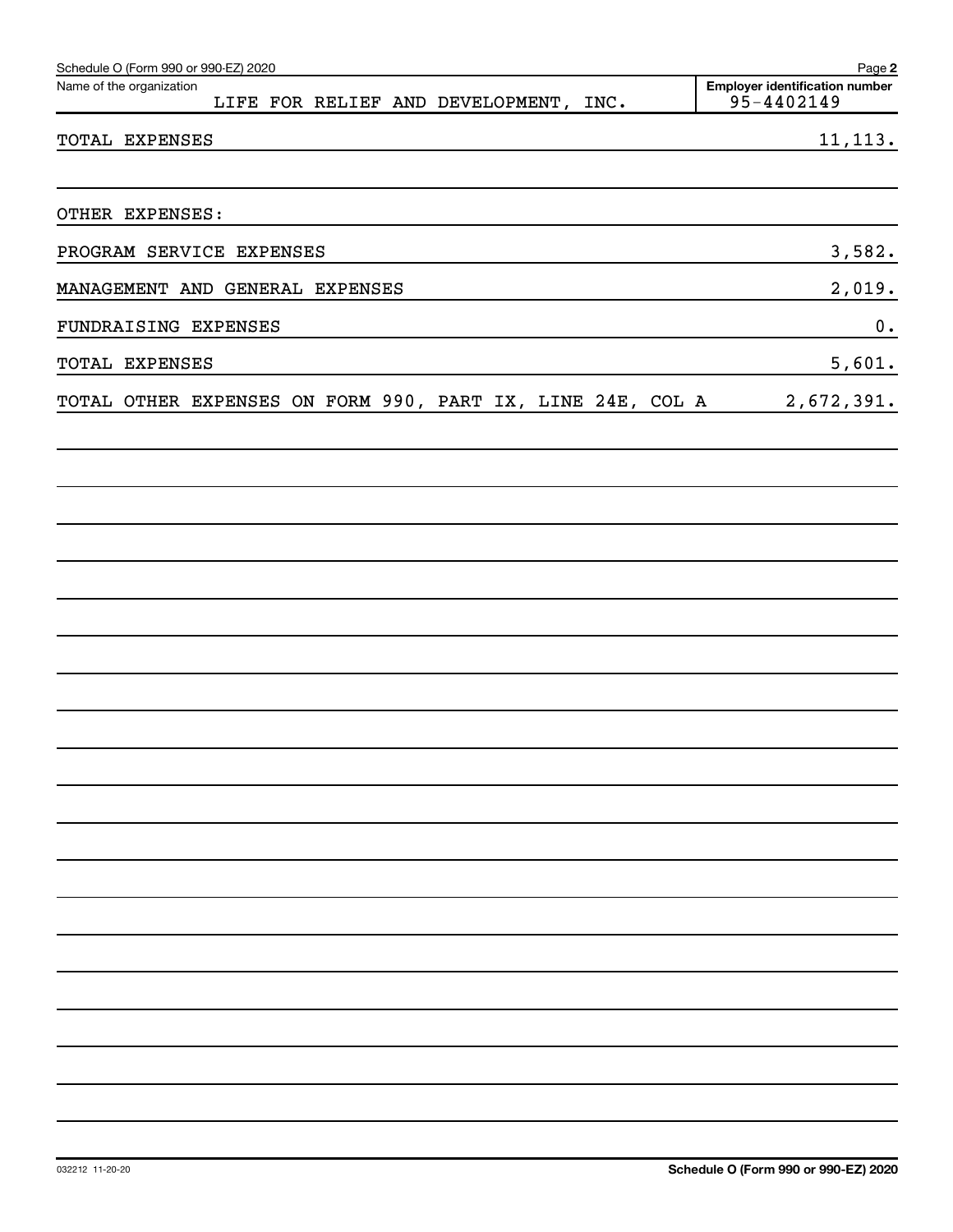| <b>SCHEDULE R</b> |  |
|-------------------|--|
|                   |  |

## Department of the Treasury

## **Related Organizations and Unrelated Partnerships**

**(Form 990) Complete if the organization answered "Yes" on Form 990, Part IV, line 33, 34, 35b, 36, or 37.** |

■ Attach to Form 990. **Dependent of Attach to Form 990.** Open to Public

OMB No. 1545-0047

**2020**<br>Open to Public

Internal Revenue Service Name of the organization **| Go to www.irs.gov/Form990 for instructions and the latest information. Inspection**

LIFE FOR RELIEF AND DEVELOPMENT, INC.

**Employer identification number**

Part I ldentification of Disregarded Entities. Complete if the organization answered "Yes" on Form 990, Part IV, line 33.

| (a)                                    | (b)                 | (c)                      | (d)          | (e)                | (f)                         |
|----------------------------------------|---------------------|--------------------------|--------------|--------------------|-----------------------------|
| Name, address, and EIN (if applicable) | Primary activity    | Legal domicile (state or | Total income | End-of-year assets | Direct controlling          |
| of disregarded entity                  |                     | foreign country)         |              |                    | entity                      |
| LIFE MANAGEMENTS, L3C - 80-1946161     |                     |                          |              |                    |                             |
| 500 WOODWARD AVENUE, SUITE 3500        |                     |                          |              |                    | LIFE FOR RELIEF AND         |
| DETROIT, MI 48226-3485                 | MANAGEMENT SERVICES | MICHIGAN                 | 0.           |                    | 191, 923. DEVELOPMENT, INC. |
|                                        |                     |                          |              |                    |                             |
|                                        |                     |                          |              |                    |                             |
|                                        |                     |                          |              |                    |                             |
|                                        |                     |                          |              |                    |                             |
|                                        |                     |                          |              |                    |                             |
|                                        |                     |                          |              |                    |                             |
|                                        |                     |                          |              |                    |                             |
|                                        |                     |                          |              |                    |                             |
|                                        |                     |                          |              |                    |                             |

Part II ldentification of Related Tax-Exempt Organizations. Complete if the organization answered "Yes" on Form 990, Part IV, line 34, because it had one or more related tax-exempt<br>Part II acconizations during the tox veer organizations during the tax year.

| (a)<br>Name, address, and EIN<br>of related organization | (b)<br>Primary activity | (c)<br>Legal domicile (state or<br>foreign country) | (d)<br><b>Exempt Code</b><br>section | (e)<br>Public charity<br>status (if section | (f)<br>Direct controlling<br>entity | $(g)$<br>Section 512(b)(13) | controlled<br>entity? |
|----------------------------------------------------------|-------------------------|-----------------------------------------------------|--------------------------------------|---------------------------------------------|-------------------------------------|-----------------------------|-----------------------|
|                                                          |                         |                                                     |                                      | 501(c)(3))                                  |                                     | Yes                         | No                    |
|                                                          |                         |                                                     |                                      |                                             |                                     |                             |                       |
|                                                          |                         |                                                     |                                      |                                             |                                     |                             |                       |
|                                                          |                         |                                                     |                                      |                                             |                                     |                             |                       |
|                                                          |                         |                                                     |                                      |                                             |                                     |                             |                       |
|                                                          |                         |                                                     |                                      |                                             |                                     |                             |                       |
|                                                          |                         |                                                     |                                      |                                             |                                     |                             |                       |
|                                                          |                         |                                                     |                                      |                                             |                                     |                             |                       |
|                                                          |                         |                                                     |                                      |                                             |                                     |                             |                       |
|                                                          |                         |                                                     |                                      |                                             |                                     |                             |                       |
|                                                          |                         |                                                     |                                      |                                             |                                     |                             |                       |
|                                                          |                         |                                                     |                                      |                                             |                                     |                             |                       |

**For Paperwork Reduction Act Notice, see the Instructions for Form 990. Schedule R (Form 990) 2020**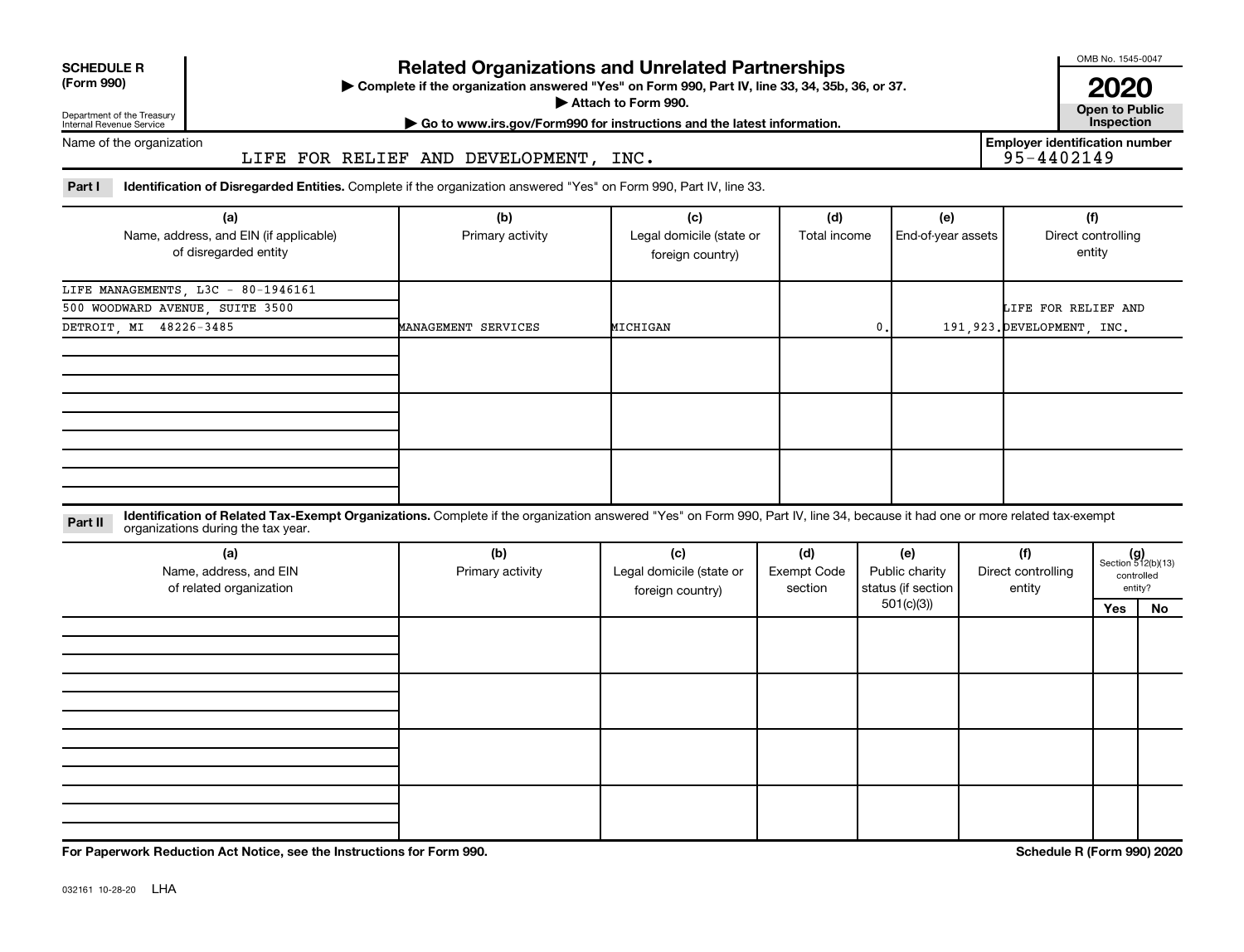#### Schedule R (Form 990) 2020 Page LIFE FOR RELIEF AND DEVELOPMENT, INC. 95-4402149

**2**

Part III Identification of Related Organizations Taxable as a Partnership. Complete if the organization answered "Yes" on Form 990, Part IV, line 34, because it had one or more related<br>Read to the connections tracted as a organizations treated as a partnership during the tax year.

| organizations trouted as a partnersing darning the tax year.                                                                                                                                                                                                                |                  |                     |                                         |                               |                                                                                            |     |                                    |     |                |     |                  |                        |              |                                               |                                    |                       |  |  |
|-----------------------------------------------------------------------------------------------------------------------------------------------------------------------------------------------------------------------------------------------------------------------------|------------------|---------------------|-----------------------------------------|-------------------------------|--------------------------------------------------------------------------------------------|-----|------------------------------------|-----|----------------|-----|------------------|------------------------|--------------|-----------------------------------------------|------------------------------------|-----------------------|--|--|
| (a)<br>(b)                                                                                                                                                                                                                                                                  |                  | (d)<br>(c)          |                                         | (e)                           |                                                                                            | (f) |                                    | (g) |                | (h) |                  | (i)                    |              | (i)                                           | (k)                                |                       |  |  |
| Name, address, and EIN                                                                                                                                                                                                                                                      | Primary activity |                     | Legal<br>Direct controlling<br>domicile |                               | Predominant income<br>(related, unrelated,<br>excluded from tax under<br>sections 512-514) |     | Share of total                     |     | Share of       |     | Disproportionate |                        |              | Code V-UBI<br>amount in box<br>20 of Schedule |                                    | General or Percentage |  |  |
| of related organization                                                                                                                                                                                                                                                     |                  | (state or           | entity                                  |                               |                                                                                            |     | income                             |     | end-of-year    |     | assets           |                        | allocations? |                                               |                                    | managing ownership    |  |  |
|                                                                                                                                                                                                                                                                             |                  | foreign<br>country) |                                         |                               |                                                                                            |     |                                    |     |                | Yes | No               | K-1 (Form 1065) Yes No |              |                                               |                                    |                       |  |  |
|                                                                                                                                                                                                                                                                             |                  |                     |                                         |                               |                                                                                            |     |                                    |     |                |     |                  |                        |              |                                               |                                    |                       |  |  |
|                                                                                                                                                                                                                                                                             |                  |                     |                                         |                               |                                                                                            |     |                                    |     |                |     |                  |                        |              |                                               |                                    |                       |  |  |
|                                                                                                                                                                                                                                                                             |                  |                     |                                         |                               |                                                                                            |     |                                    |     |                |     |                  |                        |              |                                               |                                    |                       |  |  |
|                                                                                                                                                                                                                                                                             |                  |                     |                                         |                               |                                                                                            |     |                                    |     |                |     |                  |                        |              |                                               |                                    |                       |  |  |
|                                                                                                                                                                                                                                                                             |                  |                     |                                         |                               |                                                                                            |     |                                    |     |                |     |                  |                        |              |                                               |                                    |                       |  |  |
|                                                                                                                                                                                                                                                                             |                  |                     |                                         |                               |                                                                                            |     |                                    |     |                |     |                  |                        |              |                                               |                                    |                       |  |  |
|                                                                                                                                                                                                                                                                             |                  |                     |                                         |                               |                                                                                            |     |                                    |     |                |     |                  |                        |              |                                               |                                    |                       |  |  |
|                                                                                                                                                                                                                                                                             |                  |                     |                                         |                               |                                                                                            |     |                                    |     |                |     |                  |                        |              |                                               |                                    |                       |  |  |
|                                                                                                                                                                                                                                                                             |                  |                     |                                         |                               |                                                                                            |     |                                    |     |                |     |                  |                        |              |                                               |                                    |                       |  |  |
|                                                                                                                                                                                                                                                                             |                  |                     |                                         |                               |                                                                                            |     |                                    |     |                |     |                  |                        |              |                                               |                                    |                       |  |  |
|                                                                                                                                                                                                                                                                             |                  |                     |                                         |                               |                                                                                            |     |                                    |     |                |     |                  |                        |              |                                               |                                    |                       |  |  |
|                                                                                                                                                                                                                                                                             |                  |                     |                                         |                               |                                                                                            |     |                                    |     |                |     |                  |                        |              |                                               |                                    |                       |  |  |
|                                                                                                                                                                                                                                                                             |                  |                     |                                         |                               |                                                                                            |     |                                    |     |                |     |                  |                        |              |                                               |                                    |                       |  |  |
|                                                                                                                                                                                                                                                                             |                  |                     |                                         |                               |                                                                                            |     |                                    |     |                |     |                  |                        |              |                                               |                                    |                       |  |  |
|                                                                                                                                                                                                                                                                             |                  |                     |                                         |                               |                                                                                            |     |                                    |     |                |     |                  |                        |              |                                               |                                    |                       |  |  |
|                                                                                                                                                                                                                                                                             |                  |                     |                                         |                               |                                                                                            |     |                                    |     |                |     |                  |                        |              |                                               |                                    |                       |  |  |
|                                                                                                                                                                                                                                                                             |                  |                     |                                         |                               |                                                                                            |     |                                    |     |                |     |                  |                        |              |                                               |                                    |                       |  |  |
| Identification of Related Organizations Taxable as a Corporation or Trust. Complete if the organization answered "Yes" on Form 990, Part IV, line 34, because it had one or more related<br>Part IV<br>organizations treated as a corporation or trust during the tax year. |                  |                     |                                         |                               |                                                                                            |     |                                    |     |                |     |                  |                        |              |                                               |                                    |                       |  |  |
| (a)                                                                                                                                                                                                                                                                         |                  |                     | (b)                                     | (c)                           | (d)                                                                                        |     | (e)                                |     | (f)            |     |                  | (g)                    |              | (h)                                           | (i)<br>Section                     |                       |  |  |
| Name, address, and EIN                                                                                                                                                                                                                                                      |                  |                     | Primary activity                        | Legal domicile                | Direct controlling                                                                         |     |                                    |     | Share of total |     | Share of         |                        |              | Percentage                                    |                                    |                       |  |  |
| of related organization                                                                                                                                                                                                                                                     |                  |                     |                                         | state or<br>entity<br>foreign |                                                                                            |     | Type of entity<br>(C corp, S corp, |     | income         |     |                  | end-of-year            |              | ownership                                     | $512(b)(13)$ controlled<br>entity? |                       |  |  |
|                                                                                                                                                                                                                                                                             |                  |                     |                                         | country)                      |                                                                                            |     | or trust)                          |     |                |     |                  | assets                 |              |                                               | Yes   No                           |                       |  |  |
|                                                                                                                                                                                                                                                                             |                  |                     |                                         |                               |                                                                                            |     |                                    |     |                |     |                  |                        |              |                                               |                                    |                       |  |  |
|                                                                                                                                                                                                                                                                             |                  |                     |                                         |                               |                                                                                            |     |                                    |     |                |     |                  |                        |              |                                               |                                    |                       |  |  |
|                                                                                                                                                                                                                                                                             |                  |                     |                                         |                               |                                                                                            |     |                                    |     |                |     |                  |                        |              |                                               |                                    |                       |  |  |
|                                                                                                                                                                                                                                                                             |                  |                     |                                         |                               |                                                                                            |     |                                    |     |                |     |                  |                        |              |                                               |                                    |                       |  |  |
|                                                                                                                                                                                                                                                                             |                  |                     |                                         |                               |                                                                                            |     |                                    |     |                |     |                  |                        |              |                                               |                                    |                       |  |  |
|                                                                                                                                                                                                                                                                             |                  |                     |                                         |                               |                                                                                            |     |                                    |     |                |     |                  |                        |              |                                               |                                    |                       |  |  |
|                                                                                                                                                                                                                                                                             |                  |                     |                                         |                               |                                                                                            |     |                                    |     |                |     |                  |                        |              |                                               |                                    |                       |  |  |
|                                                                                                                                                                                                                                                                             |                  |                     |                                         |                               |                                                                                            |     |                                    |     |                |     |                  |                        |              |                                               |                                    |                       |  |  |
|                                                                                                                                                                                                                                                                             |                  |                     |                                         |                               |                                                                                            |     |                                    |     |                |     |                  |                        |              |                                               |                                    |                       |  |  |
|                                                                                                                                                                                                                                                                             |                  |                     |                                         |                               |                                                                                            |     |                                    |     |                |     |                  |                        |              |                                               |                                    |                       |  |  |
|                                                                                                                                                                                                                                                                             |                  |                     |                                         |                               |                                                                                            |     |                                    |     |                |     |                  |                        |              |                                               |                                    |                       |  |  |
|                                                                                                                                                                                                                                                                             |                  |                     |                                         |                               |                                                                                            |     |                                    |     |                |     |                  |                        |              |                                               |                                    |                       |  |  |
|                                                                                                                                                                                                                                                                             |                  |                     |                                         |                               |                                                                                            |     |                                    |     |                |     |                  |                        |              |                                               |                                    |                       |  |  |
|                                                                                                                                                                                                                                                                             |                  |                     |                                         |                               |                                                                                            |     |                                    |     |                |     |                  |                        |              |                                               |                                    |                       |  |  |
|                                                                                                                                                                                                                                                                             |                  |                     |                                         |                               |                                                                                            |     |                                    |     |                |     |                  |                        |              |                                               |                                    |                       |  |  |
|                                                                                                                                                                                                                                                                             |                  |                     |                                         |                               |                                                                                            |     |                                    |     |                |     |                  |                        |              |                                               |                                    |                       |  |  |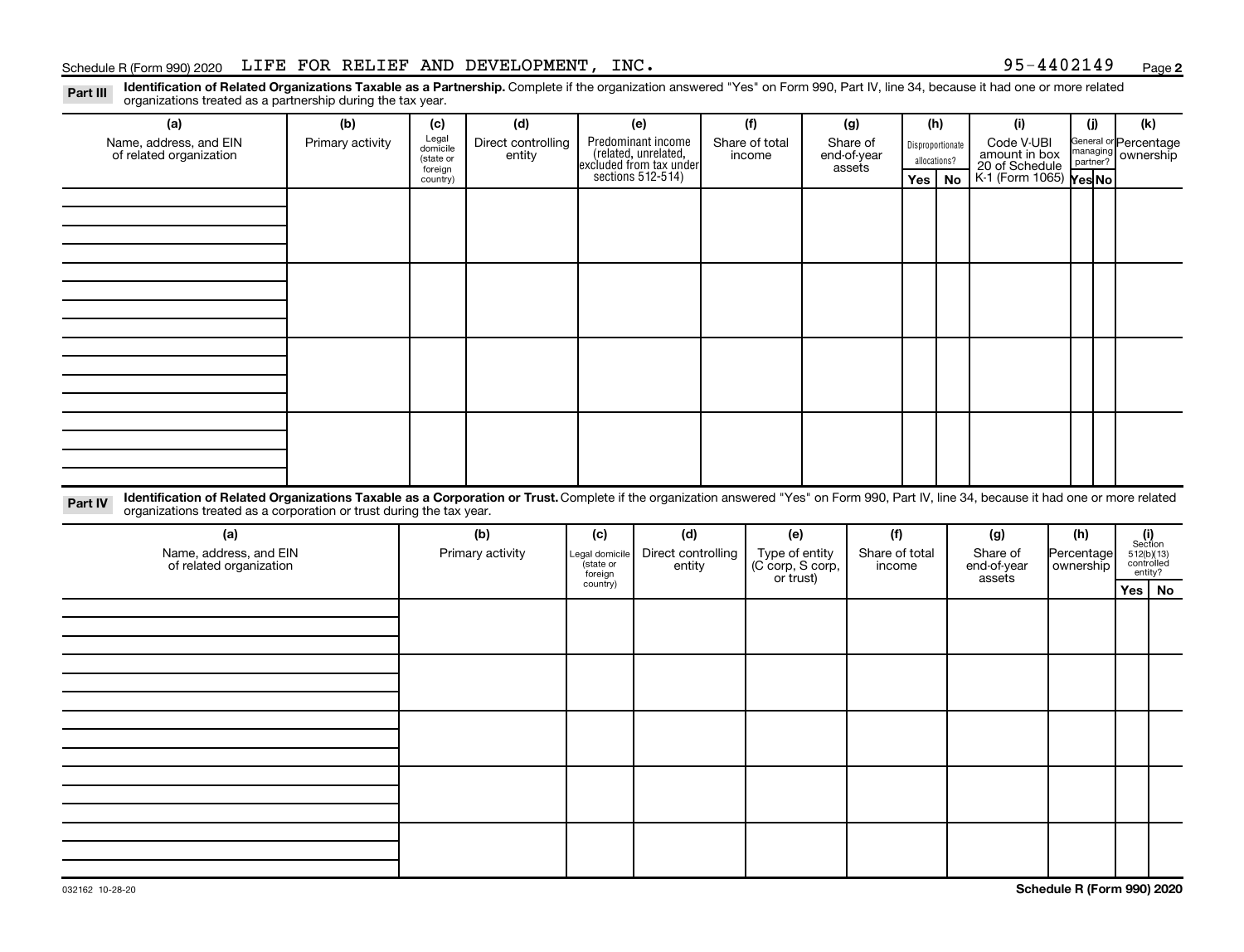#### Schedule R (Form 990) 2020 Page LIFE FOR RELIEF AND DEVELOPMENT, INC. 95-4402149

| Yes   No                                                                                                                                                                                                                       |                                                                                                                                                                                                                                |  |  |  |                |  |  |  |  |
|--------------------------------------------------------------------------------------------------------------------------------------------------------------------------------------------------------------------------------|--------------------------------------------------------------------------------------------------------------------------------------------------------------------------------------------------------------------------------|--|--|--|----------------|--|--|--|--|
|                                                                                                                                                                                                                                | Note: Complete line 1 if any entity is listed in Parts II, III, or IV of this schedule.                                                                                                                                        |  |  |  |                |  |  |  |  |
|                                                                                                                                                                                                                                | During the tax year, did the organization engage in any of the following transactions with one or more related organizations listed in Parts II-IV?                                                                            |  |  |  |                |  |  |  |  |
|                                                                                                                                                                                                                                |                                                                                                                                                                                                                                |  |  |  |                |  |  |  |  |
|                                                                                                                                                                                                                                | b Gift, grant, or capital contribution to related organization(s) manufactured content to content and contribution to related organization(s) manufactured content and content of the content of the content of the content of |  |  |  |                |  |  |  |  |
|                                                                                                                                                                                                                                |                                                                                                                                                                                                                                |  |  |  |                |  |  |  |  |
|                                                                                                                                                                                                                                | d Loans or loan guarantees to or for related organization(s) www.communically.com/www.communically.com/www.communically.com/www.communically.com/www.communically.com/www.communically.com/www.communically.com/www.communical |  |  |  |                |  |  |  |  |
|                                                                                                                                                                                                                                |                                                                                                                                                                                                                                |  |  |  |                |  |  |  |  |
|                                                                                                                                                                                                                                |                                                                                                                                                                                                                                |  |  |  |                |  |  |  |  |
|                                                                                                                                                                                                                                | Dividends from related organization(s) machinesis and contract and contract and contract and contract and contract and contract and contract and contract and contract and contract and contract and contract and contract and |  |  |  | 1f             |  |  |  |  |
| a                                                                                                                                                                                                                              | Sale of assets to related organization(s) www.assets.com/www.assets.com/www.assets.com/www.assets.com/www.assets.com/www.assets.com/www.assets.com/www.assets.com/www.assets.com/www.assets.com/www.assets.com/www.assets.com/ |  |  |  | 1g             |  |  |  |  |
|                                                                                                                                                                                                                                | h Purchase of assets from related organization(s) manufactured and content to content the content of assets from related organization(s)                                                                                       |  |  |  | 1 <sub>h</sub> |  |  |  |  |
|                                                                                                                                                                                                                                | Exchange of assets with related organization(s) www.wallen.com/www.wallen.com/www.wallen.com/www.wallen.com/www.wallen.com/www.wallen.com/www.wallen.com/www.wallen.com/www.wallen.com/www.wallen.com/www.wallen.com/www.walle |  |  |  | 11             |  |  |  |  |
|                                                                                                                                                                                                                                |                                                                                                                                                                                                                                |  |  |  | 1j             |  |  |  |  |
|                                                                                                                                                                                                                                |                                                                                                                                                                                                                                |  |  |  |                |  |  |  |  |
|                                                                                                                                                                                                                                |                                                                                                                                                                                                                                |  |  |  |                |  |  |  |  |
|                                                                                                                                                                                                                                |                                                                                                                                                                                                                                |  |  |  |                |  |  |  |  |
|                                                                                                                                                                                                                                |                                                                                                                                                                                                                                |  |  |  |                |  |  |  |  |
|                                                                                                                                                                                                                                |                                                                                                                                                                                                                                |  |  |  |                |  |  |  |  |
|                                                                                                                                                                                                                                | o Sharing of paid employees with related organization(s) manufactured content to the state of paid employees with related organization(s)                                                                                      |  |  |  |                |  |  |  |  |
|                                                                                                                                                                                                                                |                                                                                                                                                                                                                                |  |  |  |                |  |  |  |  |
|                                                                                                                                                                                                                                |                                                                                                                                                                                                                                |  |  |  | 1p             |  |  |  |  |
|                                                                                                                                                                                                                                |                                                                                                                                                                                                                                |  |  |  |                |  |  |  |  |
|                                                                                                                                                                                                                                |                                                                                                                                                                                                                                |  |  |  |                |  |  |  |  |
| Other transfer of cash or property to related organization(s) www.communically.com/www.communically.com/www.communically.com/www.communically.com/www.communically.com/www.communically.com/www.communically.com/www.communica |                                                                                                                                                                                                                                |  |  |  |                |  |  |  |  |
|                                                                                                                                                                                                                                |                                                                                                                                                                                                                                |  |  |  |                |  |  |  |  |
| 2 If the answer to any of the above is "Yes," see the instructions for information on who must complete this line, including covered relationships and transaction thresholds.                                                 |                                                                                                                                                                                                                                |  |  |  |                |  |  |  |  |
| (b)<br>(c)<br>(d)<br>Name of related organization<br>Method of determining amount involved<br>Amount involved<br>Transaction<br>type (a-s)                                                                                     |                                                                                                                                                                                                                                |  |  |  |                |  |  |  |  |

|     | ivame or related organization | <b>Transaction</b><br>type (a-s) | Amount involved | Method of determining amount involved |
|-----|-------------------------------|----------------------------------|-----------------|---------------------------------------|
| (1) |                               |                                  |                 |                                       |
| (2) |                               |                                  |                 |                                       |
| (3) |                               |                                  |                 |                                       |
| (4) |                               |                                  |                 |                                       |
| (5) |                               |                                  |                 |                                       |
| (6) |                               |                                  |                 |                                       |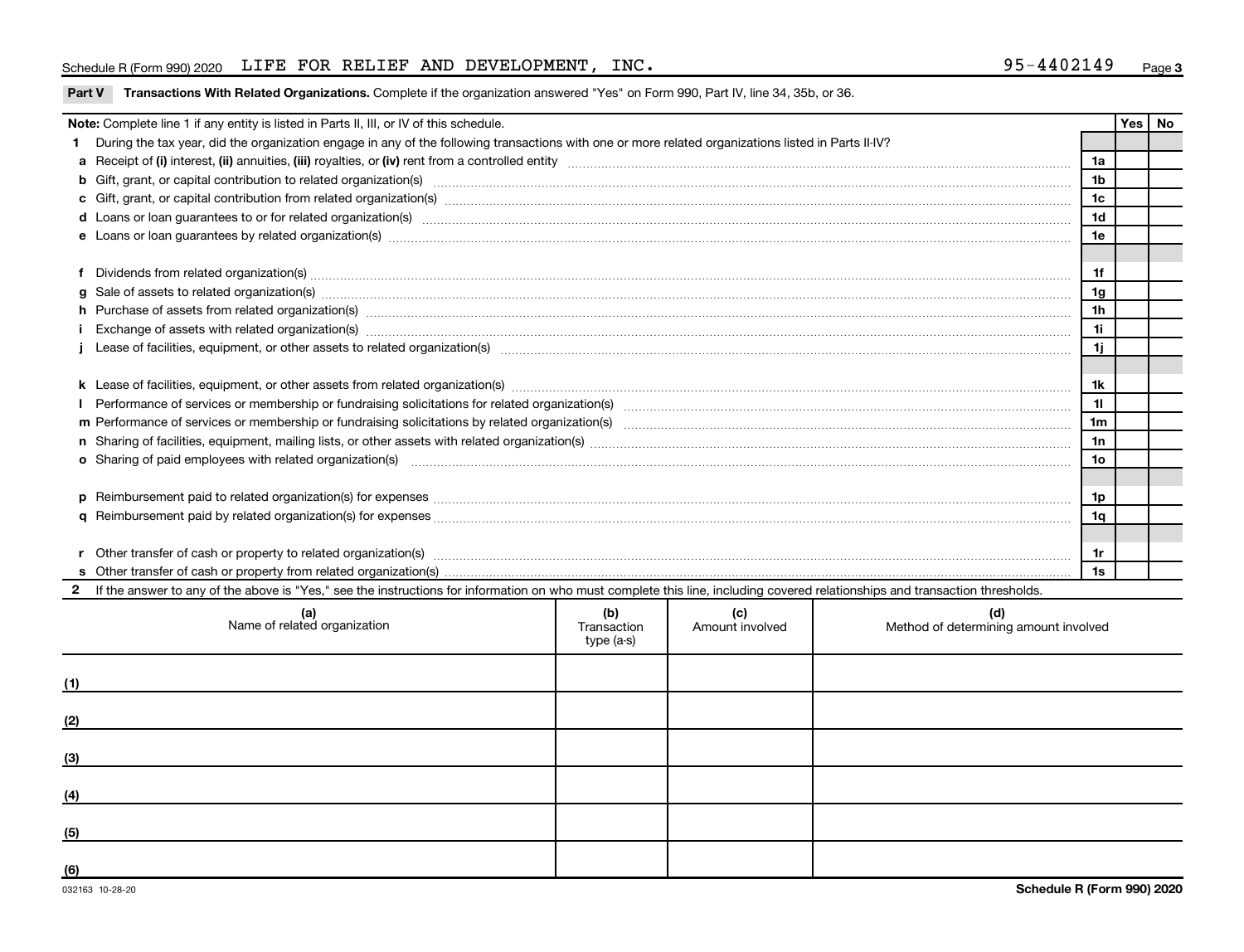#### Schedule R (Form 990) 2020 Page LIFE FOR RELIEF AND DEVELOPMENT, INC. 95-4402149

#### Part VI Unrelated Organizations Taxable as a Partnership. Complete if the organization answered "Yes" on Form 990, Part IV, line 37.

Provide the following information for each entity taxed as a partnership through which the organization conducted more than five percent of its activities (measured by total assets or gross revenue) that was not a related organization. See instructions regarding exclusion for certain investment partnerships.

| (a)<br>Name, address, and EIN<br>of entity | - 0<br>- <u>.</u><br>(b)<br>Primary activity | (c)<br>Legal domicile<br>(state or foreign<br>country) | -----------<br>(d)<br>Predominant income<br>(related, unrelated,<br>excluded from tax under<br>sections 512-514) | (e)<br>Are all<br>partners sec.<br>$\frac{501(c)(3)}{0rgs?}$<br>Yes No | (f)<br>Share of<br>total<br>income | (g)<br>Share of<br>end-of-year<br>assets | (h)<br>Dispropor-<br>tionate<br>allocations?<br>Yes No | (i)<br>Code V-UBI<br>amount in box 20 managing<br>of Schedule K-1<br>Form 1065)<br>$\frac{1}{\sqrt{1+\frac{1}{1+\frac{1}{1+\frac{1}{1+\frac{1}{1+\frac{1}{1+\frac{1}{1+\frac{1}{1+\frac{1}{1+\frac{1}{1+\frac{1}{1+\frac{1}{1+\frac{1}{1+\frac{1}{1+\frac{1}{1+\frac{1}{1+\frac{1}{1+\frac{1}{1+\frac{1}{1+\frac{1}{1+\frac{1}{1+\frac{1}{1+\frac{1}{1+\frac{1}{1+\frac{1}{1+\frac{1$ | (j)<br>Yes NO | $(\mathsf{k})$ |
|--------------------------------------------|----------------------------------------------|--------------------------------------------------------|------------------------------------------------------------------------------------------------------------------|------------------------------------------------------------------------|------------------------------------|------------------------------------------|--------------------------------------------------------|---------------------------------------------------------------------------------------------------------------------------------------------------------------------------------------------------------------------------------------------------------------------------------------------------------------------------------------------------------------------------------------|---------------|----------------|
|                                            |                                              |                                                        |                                                                                                                  |                                                                        |                                    |                                          |                                                        |                                                                                                                                                                                                                                                                                                                                                                                       |               |                |
|                                            |                                              |                                                        |                                                                                                                  |                                                                        |                                    |                                          |                                                        |                                                                                                                                                                                                                                                                                                                                                                                       |               |                |
|                                            |                                              |                                                        |                                                                                                                  |                                                                        |                                    |                                          |                                                        |                                                                                                                                                                                                                                                                                                                                                                                       |               |                |
|                                            |                                              |                                                        |                                                                                                                  |                                                                        |                                    |                                          |                                                        |                                                                                                                                                                                                                                                                                                                                                                                       |               |                |
|                                            |                                              |                                                        |                                                                                                                  |                                                                        |                                    |                                          |                                                        |                                                                                                                                                                                                                                                                                                                                                                                       |               |                |
|                                            |                                              |                                                        |                                                                                                                  |                                                                        |                                    |                                          |                                                        |                                                                                                                                                                                                                                                                                                                                                                                       |               |                |
|                                            |                                              |                                                        |                                                                                                                  |                                                                        |                                    |                                          |                                                        |                                                                                                                                                                                                                                                                                                                                                                                       |               |                |
|                                            |                                              |                                                        |                                                                                                                  |                                                                        |                                    |                                          |                                                        |                                                                                                                                                                                                                                                                                                                                                                                       |               |                |

**Schedule R (Form 990) 2020**